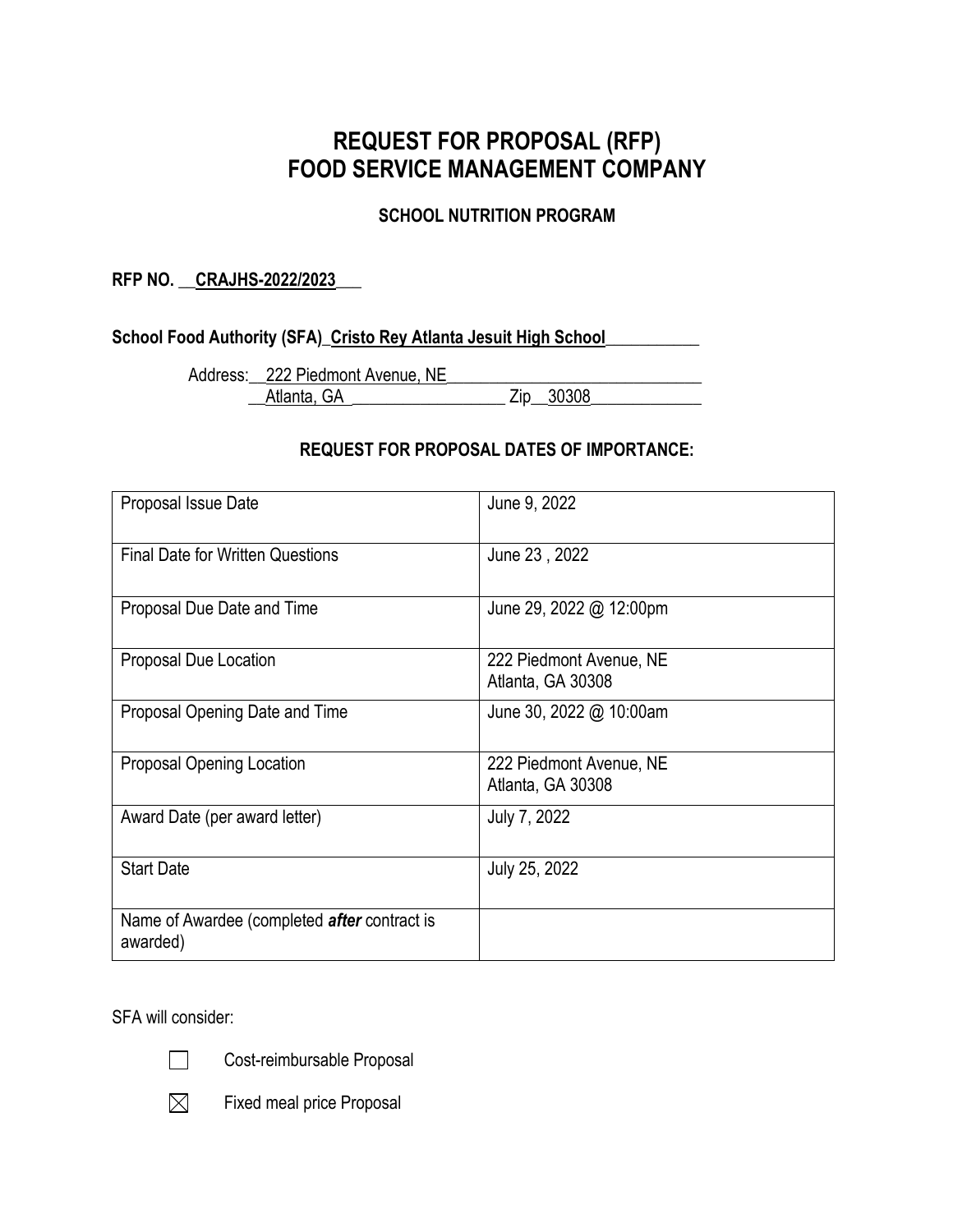### **INTRODUCTION**

This document contains a Request for Proposal (RFP) for providing food service management services for Cristo Rey Atlanta Jesuit High School. This RFP sets forth the terms and conditions applicable to the proposed procurement.

School Food Authorities (SFAs) are encouraged to use the sample FSMC (Food Service Management Company) RFP and Contract. For solicitation approval, an SFA must complete the required procurement procedures for participation in the reimbursement programs. SFAs not complying with required procurement procedures will not be approved for reimbursement of meals for USDA Child Nutrition programs.

### **REQUEST FOR PROPOSAL**

### **A. Legal Notice**

Notice is hereby given that Cristo Rey Atlanta Jesuit High School, hereinafter referred to as the SFA, intends to examine alternatives to its present food service program. The offeror to this RFP will be referred to as the FSMC.

No intent should be construed from this legal notice that the SFA intends to enter into a contract with any party for alternative food service unless, in the sole opinion of the SFA, it is in the SFA's best interest to do so.

All costs involved in submitting a response to this Request for Proposal (RFP) shall be borne in full by the party incurring said cost. Offerors or their authorized representatives are expected to fully inform themselves as to the conditions, requirements, and specifications before submitting proposals; failure to do so will be at the offeror's own risk, and it cannot secure relief on plea of error. The SFA is not liable for any cost incurred by the offeror in submitting a proposal.

SFA reserves the right to accept any proposal which it determines most favorable to the interest of SFA and to reject any or all proposals or any portion of any proposal submitted which, in SFA's opinion, is not in the best interest of SFA. Any Bidder who has demonstrated and documented poor performance during a current or previous agreement, within the last 3 years, with the School Nutrition Program may be considered a nonresponsible Bidder and their proposal may be rejected. The School Nutrition Program reserves the right to exercise this option as is deemed proper and/or necessary, and to check references.

Any contract that may arise from this RFP will be between the FSMC and the SFA and upon acceptance, this document shall constitute the Contract between the offeror and the school food authority. The Georgia Department of Education (GaDOE) is not and will not be a party to any contract between an SFA and a Food Service Management Company (FSMC). The SFA has full responsibility for ensuring that the terms of the Contract are fulfilled. However, GaDOE can deny payment to the SFA if the SFA fails to ensure that all parts of the Contract are followed.

Any changes to the terms or conditions of this Contract, which are required by Federal or State law or rule, or changes to Federal or State laws, rules, or citations are automatically incorporated herein, effective as of the date specified in such law or rule.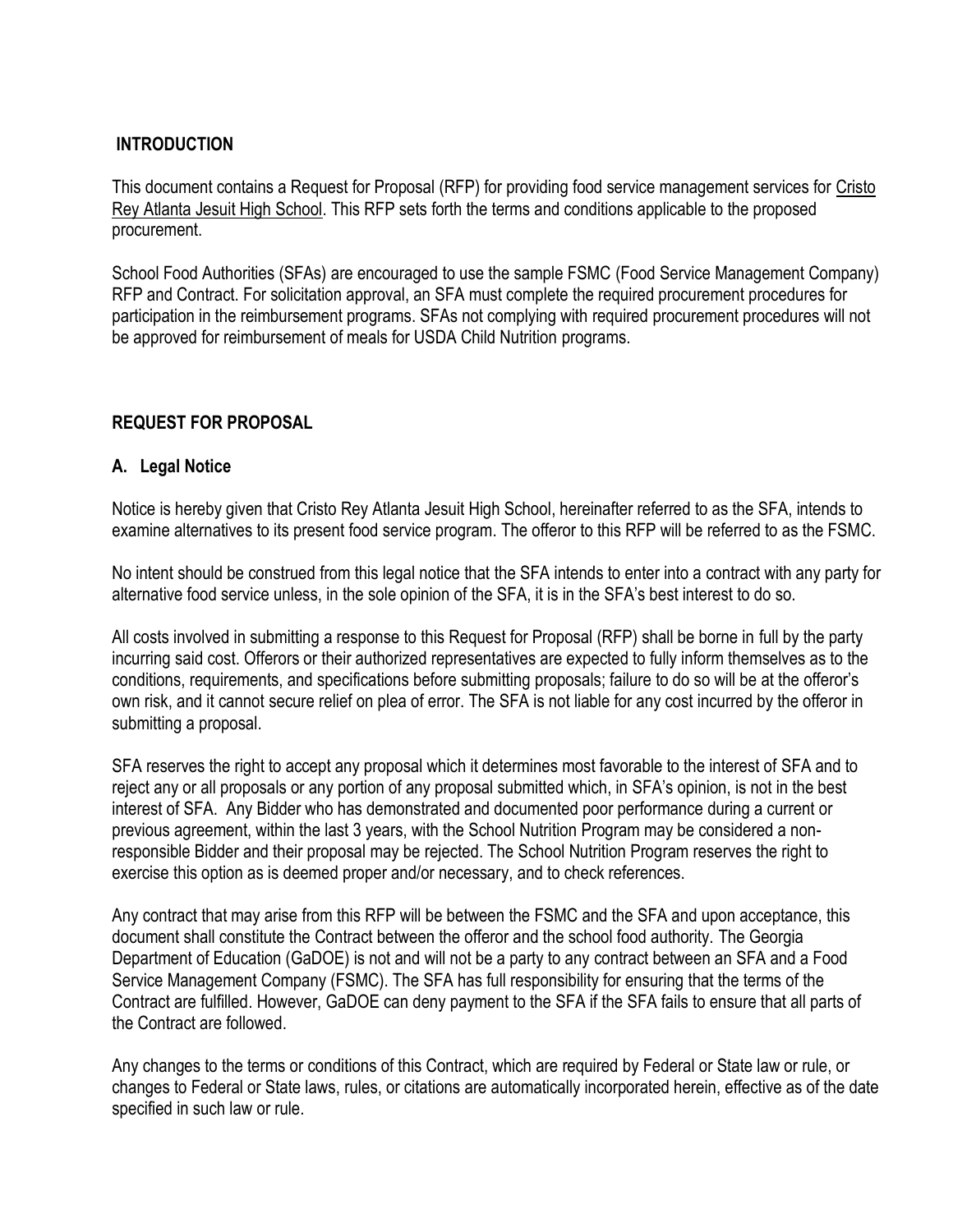### **B. Procurement Method**

Procurement Method will be the Competitive Sealed Proposals method (commonly known as a Request for Proposals or RFP). The Competitive Sealed Proposals method differs from the traditional sealed proposal method in the following ways:

- Competitive sealed proposals allow discussions with competing offerors and adjustments to the initial proposal.
- Comparative judgmental evaluations may be made when selecting among acceptable proposals for award of the Contract.

As provided herein, under state law and, or regulations and the SFA's local policy, discussions may be conducted with responsible offerors who submit proposals determined to be considered for award selection. Discussions will be for the purpose of clarification, to assure full understanding of all terms and conditions of the response to this RFP and the Contract's requirements. In conducting these discussions, there shall be no disclosure of any information derived from proposals submitted by competing offerors.

All procurement transactions shall be conducted in a manner that provides maximum full and open competition consistent with applicable regulations: 7 CFR 210.16, 210.21, 250 Sub D, 7 CFR 200.318-326, Appendix II Part 200.

Procurement must be conducted so that there is no apparent or real conflict of interest.

### **C. Pre-Proposal Meeting**

There will be no pre-proposal meeting.

### **D. Request for Proposal Submission**

**Proposals will be received until 12:00 PM on 06/29/2022 at 222 Piedmont Avenue, NE, Atlanta, GA 30308,** for supplying the SFA with food service management services during the school year of 2022 - 2023, with options for renewal of the Contract up to four (4) additional terms of one year each.

**Extension Option** -The Contract may be extended up to three (3) months at the same proposed pricing, provided mutual agreement by both parties in written form and **only** due to an unprecedented natural disaster or occurrence or other waivers issued by USDA concerning an extension.

All proposals must be submitted in a sealed envelope marked as *Food Service Management Proposal, # CRAJHS-2022/2023* and also marked on the envelope with the offeror's complete return address.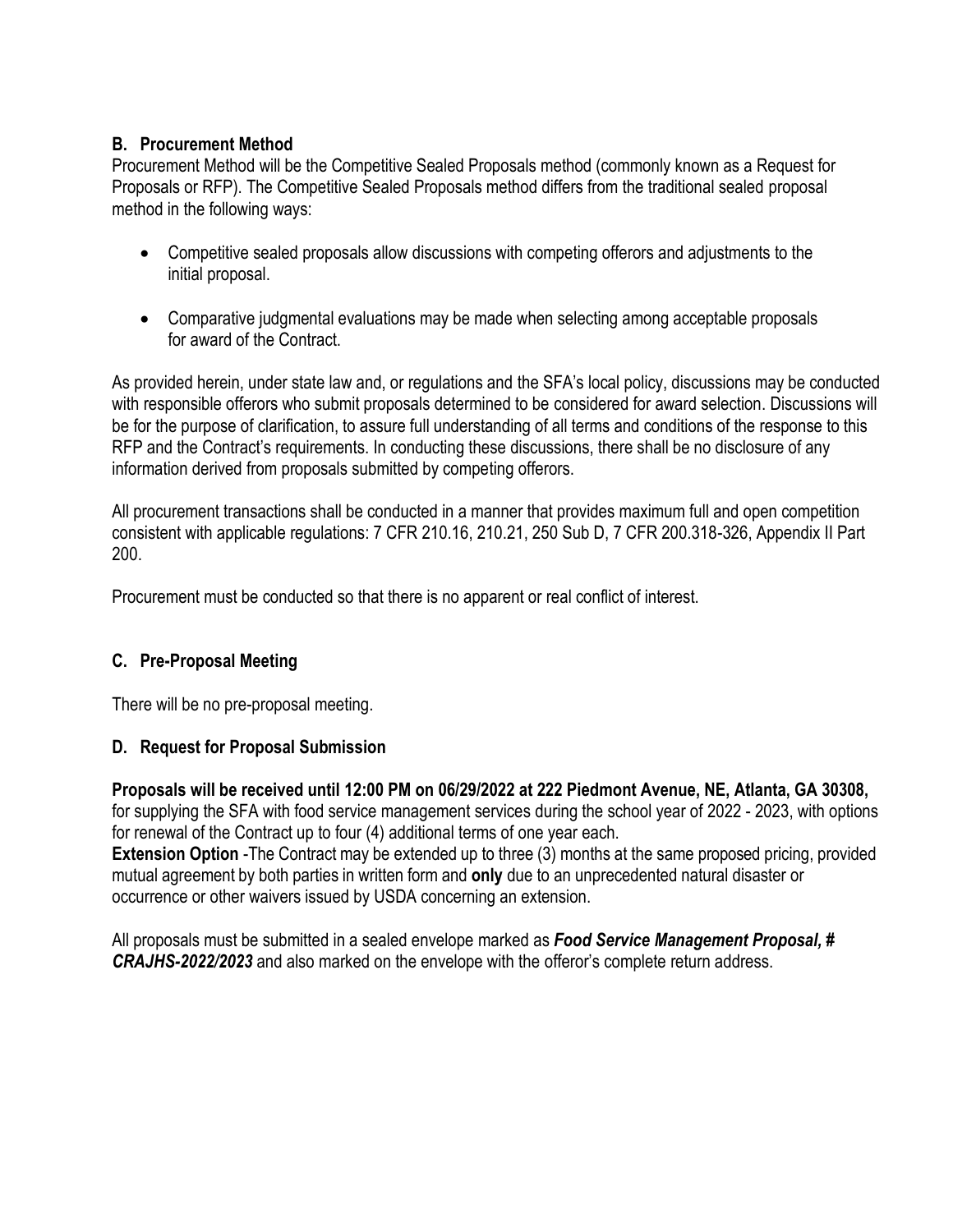Two copies of Competitive Sealed Proposals are to be submitted to:

| Name of SFA School Nutrition Director: Kristi Deutz |
|-----------------------------------------------------|
| Mailing Address: 222 Piedmont Avenue, NE            |
| City: Atlanta                                       |
| State/Zip: GA 30308                                 |
|                                                     |

Opening will be at 10:00 AM on 06/30/2021 at 222 Piedmont Avenue, NE, Atlanta, GA 30308. Proposals will not be accepted after the date as indicated above as the proposal due date. A State Agency (SA) representative shall accompany the opening of the proposals by means of virtual or in person avenues.

To be considered, each offeror must submit a complete response to this solicitation using the forms provided, along with any other documents submitted as a part of the Proposal and considered responsive to this RFP. No other documents submitted with the RFP and Contract will affect the Contract provisions, and there may be no modifications to the RFP and Contract language. If offeror modifies, revises, or changes the RFP and/or Contract in any manner, SFA may reject the offer as non-responsive.

Qualification data shall be submitted by each offeror along with the sealed Proposal, and shall include the information as follows:

- Offeror must be incorporated or licensed to do business in the State of Georgia and must be on or willing to be on the utilized list of FSMC vendors with the School Nutrition Division of the Georgia Department of Education (GaDOE). Provide any documents that indicate this listing.
- Annual reports or financial statements for the past fiscal year in the format of an accountant's review including notes to the financial statements and provided by a certified public accountant.
- Information that the offeror is doing business with like school systems and is familiar with the regulations pertaining to operations in such environments must be provided.
- Information that the offeror is presently operating a comparable, successful National School Lunch Program (NSLP) and School Breakfast Program (SBP) in a school setting, must be provided.
- Offeror shall submit for consideration such records of work and further evidence as may be required by the SFA's Board of Education.
- Failure to furnish such records and evidence, or the inclusion of any false or misleading information therein, shall be sufficient cause for the rejection of the Proposal or termination of any subsequent Contract.

Any proposal submitted after the time specified for receipt will not be considered and will be returned unopened. No proposal may be altered, amended, or withdrawn after the specified time for opening proposals.

Any Proposer who has demonstrated and documented poor performance during a current or previous agreement, within the last 3 years, with the School Nutrition Program may be considered a non-responsible Proposer and their proposal may be rejected. The School Nutrition Program reserves the right to exercise this option as is deemed proper and/or necessary.

If additional information is requested to adequately respond to this RFP, please contact Kristi Deutz in writing at [kdeutz@cristoreyatlanta.org.](mailto:kdeutz@cristoreyatlanta.org) Any additional information provided to one offeror will be available to all.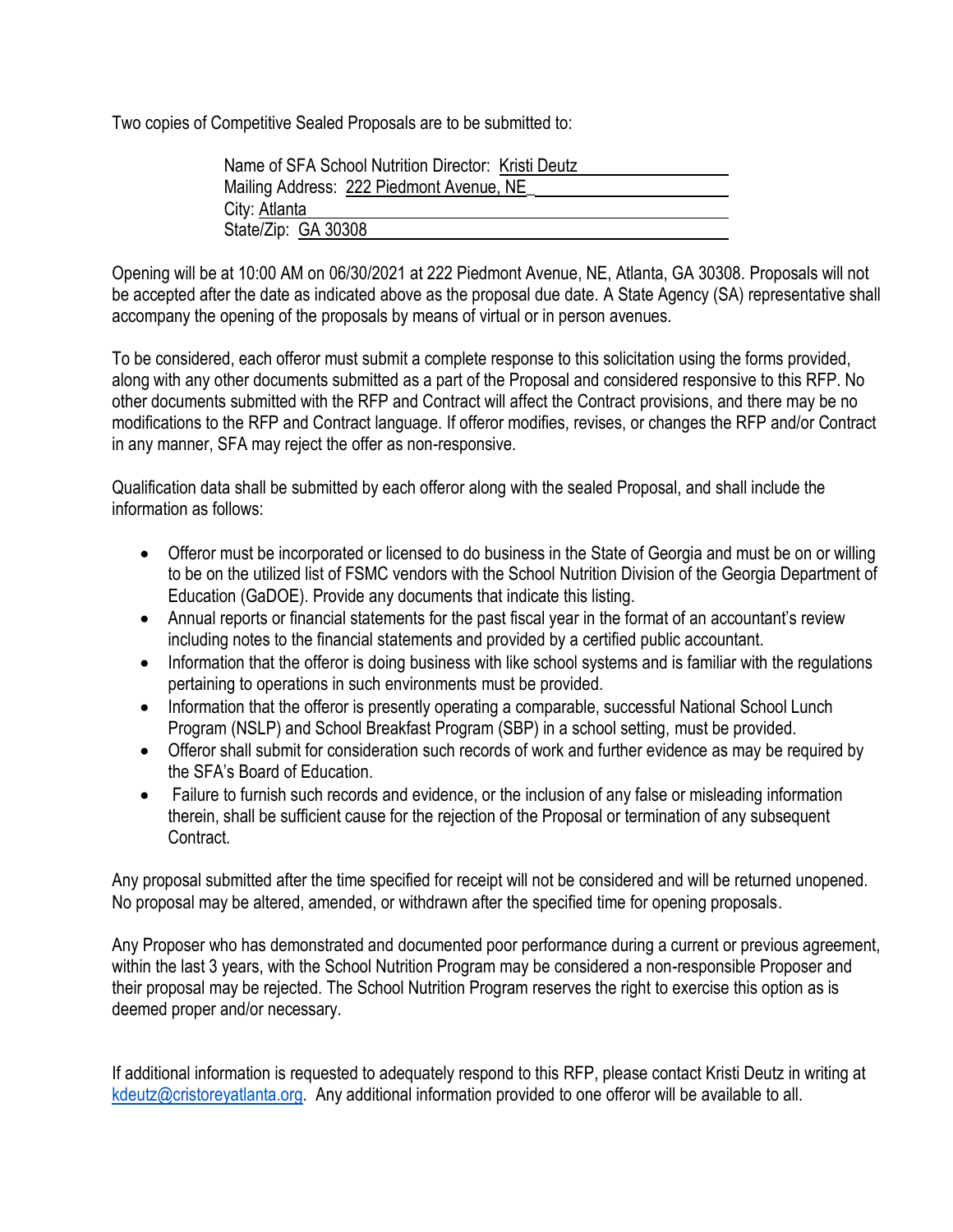In accordance with Federal law and U.S. Department of Education policy, SFAs and FSMCs are prohibited from discriminating on the basis of race, color, national origin, sex, age, or disability.

Competitive sealed proposals are subject to all the conditions and specifications attached hereto.

## **E. Proposal Award Criteria**

Award will be made only to a qualified and responsible offeror whose Proposal is responsive to this solicitation. A responsible offeror is one who's financial, technical, and other resources indicate an ability to perform the services required. All proposals are to be safeguarded by the SFA. Proposals will be evaluated by an SFA committee based on the offer per meal/meal equivalent and the criteria, categories and assigned weights as stated below (to the extent applicable). Each SFA committee member will score the proposals independently before the committee identifies the most advantageous response. Committee members must consist of SFA employees familiar with the regulations and requirements of the child nutrition programs. If a committee member is an agent for, employee of or in any manner associated with a FSMC, that FSMC may not participate in the RFP and subsequent contract. The FSMCs will be notified after all responses have been scored as to the status of their proposals. No information is released until after the award is made.

### *Weighted Evaluation Criteria*

The SFA must determine in advance of issuing the RFP what percentage each category below will be given when comparing proposals. SFA may amend, delete or add additional categories if needed with an overall 100 points total. However, SFA may not include a category of prior experience with an SFA as it would violate USDA's free and open competition regulation for procurement. A cut-off score must be pre-set by the SFA. Proposals that score under the cut-off score will not be considered for a contract and will be notified in writing. Only offerors that meet or exceed the cut-off score will enter into negotiations for a contract. The RFP must establish a level playing field for all offerors that submit proposals. Review the Criteria Award Table for the weighted percentages

### **Criteria Award Table**

- (20) points Cost & Financial Proposal (**must be the highest points**)
- (15) points Service Capability Plan (Identifies proposed food service team such as Food Service Director and demonstrates FSMC's ability to provide services as stated in the RFP/Contract)
- (10) points Experience, References
- (10) points Doing business with like school systems and familiarity with regulations pertaining to such operations/References
- (10) points Financial Condition/Stability, Business Practices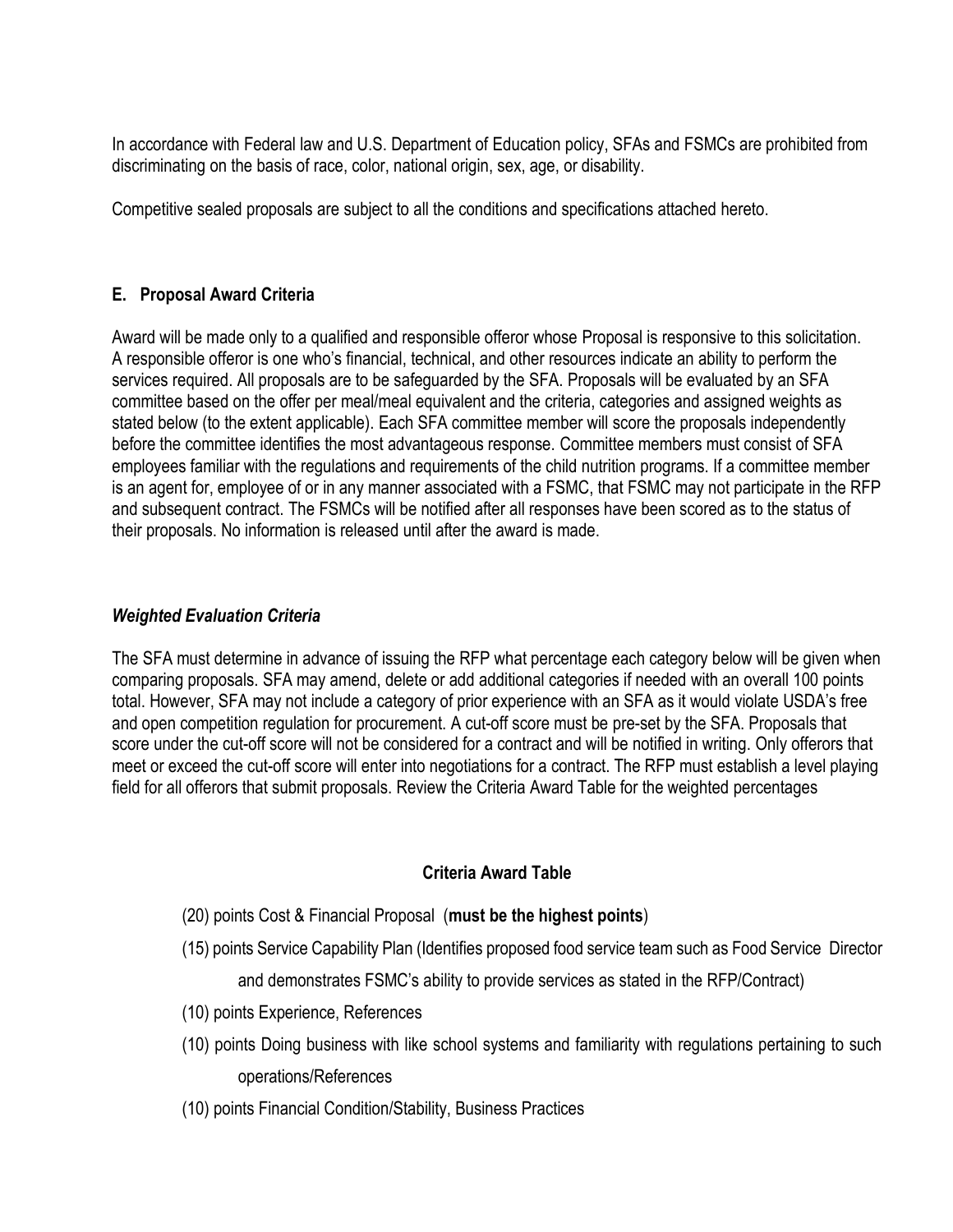- (10) points Accounting and Reporting Systems
- (10) points Personnel Management
- (5) points Innovation
- (5) points Promotion of the School Food Service Program (Ex: Georgia Grown, Farm to School)
- (5) points Involvement of Students, Staff, and Patrons

100 points TOTAL

# **Vendor Reference Form**

As a part of the RFP process, the SFA requires suppliers to submit business references within this solicitation. The purpose of these references is to document the experience relevant to the scope of work and aid in the award process.

| <b>Company Name:</b>                  |         | <b>RFP Solicitation #:</b> |                |                  |
|---------------------------------------|---------|----------------------------|----------------|------------------|
| <b>Business or School System Name</b> |         | Contact Name and           |                | Dates of Service |
|                                       | Address | Phone Number               | E-mail address | To/From:         |
|                                       |         |                            |                |                  |
|                                       |         |                            |                |                  |
|                                       |         |                            |                |                  |
|                                       |         |                            |                |                  |
|                                       |         |                            |                |                  |
|                                       |         |                            |                |                  |
|                                       |         |                            |                |                  |
|                                       |         |                            |                |                  |
|                                       |         |                            |                |                  |
|                                       |         |                            |                |                  |
|                                       |         |                            |                |                  |
|                                       |         |                            |                |                  |

### **F. Proposal Protest Procedures**

Any protest shall be in writing and shall be delivered to the SFA's President, Camille Naughton. A protest of a solicitation shall be received by the named individual before the offer due date. The protest shall be filed within ten (10) days from the award notice and shall include:

- 1. The name, address, and telephone number of the protestor;
- 2. The signature of the protestor or an authorized representative of the protestor;
- 3. Identification of the purchasing agency and the solicitation or contract number;
- 4. A detailed statement of the legal and factual grounds of the protest including copies of relevant documents;
- 5. The form of relief requested.

A written response to the protest will be made within 30 days from receipt of the protest and all items indicated above.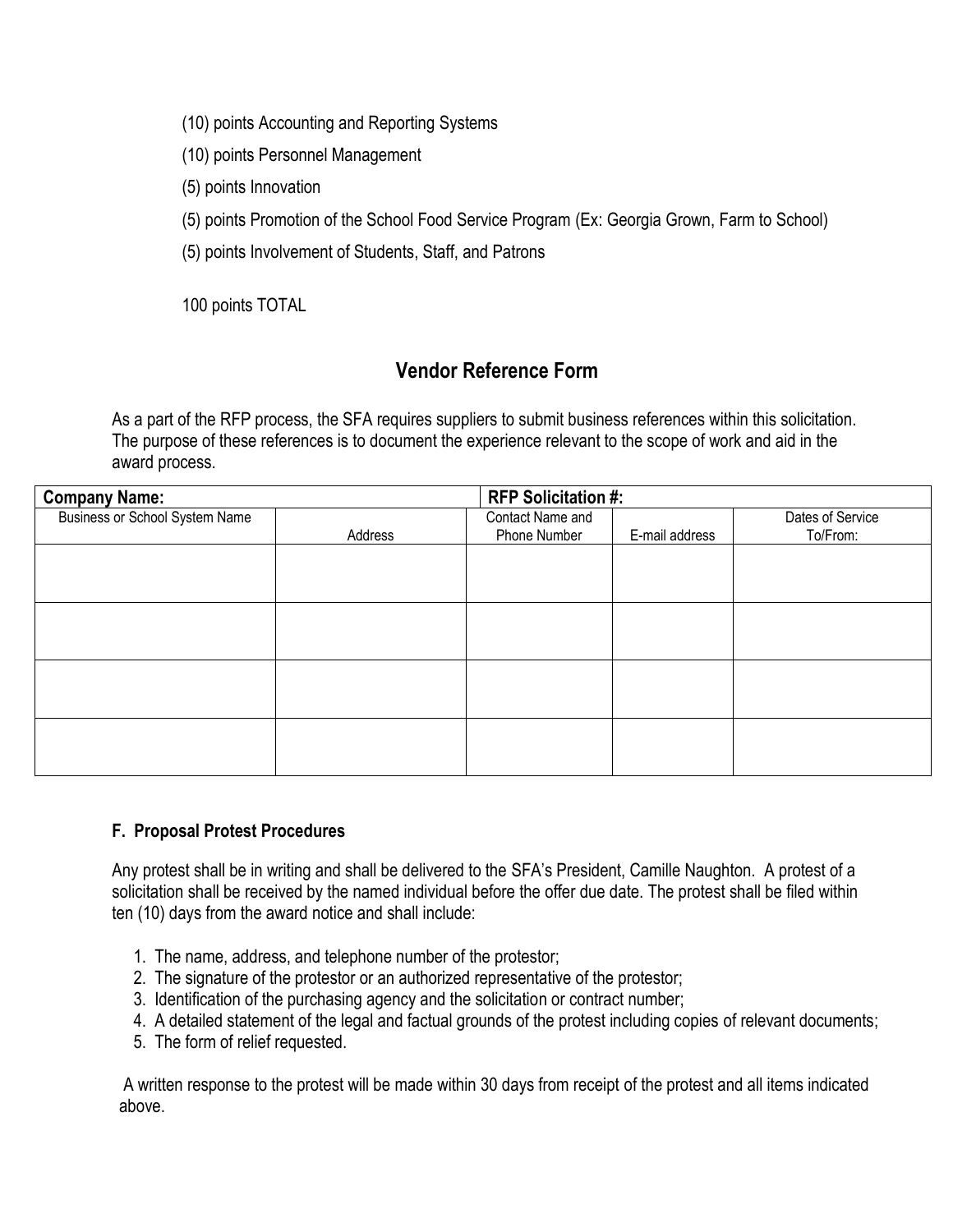Cristo Rey Atlanta Jesuit High School shall in all instances disclose information regarding protests to the State Agency.

## **G. Firm Offer**

By submitting a response to this RFP, and if such response is not withdrawn prior to the time for opening of proposals, offeror understands and agrees that they are making a firm offer to enter into a Contract, which may be accepted by the SFA and which will result in a binding Contract.

### **Such proposal is irrevocable for a period of ninety (90) days after the time for opening of proposal has**  passed.

**(FSMC must initial and date here to show agreement)**

### **H. Final Contract**

The complete Contract includes all documents included by the SFA in the RFP, and all documents submitted by the FSMC that have been mutually agreed upon in writing by both parties (i.e., worksheets, attachments, and operating cost sheets).

Paying the FSMC from School Nutrition Program funds is prohibited until the Contract is signed by the SFA, awarded vendor, and approved in writing by the State Agency (SA). Also, any renewals, amendments or addendums to the Contract must receive SA written approval before executing these modifications. 2 CFR 200.324(a) states that the SFA must perform a cost or price analysis in connection with every procurement action in excess of the Simplified Acquisition Threshold (small purchases) including *contract modifications*. The method and degree of analysis is dependent on the facts surrounding the particular procurement situation, but as a starting point, the SFA must make independent estimates before receiving any modifications. After written approval is received all signed renewals, amendments and addendums will be sent to the SA and maintained on file by the SFA and FSMC.

Approved and signed contract by both parties will be sent to the SA and posted in SNO (School Nutrition Online).

### **STANDARD TERMS AND CONDITIONS**

The following definitions shall apply within this document and its attachments:

- 1. **Accounting Period**: a specific period of time (e.g., each month)
- 2. **Allowable Cost**: costs that are allowable under 2 CFR Part 200 Subpart E Cost Principles. All costs must be necessary and reasonable to be allowable.
- 3. **Applicable Credit**: the meaning established in 2 CFR Part 200 Subpart E Cost Principles and 2 CFR 200.406, respectively.
- 4. **Calculation of Time:** periods of time, stated as a "number of days", shall be calendar days.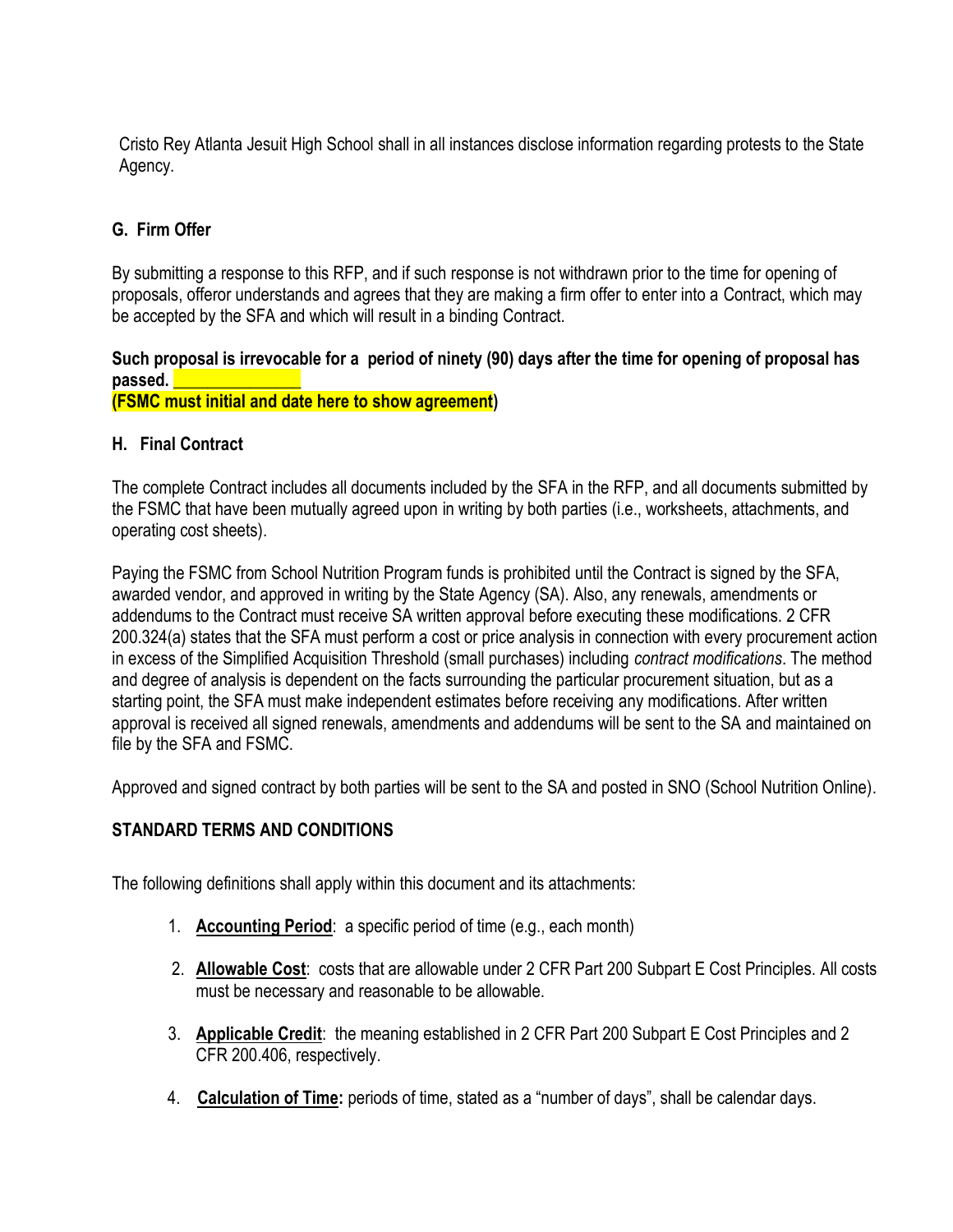- 5. **Charge**: any charge for an Allowable Cost that is: (i) incurred by FSMC in providing the goods and services that are identified in SFA's Food Service Budget (ii) not provided for in the General and Administrative Expense Fee; and (iii) established and reasonably allocated to SFA in accordance with the Methodology for Allocated Costs, which is attached under the cost reimbursable section, and fully incorporated herein by reference.
- 6. **Contract:** this RFP and Contract, the exhibits attached to this RFP and Contract, and FSMC's Proposal, as accepted by SFA in its sole discretion.
- 7. **Cost-reimbursable contract**: a contract that provides for payment of incurred costs to the extent prescribed in the Contract, with or without a fixed fee.
- 8. **Direct Cost:** any Allowable Cost that is: (i) incurred by FSMC in providing the goods and services that are identified in SFA's Food Service Budget; and (ii) reasonably necessary in order for FSMC to perform the Services hereunder. The term Direct Cost does not include any cost allocated to SFA as Charges, the General and Administrative Expense Fee, or any Management Fees.
- 9. **Effective Date:** July 25, 2022.
- 10. **Fixed Meal Price:** an agreed upon amount that is fixed at the inception of the Contract and is guaranteed for a specific period of time.

 **Fixed Fee:** an agreed upon amount that is fixed at the inception of the Contract. In a cost reimbursable contract, the fixed fee includes the contractor's direct and indirect administrative costs and profit allocable to the Contract.

 The fixed-price and fixed-fee contracts may include an economic price adjustment provision tied to a standard index.

11. **FSMC's Proposal:** Food Service Management Company's response to the RFP and Contract.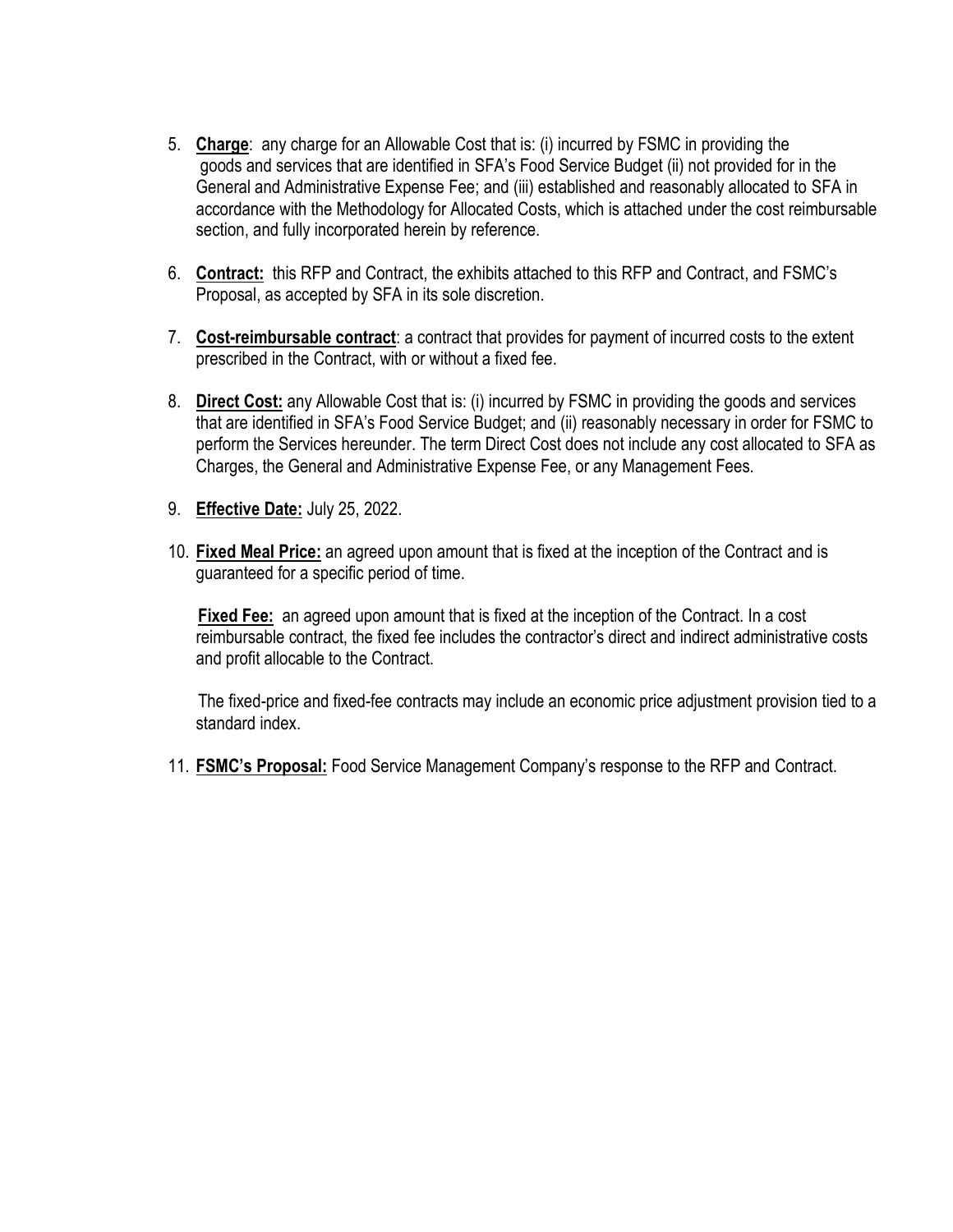12. **Meal Equivalent for a fixed -price contract:** Used to determine payment to the FSMC for nonprogram food such as adult meals, milk sales, a la carte, catering, etc., as well as other reimbursable (SBP, SFSP, ACS, SMP) meals when a separate price is **not** proposed for meals other than NSLP. The other meals and non-program sales are converted into Meal Equivalents using the meal equivalency formula. The meal equivalency factor and meal equivalency formula shall remain fixed for the term of the Contract and all renewals.

 A la carte revenue should include all sales to adults and a la carte sales to students. *(FSMC Guidance for SFA's, 2016 edition)* 

In a cost-reimbursable contract, the costs for a la carte are allowed to be reimbursed.

- 13. **Non-profit School Food Service Account** : the restricted account in which all of the revenue from all food service operations conducted by the SFA principally for the benefit of school children is retained and used only for the operation or improvement of the nonprofit school food service.
- 14. **Program(s) or Child Nutrition Program(s)** : the USDA Child Nutrition Programs in which the SFA participates.
- 15. **Program Funds** : all funds that are required to be deposited into the Non-profit School Food Service Account.
- 16. **Proposal :** Food Service Management Company's response to the RFP and Contract.
- 17. **RFP :** SFA's Request for Proposal and Contract, # CRAJHS-2022, and all of its attachments.
- 18. **Services** : the services and responsibilities of FSMC as described in this Contract, including any additional services described in Section O of this Contract.
- 19. **SFA or School Food Authority :** the school food authority as defined in 7 CFR § 210.2.
- 20. **SFA's Food Service Budget** : the Food Service Budget for the Current School Year, which is attached to this Contract as Exhibit C and fully incorporated herein.
- 21. **SFA's Food Service Facilities :** the areas, improvements, personal property and facilities made available by SFA to FSMC for the provision of the food services as more fully described herein.
- 22. **SFA's Food Service Program** : the preparation and service of food to the SFA's students, staff, employees and authorized visitors, including the following programs as identified in the SFA's RFP and Contract, which may include the National School Lunch Program (NSLP), the School Breakfast Program (SBP), the After School Care Program, the Fresh Fruit and Vegetable Program (FFVP), Seamless Summer Option (SSO),Summer Food Service Program (SFSP) and a la carte food service.
- 23. **SFA's Food Service Location(s)** : the schools or other locations where Program meals are served to SFA's schoolchildren.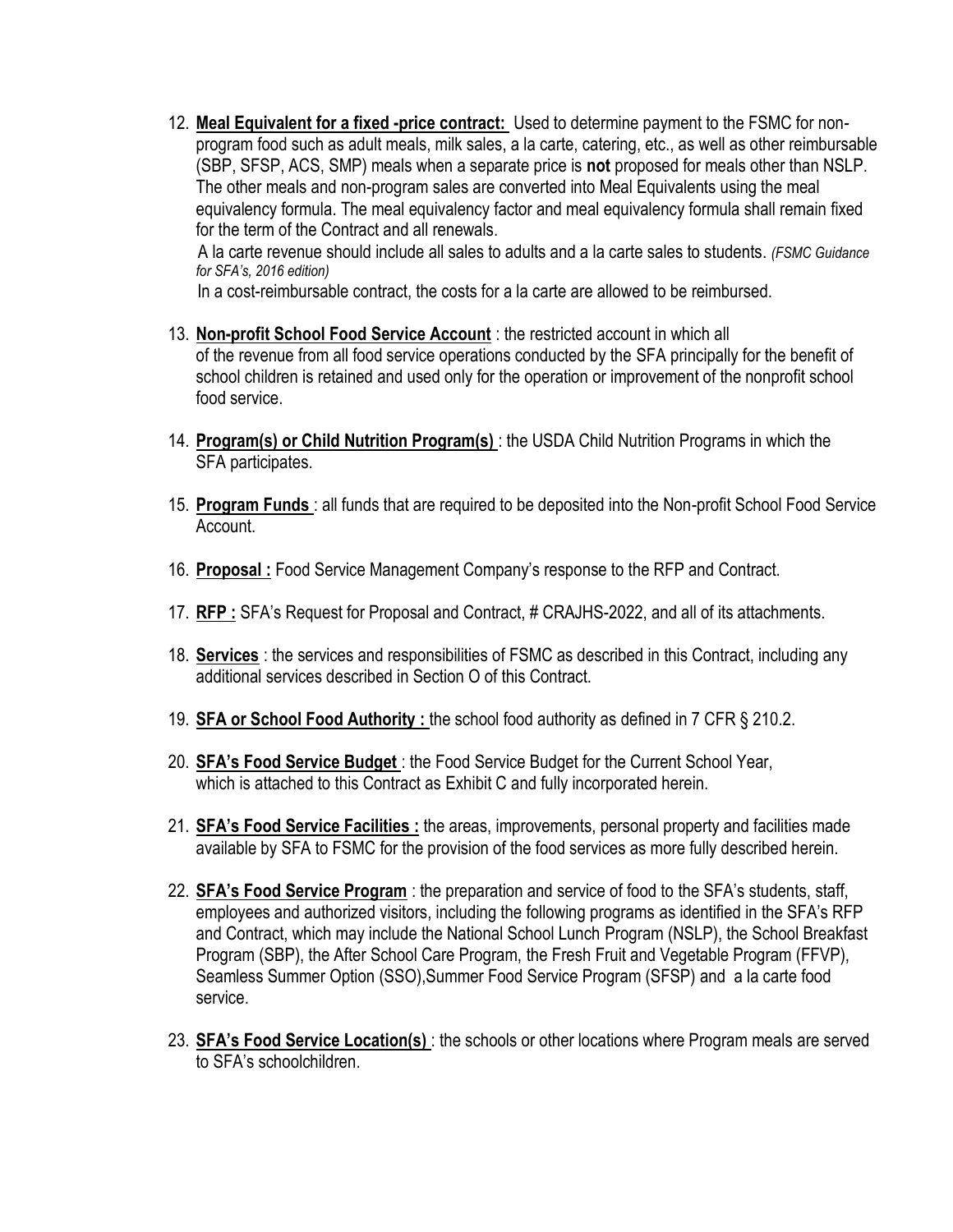- 24. **Summer Program :** either the Summer Food Service Program (SFSP) or the Seamless Summer Option (SSO) identified herein below, and in which SFA participates.
- 25. **GaDOE** : Georgia Department of Education
- 26. **USDA FNS** : United States Department of Agriculture , Food and Nutrition Service.

#### **A. Scope and Purpose**

- 1. Duration of Contract. Unless it is terminated, this Contract will be in effect for a period of one year commencing on July 25, 2022, and terminating on June 30, 2023, and may be renewed for four (4) additional terms of one year each upon mutual agreement between SFA and FSMC.
- 2. During the term of this Contract, FSMC shall operate SFA's Food Service Program in conformance with SFA's agreement with the Georgia Department of Education's (GaDOE) School Nutrition Division (SND). Both SFA and FSMC will follow Federal regulations in 7 CFR 210.16, 210.21, 250 and 2 CFR 200.
- 3. FSMC shall have the exclusive right to operate the programs checked below at the sites specified by SFA in the Schedule of Food Service Locations and Services Provided, which is attached to this Contract as Exhibit A and fully incorporated herein. (Check only the programs SFA operates. If SFA anticipates operating any other programs in the foreseeable future, SFA should check the box marked other and identify the programs and year in which SFA reasonably foresees it may operate the program.) If a program is added later (i.e., a breakfast program) which is beyond the scope or original intent of this RFP/Contract, or if a material change is made to the RFP/Contract, the appropriate procurement procedures must be followed. A key factor in determining whether a change is material is whether other offerors knowing of the change would have offered differently. (Reference 97SP-30, FNS Policy Memo, July 2005 Procurement Questions; and 2016 FSMC Manual; SP 28- 2009; SP 02-2010; and SP 17-2012.)

#### SFA Programs:

- $\boxtimes$ National School Lunch Program (NSLP)
- $\boxtimes$ School Breakfast Program (SBP)
	- Breakfast in the Classroom
	- $\Box$ Universal Breakfast
- $\Box$ After-School Care Program (ASCP—NSLP)
- $\boxtimes$ Seamless Summer Option (SSO-NSLP)
- $\Box$ Special Milk Program (SMP)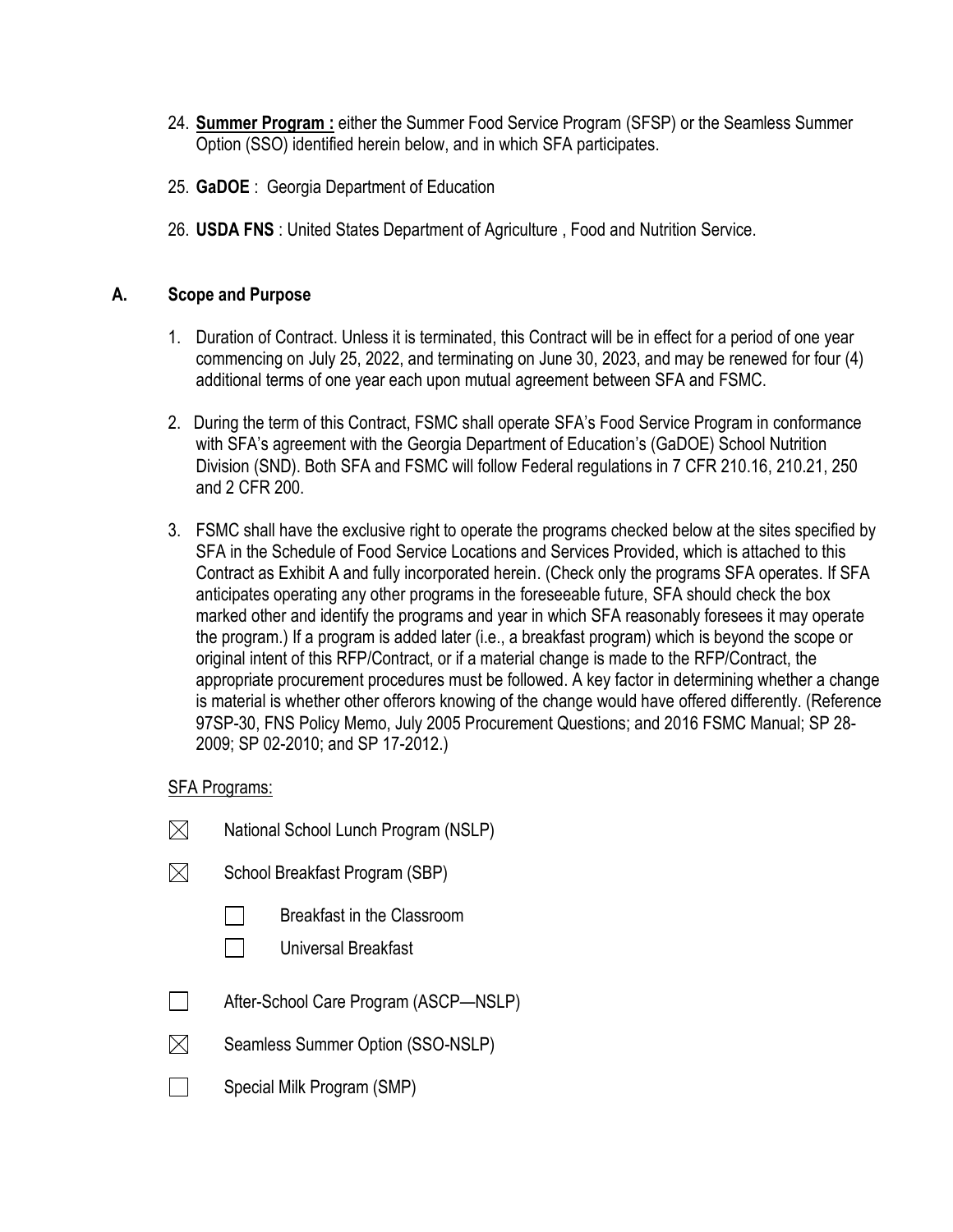| $\boxtimes$ | Fresh Fruit and Vegetable Program (FFVP)                                                 |
|-------------|------------------------------------------------------------------------------------------|
|             | À la Carte                                                                               |
| $\boxtimes$ | <b>Adult Meals</b>                                                                       |
| $\boxtimes$ | Catering                                                                                 |
|             | <b>Contract Meals</b>                                                                    |
|             | Vending (applies only to FSMC supplied vending machines)                                 |
|             | Concessions (applies only to concessions operated by FSMC)                               |
|             | Other: Provide daily sack lunches for our Corporate Work Study students to take offsite. |

#### 4. The FSMC shall

 a. be an independent contractor and not an employee of the SFA. The employees of the FSMC are not employees of the SFA.

 b. implement an accurate point of service count using the counting system provided by SFA in its application to participate in the Child Nutrition Programs and approved by GaDOE for the sites listed in Exhibit A: Site Information and the programs listed above, herein, as required under USDA regulations. Counting system must eliminate the potential for the overt identification of free and reduced-price eligible students under USDA Regulation 7 CFR §245.8.

 c. operate SFA's Food Service Program and shall include performance by FSMC of all the Services, described in this Contract, for the benefit of SFA's students, faculty and staff.

d. maintain all records necessary, in accordance with applicable regulations, for SFA, GaDOE and USDA to complete required monitoring activities and must make said records available to SFA, GaDOE, and USDA upon request for the purpose of auditing, examination and review. 7 CFR § 210.16(c)(1).

e. cooperate with SFA in promoting nutrition education, health and wellness policies and coordinating SFA's Food Service Program with classroom instruction.

 f. comply with applicable federal, state and local laws, rules and regulations, policies, and instructions of GaDOE and USDA and any additions or amendments thereto, including USDA Regulation 7 CFR Parts 210, 220, 245, 250, 7 CFR 200.317-200.326; 7 CFR Part 215 (SMP), if applicable; and 7 CFR Part 225 (SFSP), if applicable; Section 19 of the NSLP Act (FFVP); and OMB Circulars, and the other laws described in the "Schedule of Applicable Laws," and fully incorporated herein by reference.

g. comply with all SFA building rules and regulations.

h. provide additional food service such as banquets, parties, and refreshments for meetings as requested by SFA. SFA or requesting organization will be billed for the actual cost of food, supplies,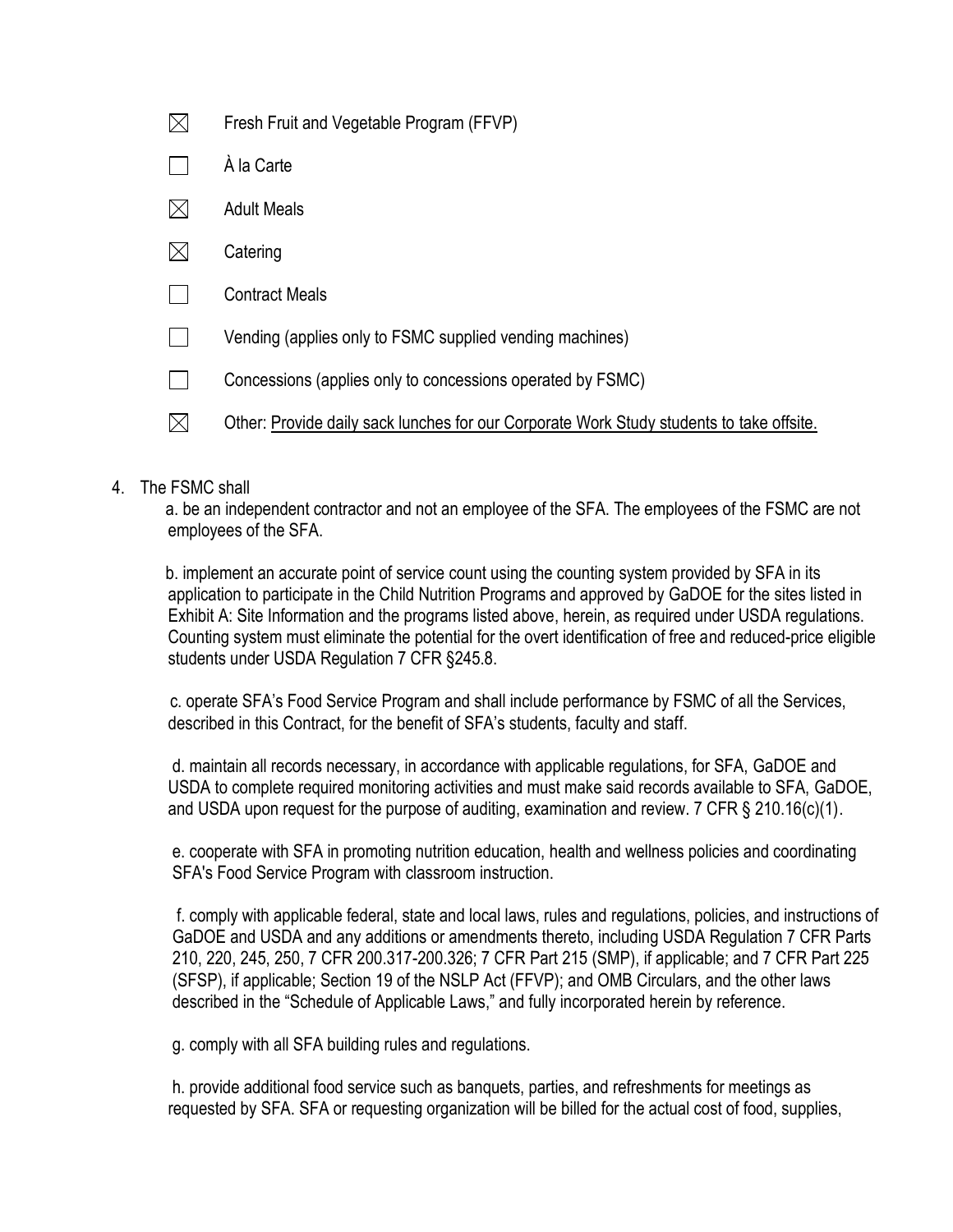labor, and FSMC's overhead and administrative expenses if applicable for providing such service. USDA commodities shall not be used for these special functions unless SFA's students will be primary beneficiaries. (Reference All State Directors' Memo 99-SNP-14.)

i. agree to operate the Program according to federal, state, and local regulations in the event that the RFP requires FSMC to provide management services for SFA's SFSP or Seamless Summer option (SSO).

j. agree to operate the FFVP in accordance with the requirements of Section 19 of the National School Lunch Act, all applicable regulations and policies, and the FFVP Handbook for Schools, as well as USDA guidance issued via memorandum and the Administrative Review Manual (ARM) in the event that FSMC provides management services for the Fresh Fruit and Vegetable Program (FFVP). FSMC further agree that no more than 10% of the total funds awarded to the school and/or schools for operation of the FFVP may be used for administrative expenses.

k. obtain and post all licenses and permits that it is required to hold under federal, state, or local law.

5. SFA shall be responsible for:

 a. signature authority for the application/contract, free and reduced price policy statement, and programs, herein, and the monthly claim for reimbursement. 7 CFR §210.9(a) and (b) and 7 CFR §210.16(a)(5).

 b. development and distribution of the parent letter and Application for Free and Reduced Price Meals and/or Free Milk and participating in Direct Certification.

 c. implementation of eligibility for free or reduced-price policy for meals and free milk, as applicable, in accordance with 7 CFR Part 245.

d. conducting any hearings related to determinations.

e. verification of applications for Free and Reduced-Price Meals as required by USDA regulations.

 f. establishment and maintenance of the free and reduced-price meals' eligibility roster. 7 CFR § 210.7(c), 7 CFR § 210.9(b) (18) and 7 CFR § 245.6(e.)

 g. ensure the FSMC conducts the SFA's Child Nutrition Programs' operations in accordance with regulations.

 h. supervision of the food service operations in such manner as will ensure compliance with all applicable statutes, regulations, rules and policies including regulations, rules, and policies of Ga DOE and USDA regarding the Child Nutrition Programs.

 i. establishing all selling prices, including price adjustments, for all reimbursable and nonreimbursable meals/milk and a la carte (including vending, adult meals, contract meals, and catering) prices. (Exception: Non-pricing programs need not establish a selling price for reimbursable meals/milk.)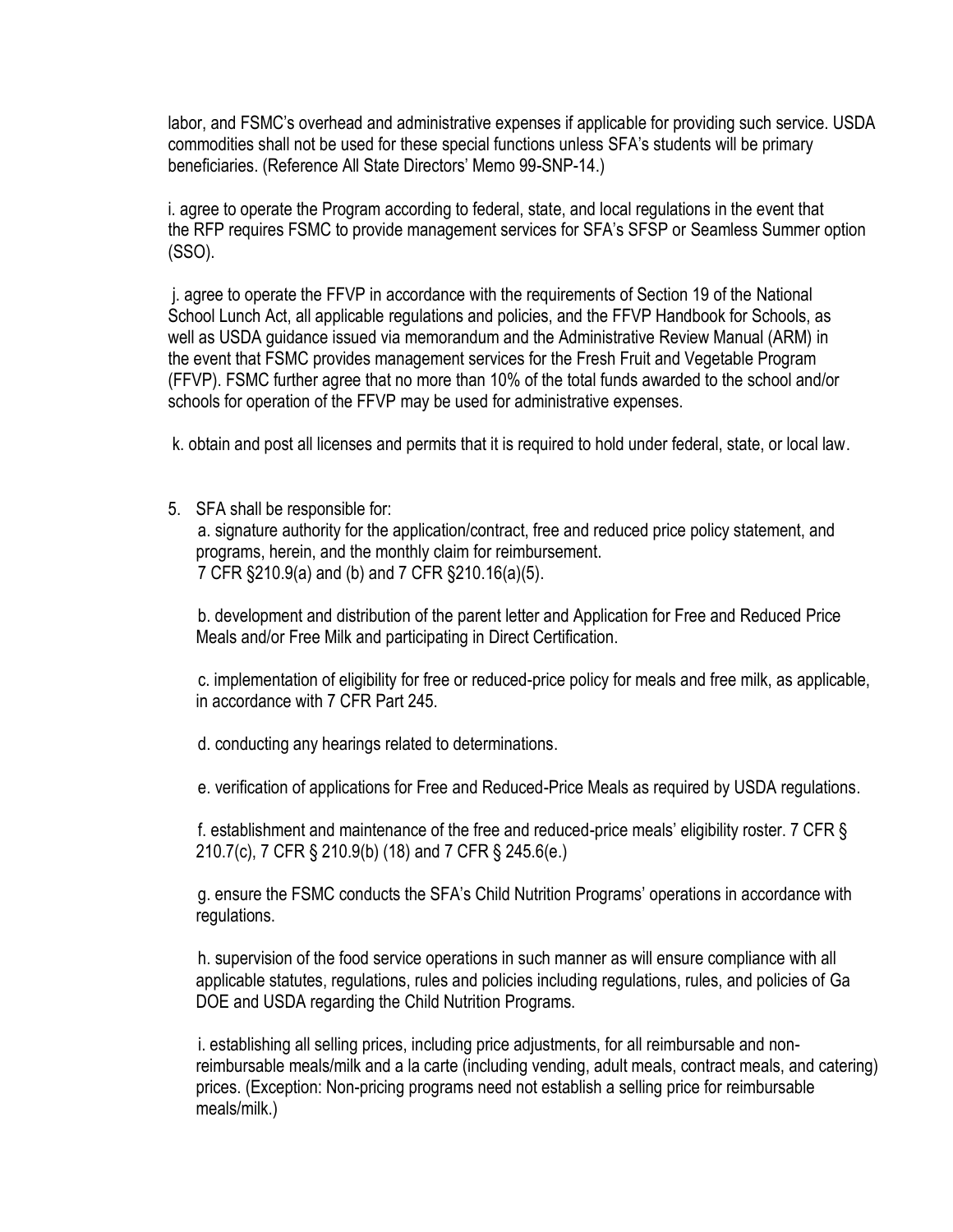j. control of the Non-profit School Food Service Account and overall financial responsibility for SFA's Food Service Program.

 k. ensuring the resolution of Program reviews and audit findings. FSMC shall fully cooperate with SFA in resolving review and audit issues. FSMC shall indemnify SFA for any fiscal action, claims, losses or damages, fault, fraud, required repayment or restoration of funds, including reasonable attorney's fees incurred in defending or resolving such issues, that results from FSMC's intentional or negligent acts.

 l. monitoring the food service operation of FSMC through periodic on-site visits to ensure that the food service is in conformance with USDA program regulations. 7 CFR § 210.16(a)(3).

 m. conducting an on-site review of the counting and claiming system at each SFA Food Service location no later than February 1 of each year if there is more than one SFA Food Service location.

n. retain control of the quality, extent, and general nature of the food service.

 o. requesting additional food service programs of the FSMC; however, the SFA reserves the right, at its sole discretion, to sell or dispense food or beverages, provided such use does not interfere with the operation of the Child Nutrition Programs. Any food and beverages must meet the USDA Smart Snacks.

 p. agreeing to operate the Program according to federal, state, and local regulations, in the event that the RFP requires FSMC to provide management services for SFA's SFSP or Seamless Summer option (SSO).

 q. agreeing that in the event the FSMC provides management services for the Fresh Fruit and Vegetable Program (FFVP) at any of SFA's Food Service Locations, the FSMC will operate the FFVP in accordance with the requirements of Section 19 of the National School Lunch Act, all applicable regulations and policies, and the FFVP Handbook for Schools, as well as USDA guidance issued via memorandum and the Administrative Review Manual (ARM). SFA and FSMC further agree that not more than 10% of the total funds awarded to the school and/or schools for operation of the FFVP may be used for administrative expenses.

 r. obtaining and posting all licenses and permits that it is required to hold under federal, state, or local law.

- 6. SFA and FSMC both agree that this Contract is neither a *cost-plus-a-percentage-of-income nor a cost-plus-a-percentage-of-cost contract* as required under United States Department of Agriculture (USDA) Regulations 7 CFR §210.16(c) and 2 CFR 200.324(d).
- 7. Payments on any claim shall not preclude SFA from making a claim for adjustment on any item found not to have been in accordance with the provisions of this RFP and Contract and proposed specifications.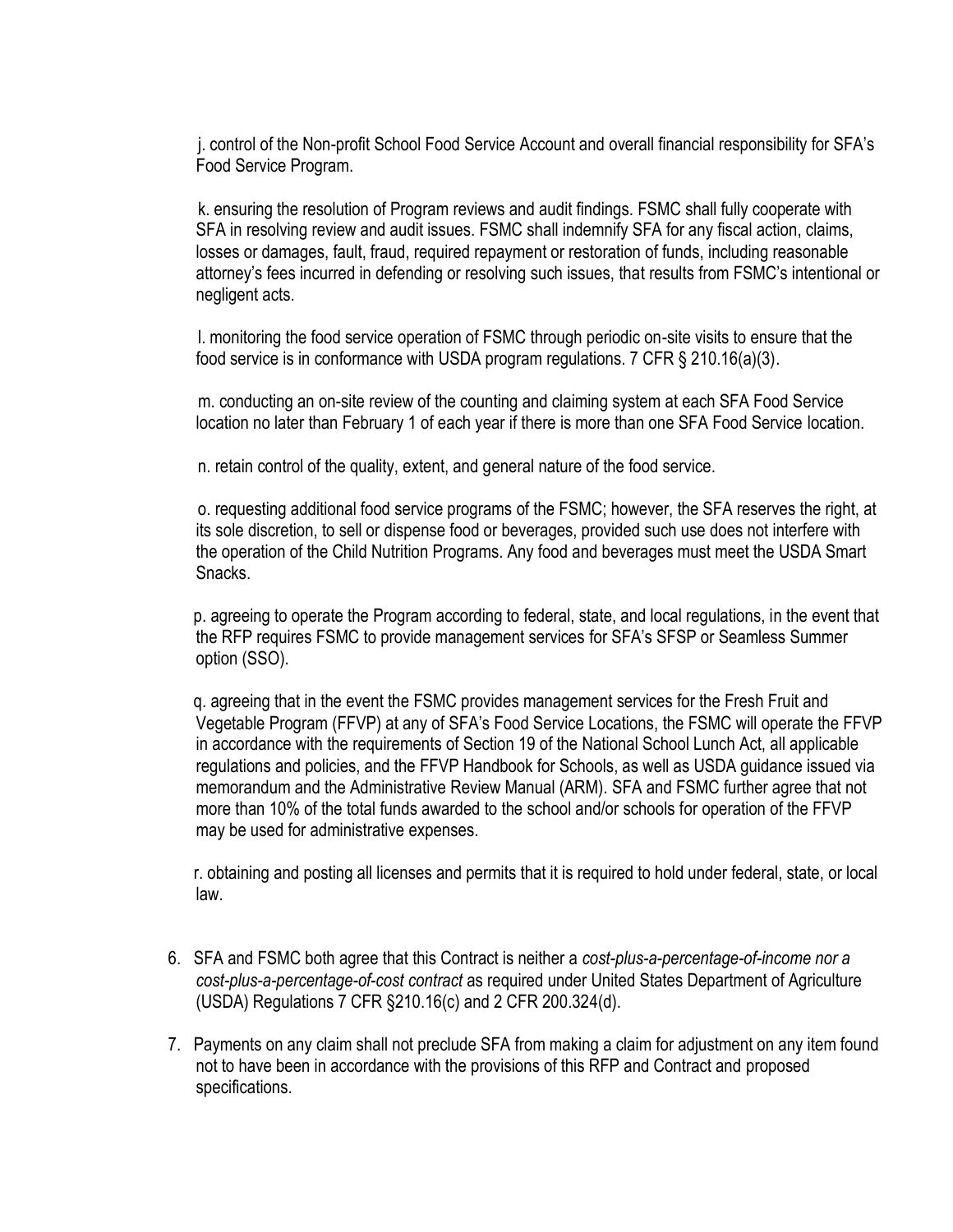- 8. Any change to the scope of services to be provided by FSMC that is beyond the scope or original intent of this RFP/Contract, including the addition of a program such as breakfast (SBP) or summer food (SFSP), may be considered a material change. The SFA must evaluate the total cost and scope of the change to the existing contract and determine if a material change would occur. The SA must be notified of the determination, provided documentation, and give final written approval before the change may be implemented. If the change to the contract is considered a material change, a new solicitation must be issued. (Reference, FNS policy memo: July 2005 Procurement Questions)
- 9. Gifts from FSMC: SFA's officers, employees, or agents shall neither solicit nor accept gratuities, favors, nor anything of monetary value from contractors nor potential contractors in accordance with all laws, regulations, and policies. To the extent permissible under federal, state, or local laws, rules, or regulations, such standards shall provide for appropriate penalties, sanctions, or other disciplinary actions to be applied for violations of such standards. (See SP 09-2015; and 2 CFR Parts 200.112 & 318).
- 10. Any additional payments to the SFA or any foundations or organizations associated with the SFA that are unrelated to food service, such as money or rebates for school improvements and student scholarship are not allowable.

### **B. Food Service**

FSMC shall:

- 1. serve meals on such days and at such times as requested by SFA.
- 2. offer free, reduced-price, and full-price reimbursable meals to all eligible children participating in SFA's Food Service Programs.
- 3. offer free, reduced-price, and paid reimbursable meals to all eligible children, in order to offer a la carte food service.
- 4. provide meals that meet the meal pattern set by USDA.
- 5. promote maximum participation in the Programs.
- 6. provide the counting and claiming system. 7 CFR § 210.8(a)(1).
- 7. provide the specified types of service in the schools/sites listed in Exhibit A.
- 8. sell on the premises only those foods and beverages authorized by SFA and only at the times and places designated by SFA, and that meet School Nutrition Program requirements.
- 9. make substitutions in the food components of the meal pattern for students with disabilities when their disability restricts their diet as stated in the students' Individual Educational Plans (IEPs) or 504 Plans and when the need for the substitution is certified by an appropriately licensed medical practitioner. Substitutions for disability reasons must be made on a case by case basis only when supported by a written statement of the need for substitutions that includes recommended alternate foods, unless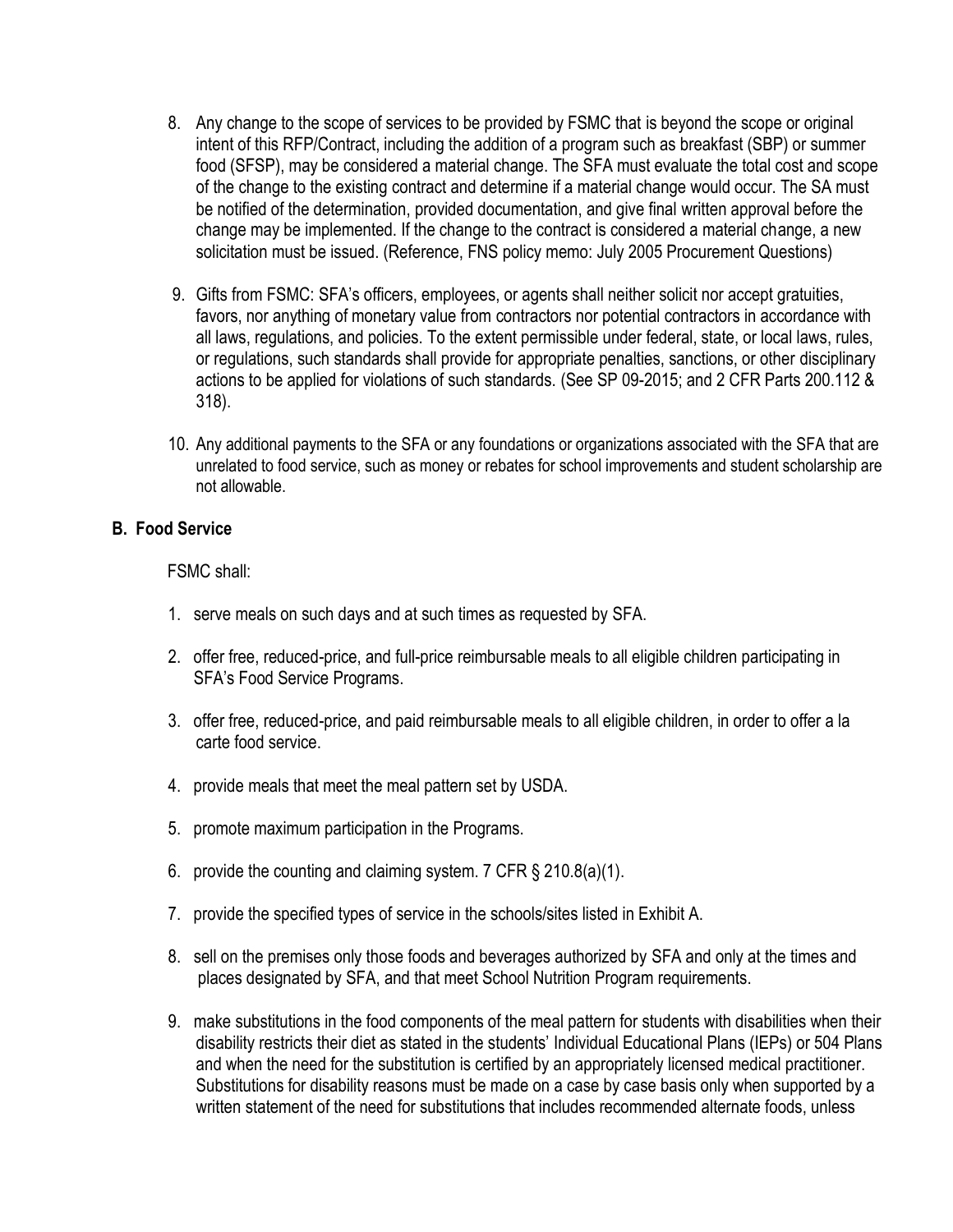otherwise exempted by FNS. Such statement must be signed by an appropriately licensed medical practitioner (reference: 7 CFR §210.10(g)(1); and SP 30-2015). The FSMC may make substitution for those nondisabled students who are unable to consume regular breakfast or lunch because of medical or other special dietary needs. Substitutions for students without disabilities who cannot consume the regular lunch or afterschool snacks because of non-disabling medical or other special dietary needs must be made on a case-by-case basis only when supported by a statement from a licensed medical authority except in the case of fluid milk substitutions (reference: 7 CFR §210.10(g)(2)). There will be no additional charge to the student for such substitutions. (USDA, *Accommodating Children with Special Dietary Needs in the School Nutrition Programs Guidance for School Food Service Staff.*)

- 10. make substitutions for fluid milk for non-disabled students who cannot consume fluid milk due to medical or special dietary needs. Substitutions shall be made when a medical authority or student's parent or legal guardian submits a written request for a fluid milk substitute identifying the medical or other special dietary need that restricts the student's diet. Approval for fluid milk substitutions shall remain in effect until the medical authority or the student's parent or legal guardian revokes such request in writing, or SFA changes its substitution policy for non-disabled students. Fluid milk substitutes shall provide nutrients as required by federal and state regulations. There will be no additional charge to the student for such substitutions. (Reference 7 CFR § 210.10(g) and 7 CFR § 220.8)
- 11. not directly or indirectly restrict the sale or marketing of fluid milk at any time or in any place on school premises or at any school sponsored event. 7 CFR 210.21(e)

### **C. Use of Advisory Group/ 21-day Cycle Menus**

- 1. SFA shall establish and the FSMC shall participate in the formation, establishment, and periodic meetings of SFA advisory board composed of students, teachers, and parents to assist in menu planning. (Reference 7 CFR § 210.16(a) (8))
- 2. SFAs with no capability to prepare a cycle menu may, with GaDOE approval, require that each FSMC include a 21-day cycle menu, developed in accordance with the provisions of 7 CFR 210.10, with its proposal. The FSMC must adhere to the cycle for the first 21 days of meal service. Source of cycle menu must be noted on the RFP cycle menu. 7 CFR 210.16(b)(1).
- 3. FSMC shall serve meals that follow the 21-day menu cycles that meet the food specifications contained in Food Specifications, which is attached to this Contract as Exhibit E and fully incorporated herein, and that meet School Nutrition Program requirements. Additionally, SFA and FSMC shall agree to detailed Meal Specifications for each meal included in the 21-day cycle menus in Program Cycle Menus, which are attached to this Contract as Exhibit B and fully incorporated herein. At a minimum, such Meal Specifications shall include: (i) a recipe for each menu item that includes the total yield, portion size, ingredients and all USDA-required nutrient information; (ii) the identity of all branded or equivalent items that may be used in the meal; and (iii) whenever possible, the grade, style and condition of each food item and other information that indicates the acceptable level of quality for each food item. FSMC shall provide a detailed recipe for each Meal Specification identified in the NSLP menu cycle. A hard copy of these recipes shall be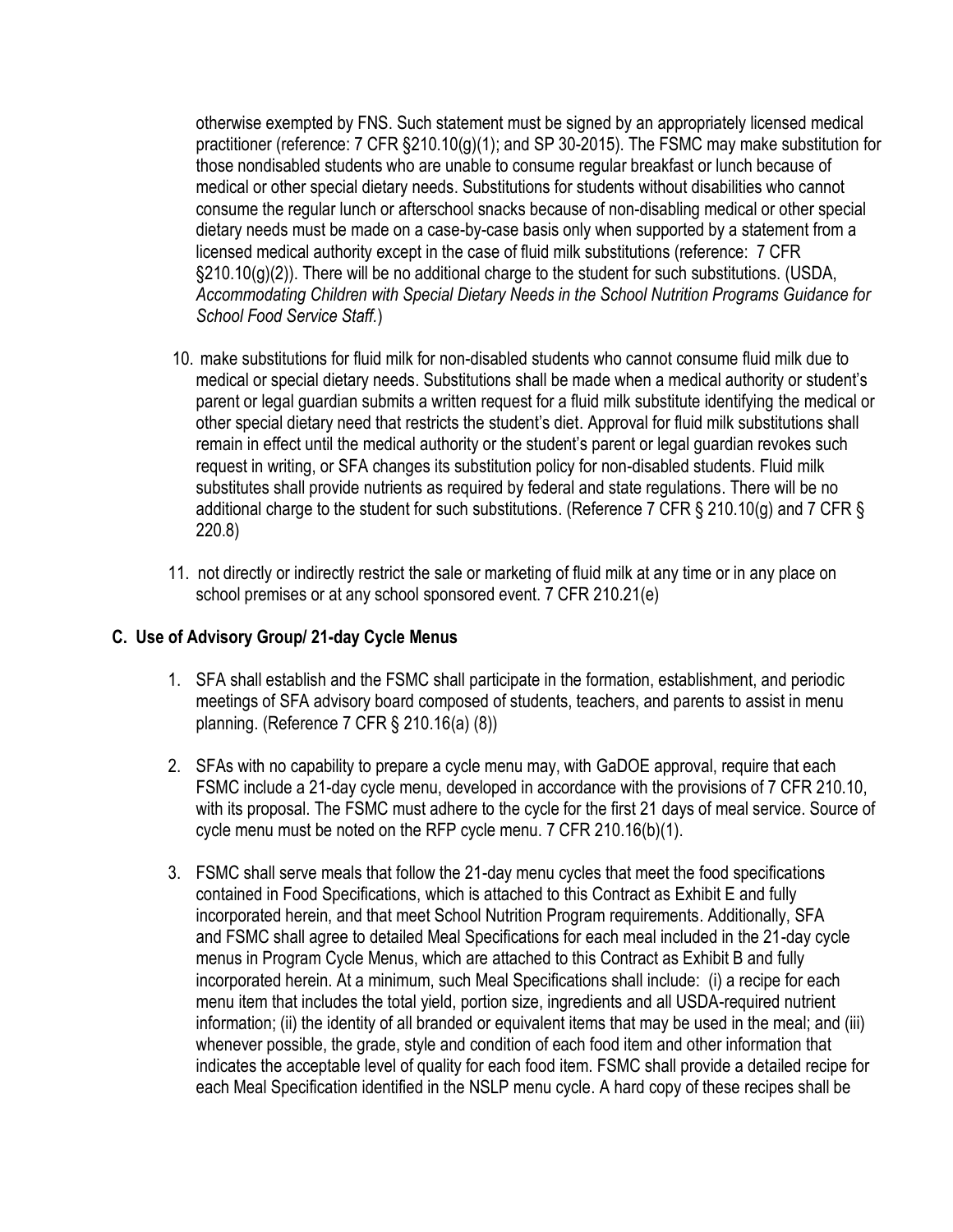kept on file with SFA.

- 4. FSMC must follow: (i) the 21-day menu cycle and Meal Specifications developed by SFA for the NSLP; (ii) the 21-day menu cycle and Meal Specifications developed by SFA for the SBP; (iii) the 21-day menu cycle and Meal Specifications developed by SFA for the After School Snack Program; and (iv) the 21-day menu cycle and Meal Specifications developed by SFA for the Summer Program. 21 day menu cycle, can be furnished by the FSMC as part of this proposal, if approved by the SFA and menu meets all state and federal requirements.
- 5. FSMC shall serve a la carte items that follow a 21-day menu cycle contained in Exhibit B and that meet all state and federal School Nutrition Program requirements. Additionally, SFA and FSMC shall agree to detailed a la carte specifications for each a la carte item included in the 21-day cycle menu; at a minimum, such specifications shall include:

(i) a recipe for each menu item that includes the total yield, portion size, ingredients and all USDA required nutrient information;

(ii) the identity of all branded or equivalent items that may be used in the meal; and (iii) whenever possible, the grade, style and condition of each food item and other information that indicates the acceptable level of quality for each food item. FSMC shall provide a detailed recipe for each Meal Specification identified in the a la Carte menu cycle. A hard copy of these recipes shall be kept on file with SFA.

- 6. FSMC may not change or vary the menus after the first menu cycle for the NSLP, SBP, ASCP, Summer Program or the a la carte items without written approval of SFA. SFA shall approve the menus no later than two weeks prior to service. (Reference 7 CFR §210.16 (b)(1) and 7 CFR §210.10) Any changes or variances requested by FSMC for substitutions to SFA menu of lower quality food items shall be justified and documented in writing by FSMC and approved by the SFA. FSMC must maintain documentation for substitutions and justification of lower quality food items for the records retention period that is applicable to food production records and shall make such documentation available to SFA, GaDOE and USDA for review upon request. (7 CFR 210.16(c) (1) and 7 CFR §210.23)
- 7. FSMC must submit a FFVP (Fresh Fruits and Vegetable Program) cycle menu, if applicable based on the information contained in the 2004 Resource, *Fruits and Vegetables Galore: Helping Kids Eat More, available from the FNS website, and as described in current guidance from USDA and GaDOE.*
- 8. FSMC must comply with SFA's local wellness policy.
- 9. FSMC must comply with all state and local laws that affect school meal preparation and/or service.

### **D. Purchases**

1. Whether SFA conducts its own procurement or whether FSMC procures products on behalf of SFA, FSMC may not require any additional liability coverage, regardless of dollar value, beyond that which SFA would require under procurements not involving FSMC.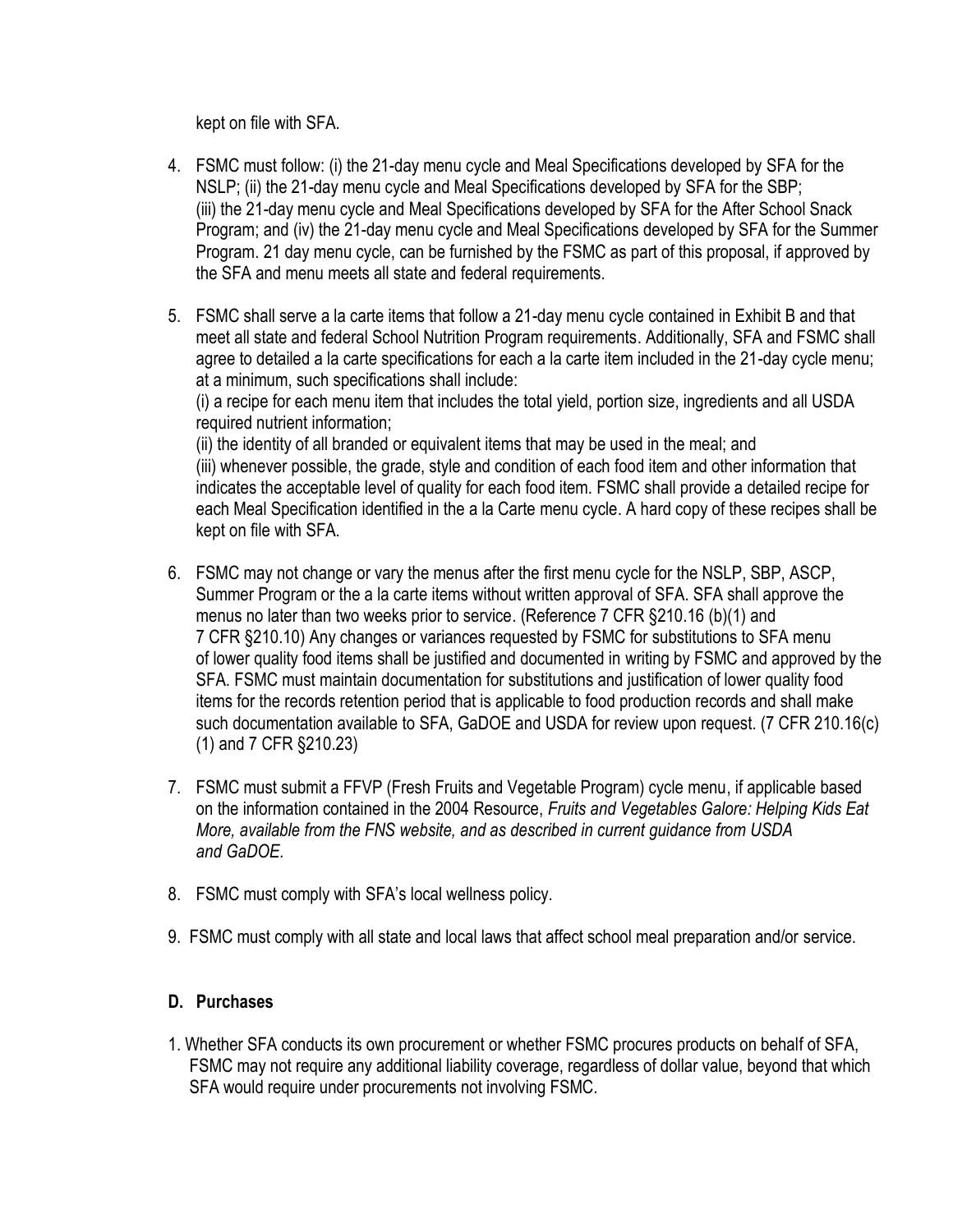- 2. FSMC shall document and track all FFVP expenses separately and make this documentation easily accessible for SFA or GaDOE review. Cost should be broken into two categories, operational cost and administrative cost.
	- a. Operational cost should cover the primary cost to run the FFVP to include purchase of fruits and vegetables, including the cost of pre-cut produce and delivery of charges; nonfood items or supplies that are used in serving and cleaning; and salaries and fringe benefits for employees engaged in preparing and distributing fresh fruits and vegetables, and in maintaining a sanitary environment.
	- b. Administrative costs are used principally to support planning and managing the program. Administrative costs cannot exceed ten (10%) percent of SFA's FFVP costs. SFA is required to strictly scrutinize all requests for reimbursement of FFVP costs, to ensure that those costs are: (i) allowable; (ii) actual costs; (iii) fully documented; (iv) utilized to purchase fresh fruits and vegetables in accordance with applicable law and regulations; and (v) do not request reimbursement for more than 10% for administrative costs. GaDOE will monitor SFA and FSMC to ensure strict compliance with this provision.
- 3. SFA must check one of the purchasing options stated herein below: *(Note: SFA may not change the purchasing option once it has issued its RFP. Any change would be considered material and require SFA to either begin its procurement process again so that all offerors have the same opportunity or require SFA to pay FSMC using funds other than School Nutrition funds.):*
- $a.$  SFA will do all purchasing for School Nutrition Program (SNP).
- b. Except for Section P, Optional Requirements, Paragraph 2, SFA will do all purchasing for SNP.
- c.  $\boxtimes$  For Fixed-Price Per Meal Contracts: FSMC will buy the beginning inventory, exclusive of commodities, for SFA.
- 4. SFA and FSMC acknowledge that, to the extent required by 7 CFR § 210.21 (d) and 2 CFR Part 200.322, SFA must to the maximum extent practicable purchase only domestic foods and food products that are processed in the United States using over 51% domestic foods. FSMC must document, and SFA approve, the use of non-domestic food when competition reveals the cost of domestic food is significantly higher than non-domestic food and/or when food is not produced or manufactured in sufficient quantities domestically to be available in satisfactory quantities.
- 5. SFA and FSMC acknowledge that to the extent required by Georgia Education Code § 44.042(a), unless preempted by federal law or regulations, SFA or FSMC, if box c or d has been checked in paragraph 3 herein above, will use best efforts to purchase agricultural products produced, processed or grown in Georgia if the cost and quality are equal. The availability of Georgia products is expected by SFA. The Farm to School relationship should be enhanced, encouraged, and supported by any vendor supplying goods to SFA. Therefore, SFA will always give preference to items that can be delivered within 24 hours of harvest or production. It is encouraged that the FSMC submit a list of locally grown, processed, and manufactured items available through them for consideration on a regular basis. The products must be labeled, and a good faith effort put forward by FSMC to purchase local first when available. In keeping with our mission of establishing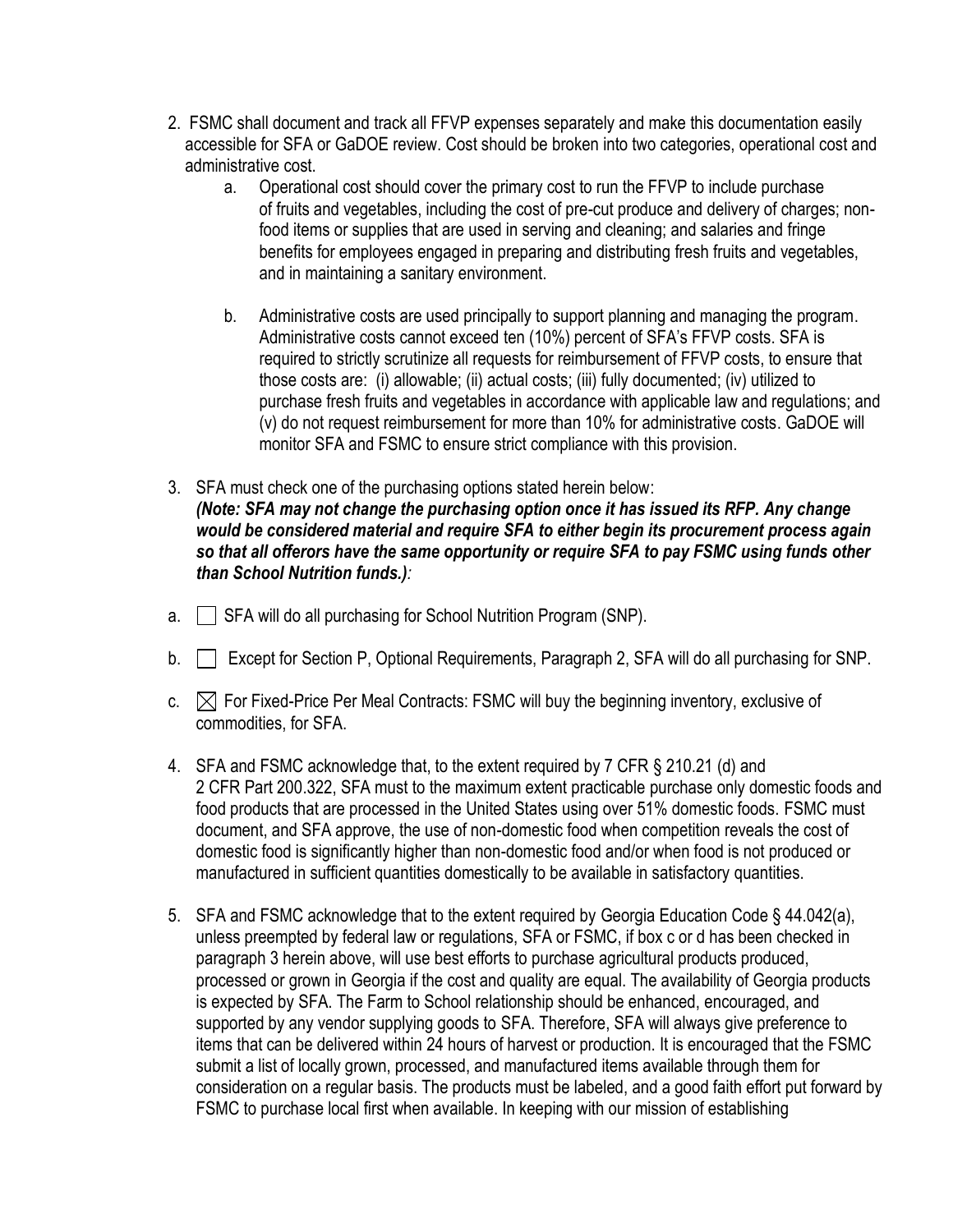relationships, we advocate for a fair price be paid to farmers to help make this important segment of our business sustainable. The evaluation and scoring of how these preferences will be calculated will be outlined in the proposal award criteria table.

### **E. USDA Foods**

### SFA shall:

- 1. Retain title to all USDA Foods.
- 2. Ensure that FSMC has credited the SFA for the value of all USDA Foods received for use in SFA's meal service in the school year. 7 CFR § 250.51(a) USDA Department of Defense (DoD) fresh fruit and vegetable program is considered USDA foods.
- 3. Maintain responsibility for procuring processing agreements, private storage facilities, or any aspect of financial management relating to USDA Foods. 7 CFR 250.15
- 4. Assure that the maximum amount of USDA Foods are received and utilized by FSMC. 7 CFR § 210.9(b)(15)
- 5. Consult with the FSMC in the selection of USDA Foods; however, the final determination as to the acceptance of USDA Foods must be made by the SFA.

#### FSMC:

- 1. Will conduct all activities relating to USDA foods for which it is responsible in accordance with 7 CFR Parts 250, 210, 220, 225 and 226, as applicable. Shall ensure that all federally USDA foods received by SFA and made available to the FSMC accrue only to the benefit of the school food authority's nonprofit school food service and are fully utilized therein (7 CFR § 210.16(a)(6)).
- 2. Shall accept and use all USDA Foods ground beef and ground pork products, and all processed end products, without substitution, in SFA's Food Service Program. Upon termination of this Contract, or if this Contract is not extended or renewed, FSMC must return all unused USDA ground beef, pork and processed end products to SFA. 7 CFR § 250.53.
- 3. Agrees to accept and use all other USDA foods in SFA's food service. FSMC may use (substitute) commercially purchased foods of the same generic identity, of U.S. origin, and of equal or better quality than the USDA foods, in SFA's Food Service Program. Upon termination of this Contract, FSMC must, at SFA's discretion, return other unused USDA foods to SFA. . The value of other unused USDA Foods shall be based on the market value based on the value in USDA's WBSCM (Web Based Supply Chain Management or current system) at the time the USDA Foods were received by the SFA. 7 CFR 250.51(a).
- 4. Is prohibited from entering into any processing contracts utilizing USDA foods on behalf of SFA. FSMC agrees that any procurement of end products by FSMC on behalf of SFA will be in compliance with the requirements in subpart C of 7 CFR Part 250 and with the provisions of SFA's processing agreements. All refunds received from processors must be credited to SFA's Nonprofit School Food Service Account. (7 CFR § 250.53). Will comply, as applicable, with 7 CFR 250.51 and 250.52 concerning payment of processing fees or submittal of refund requests to a processor on behalf of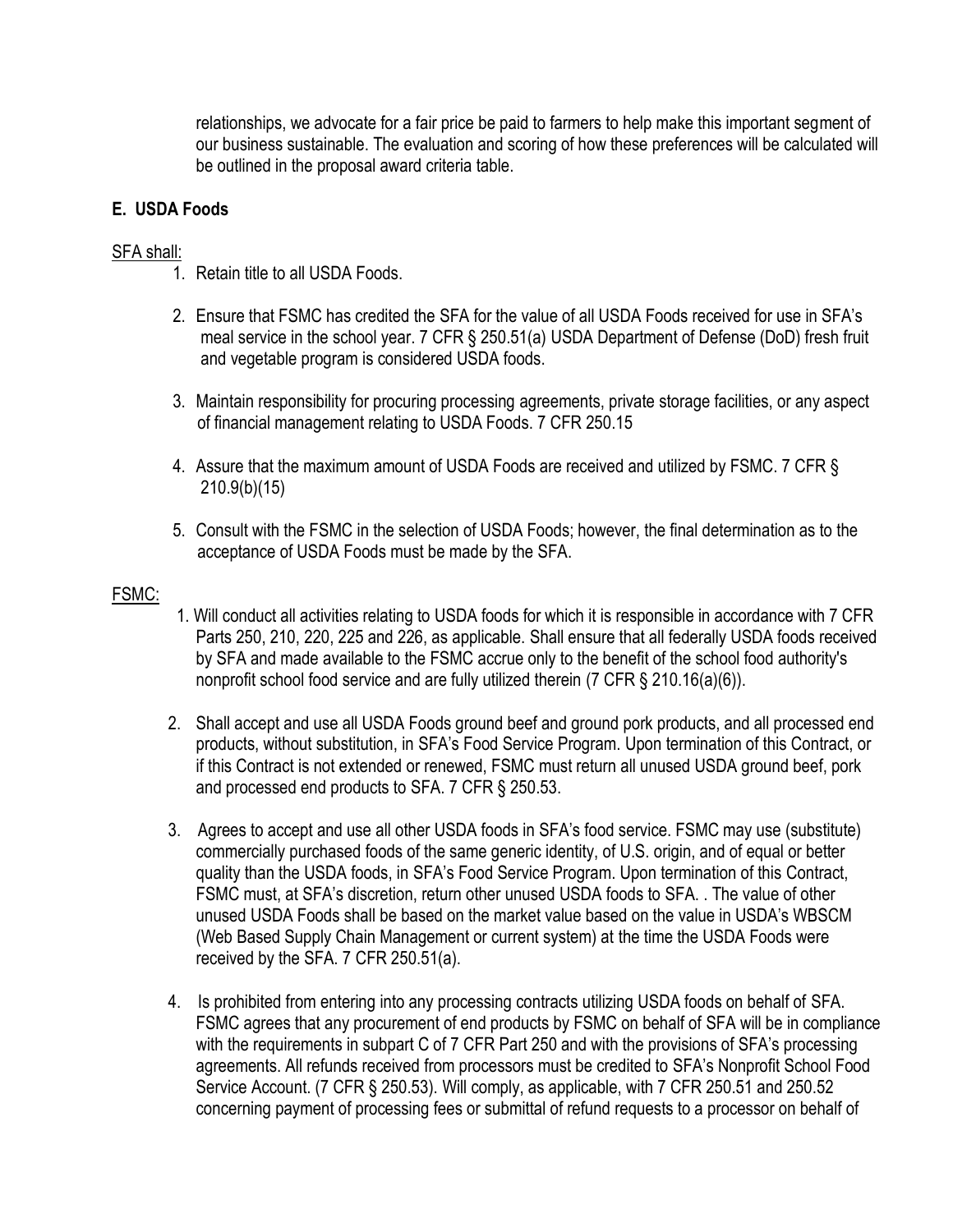SFA, or remittance of refunds for the value of USDA foods in processed in products to SFA, in accordance with requirements in 7 CFR, part 250 subpart C.

- 5. Shall accept liability for any negligence on its part that results in any loss of, improper use of, or damage to USDA foods.
- 6. Shall credit SFA for the value of all USDA foods received for the use in SFA's meal service in the school year, including both entitlement and bonus foods, and including the value of USDA foods contained in processed end products. The manner in which FSMC shall account for the value of USDA foods is as follows: (7 CFR § 250.51)

**Fixed-meal rate:** FSMC must subtract from SFA's monthly bill/invoice the market value of all USDA foods received for use in SFA's food service. The market value is based on the allocated value provided to SFA through GaDOE's food distribution program, and/or through the current data entry location, WBSCM (Web Based Supply Chain Management) at the time the USDA Foods are received by the SFA.

- 7. Will comply with 7 CFR 250.14(b) and 250.52 concerning storage and inventory management of USDA foods in accordance with 7 CFR 250.52. FSMC will maintain accurate and complete records with respect to the receipt; use/disposition, storage, and inventory of USDA foods and ensure that its system of inventory management will not result in SFA being charged for USDA foods. Failure by FSMC to maintain the required records under this Contract shall be considered prima facie evidence of improper distribution or loss of USDA foods. At the discretion of the SFA, a monthly inventory report or velocity report may be required to show the usage of the USDA Foods.
- 8. Shall allow SFA and/or any state or federal representative or auditor, including the Comptroller General and USDA, or their duly authorized representatives, to perform onsite reviews of FSMC's food service operation, including the review of records, to ensure compliance with requirements for the management and use of USDA foods. (7 CFR § 250.53(a) (10))
- 9. Shall maintain records to document its compliance with requirements relating to USDA foods in accordance with 7 CFR § 250.54(b). (7 CFR § 250.53(a) (11))
- 10. Acknowledges that renewal of this Contract is contingent upon the fulfillment of all contract provisions herein relating to USDA foods. (7 CFR § 250.53(a) (12))
- 11. Acknowledges that in a Fixed-meal rate contract, the proposed rate per meal must be calculated as if no USDA foods were available.
- 12. Is prohibited from cashing out USDA Foods and providing a credit to the SFA for USDA Foods (7CFR 250.13)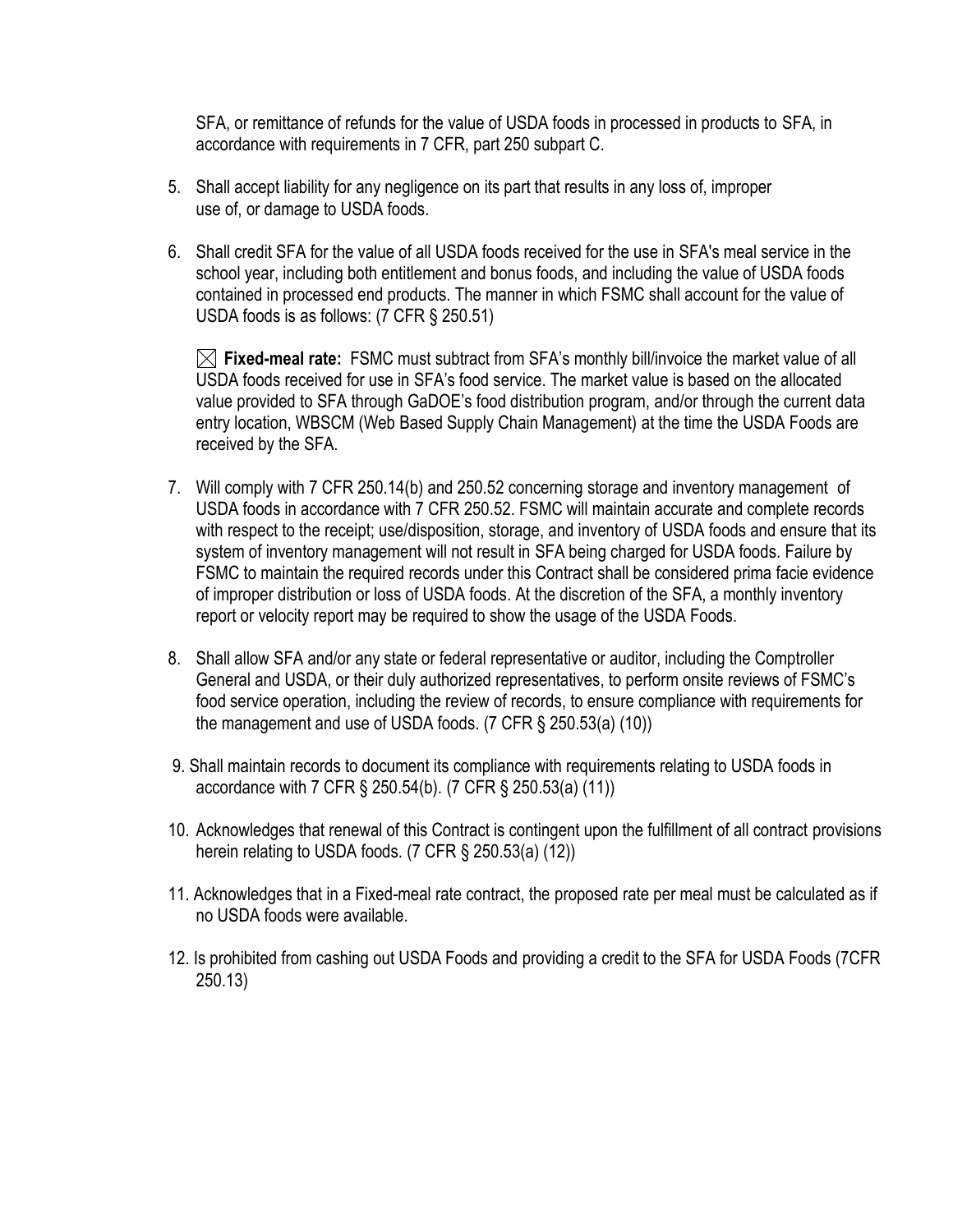#### **F. Employees**

- 1. FSMC shall provide and pay a staff of qualified management (and operational) employees assigned to duty on SFA's premises for efficient operation of the Programs.
- 2. SFA must designate if current SFA employees, including site and area managers as well as any other staff, will be retained by SFA or be subject to employment by the FSMC. This must agree with the information reported in the List of Charts and Other Attachments, Chart 4, which is attached to this Contract as Exhibit D and fully incorporated herein and the Schedule of FSMC Employees, which is attached to this Contract as Exhibit G and fully incorporated herein. Employees retained by:

 $\Box$  SFA (See Exhibit D, Chart 4)

 $\Box$  FSMC (See Exhibit G)

 $\boxtimes$  Both SFA and FSMC (See Exhibit D, Chart 4 and Exhibit G)

(If SFA is transitioning employees to FSMC payroll, each position to be transitioned and date of anticipated transition shall be identified in Section O, *Optional Requirements to Be Included* herein)

For any employees retained by FSMC, SFA shall provide in Exhibit G a list of each FSMC food service position and the minimum qualifications acceptable to SFA for each position.

- 3. Any food service position not identified in the above-stated Exhibits shall be an employee of SFA. Such employees shall be supervised on SFA's behalf by FSMC management employees; provided, however, that SFA shall retain the exclusive right to control the terms and conditions of the employment of such supervisory and non-supervisory employees, including, but not limited to, control over their hiring, firing, promotion, discipline, levels of compensation and work duties.
- 4. If SFA is sharing FSMC employees with other SFAs, SFA shall identify in Chart 9 of the List of Charts and Other Attachments, which is attached to this Contract as Exhibit D and fully incorporated herein, each SFA with whom the FSMC employee is to be shared and state the percentage of time each employee will spend with each SFA.
- 5. SFA shall have final approval regarding the hiring of the Food Service Director/Kitchen Manager. If the program director/Food Service Director is an employee of the FSMC, then the SFA must also designate an employee of the SFA as program director. The SFA program director is responsible for maintaining oversight and responsibility for planning, administering, implementing, monitoring, and evaluating school meal programs. Both the FSMC director and the SFA director must meet hiring standards and training standards as indicated at [http://www.fns.usda.gov/school](http://www.fns.usda.gov/school-) meals/professional-standards. The hours of annual required training for directors applies to both FSMC director and SFA director.
- 6. FSMC shall comply with all wage and hours of employment requirements of federal and state laws. FSMC shall be responsible for supervising and training personnel, including SFA-employed staff. Supervision activities include employee and labor relations, personnel development, and hiring and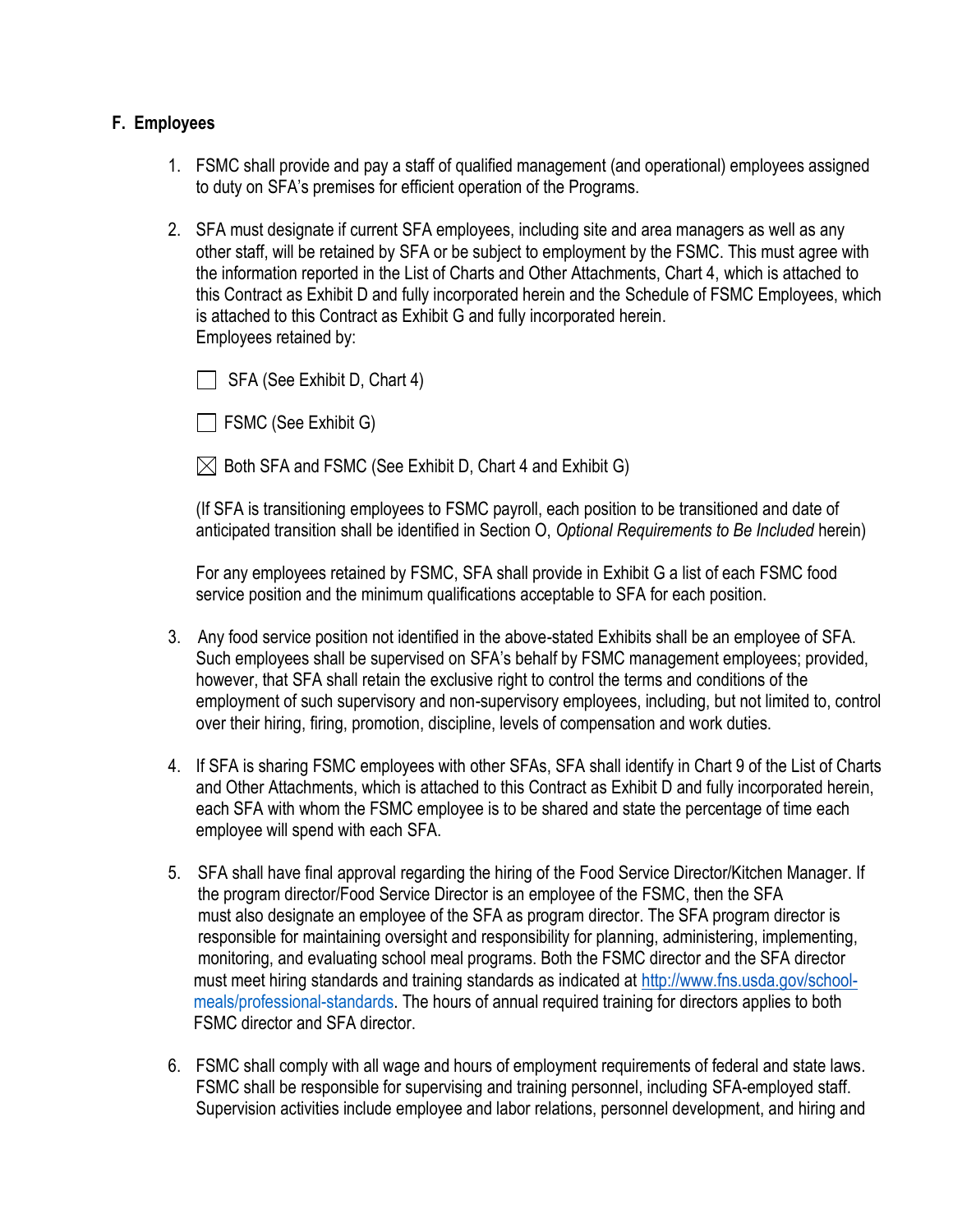termination of FSMC management staff, except for the Food Service Director. FSMC shall also be responsible for the hiring and termination of non-management staff who are employees of FSMC.

- 7. If provided for in the Proposal, SFA and FSMC may transition SFA's food service employees to FSMC's payroll. If transition occurs, FSMC shall give first consideration to current employees of SFA or incumbent contractor when hiring employees to provide services pursuant to this Contract, but FSMC shall not be obligated to hire such employees. SFA shall not pay cost of transferring SFA employees to FSMC payroll.
- 8. FSMC shall provide Workers' Compensation coverage for its employees, as required by law.
- 9. FSMC shall instruct its employees to abide by the policies, rules, and regulations with respect to use of SFA's premises as established by SFA and which are furnished in writing to FSMC.
- 10. FSMC shall maintain its own personnel and fringe benefits policies for its employees, subject to review by SFA.
- 11. FSMC shall assign to duty on SFA's premises only employees acceptable to SFA

.

- 12. Staffing patterns, except for the Food Service Director, shall be mutually agreed upon.
- 13. FSMC will remove any employee who violates health requirements or conducts himself or herself in a manner that is detrimental to the well-being of the students, provided such request is not in violation of any federal, state or local employment laws. In the event of the removal or suspension of any such employee, FSMC shall immediately restructure the food service staff to avoid disruption of service.
- 14. FSMC shall cause all its employees assigned to duty on SFA's premises to submit satisfactory evidence of compliance with all health regulations to SFA upon request.
- 15. All SFA and FSMC personnel assigned to the food service operation in each school shall be instructed in the use of all emergency valves, switches, and fire and safety devices in the kitchen and cafeteria areas.
- 16. To the extent and in the manner required by state law, FSMC shall perform a security (background) check on any FSMC employee that will be working at the SFA's location.
- 17. FSMC shall not blacklist or require a letter of relinquishment or publish or cause to be published or blacklisted any employee of FSMC or SFA discharged from or voluntarily leaving the service of FSMC or SFA with intent of and for the purpose of preventing such employee from engaging in or securing similar or other employment from any other corporation, company, or individual.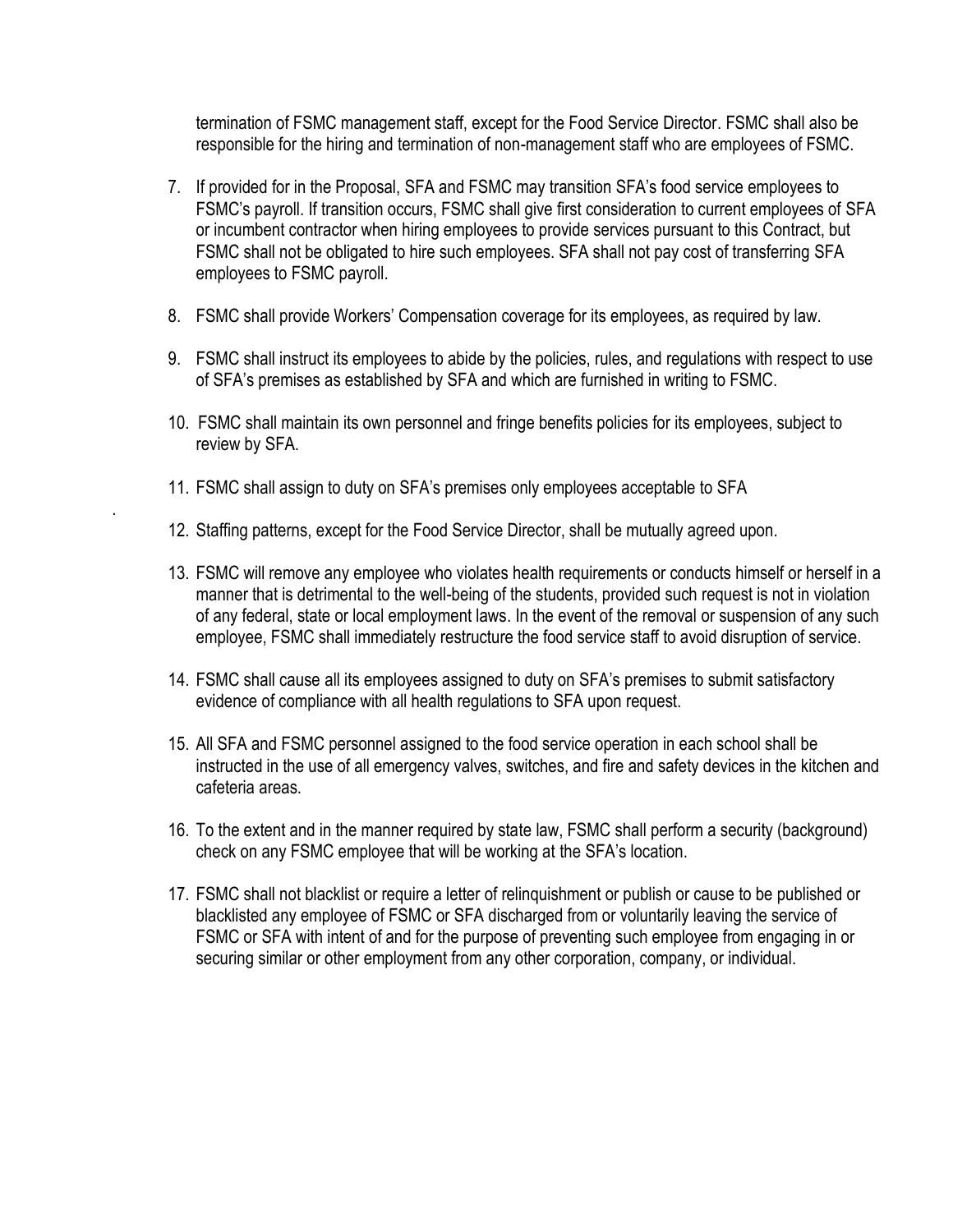18. Both SFA and FSMC shall ensure that their employees adhere to the professional standards and continuing education training requirements as required by federal regulations, codified at 7 CFR Part 210.30, throughout the initial term and all renewals of this Contract. School food authorities that operate the National School Lunch Program, or the School Breakfast Program (7 CFR Part 220), must establish and implement professional standards for school nutrition program directors, managers, and staff, as defined in 7 CFR Part 210.2. Both SFA and FSMC shall establish and implement the foregoing standards and requirements under this Contract.

### **G. Use of Facilities, Inventory, Equipment, and Storage**

- 1. SFA will make available, without any cost or charge to FSMC, area(s) of the premises in which FSMC shall render its services. SFA shall have full access to the food service facilities at all times and for any reason, including inspection and audit.
- 2. Non-expendable supplies and capital equipment: At the commencement, termination or expiration of this Contract, FSMC and SFA shall take a physical inventory of all non-expendable supplies and capital equipment owned by SFA, including, but not limited to, silverware, trays, chinaware, glassware and kitchen utensils and all furniture, fixtures, and dining room equipment utilized in SFA's Food Service Program. FSMC and SFA shall mutually agree on the usability of such supplies and equipment and, at the expiration or termination of this Contract, FSMC shall surrender to SFA all non-expendable supplies and capital equipment in the condition in which it was received except for ordinary wear and tear, damage by the elements and except to the extent that said premises or equipment may have been lost or damaged by vandalism, fire, flood or other acts of God, or theft by persons other than employees of FSMC except through the negligence of FSMC or its employees, or for any other reason beyond the control of FSMC. FSMC and SFA will sign a summary of the beginning inventory at the commencement and at the expiration or termination of this Contract and keep a copy of each on file with this Contract.
- 3. Food and Supplies: At the commencement and at the expiration or termination of this Contract, FSMC and SFA shall jointly undertake a beginning and closing inventory of all food and supplies. Commodities shall also be inventoried by a separate inventory. FSMC and SFA shall determine whether any portion of the beginning inventory is not suitable for SFA's continued use. Such inventory, when completed, shall become a part of this Contract by incorporation. FSMC shall be responsible for accounting for any difference between the beginning inventory and the ending inventory and shall compensate SFA for any shortfall in inventory not arising from: (1) normal wear and tear; or (2) theft, fire or other casualty loss beyond the control of FSMC and not arising from the negligence of FSMC or its agents. The value of the inventories, except for commodities inventories, shall be determined by invoice cost. The value of commodities inventories shall be the market value, which is the value at the time the USDA-donated foods are received by SFA.
- 4. FSMC shall:
	- a. Maintain the inventory of silverware, chinaware, kitchen utensils and other operating items necessary for the food service operation and at the inventory level specified by SFA. Notify SFA of any equipment belonging to FSMC on SFA premises within ten days of its placement on SFA premises.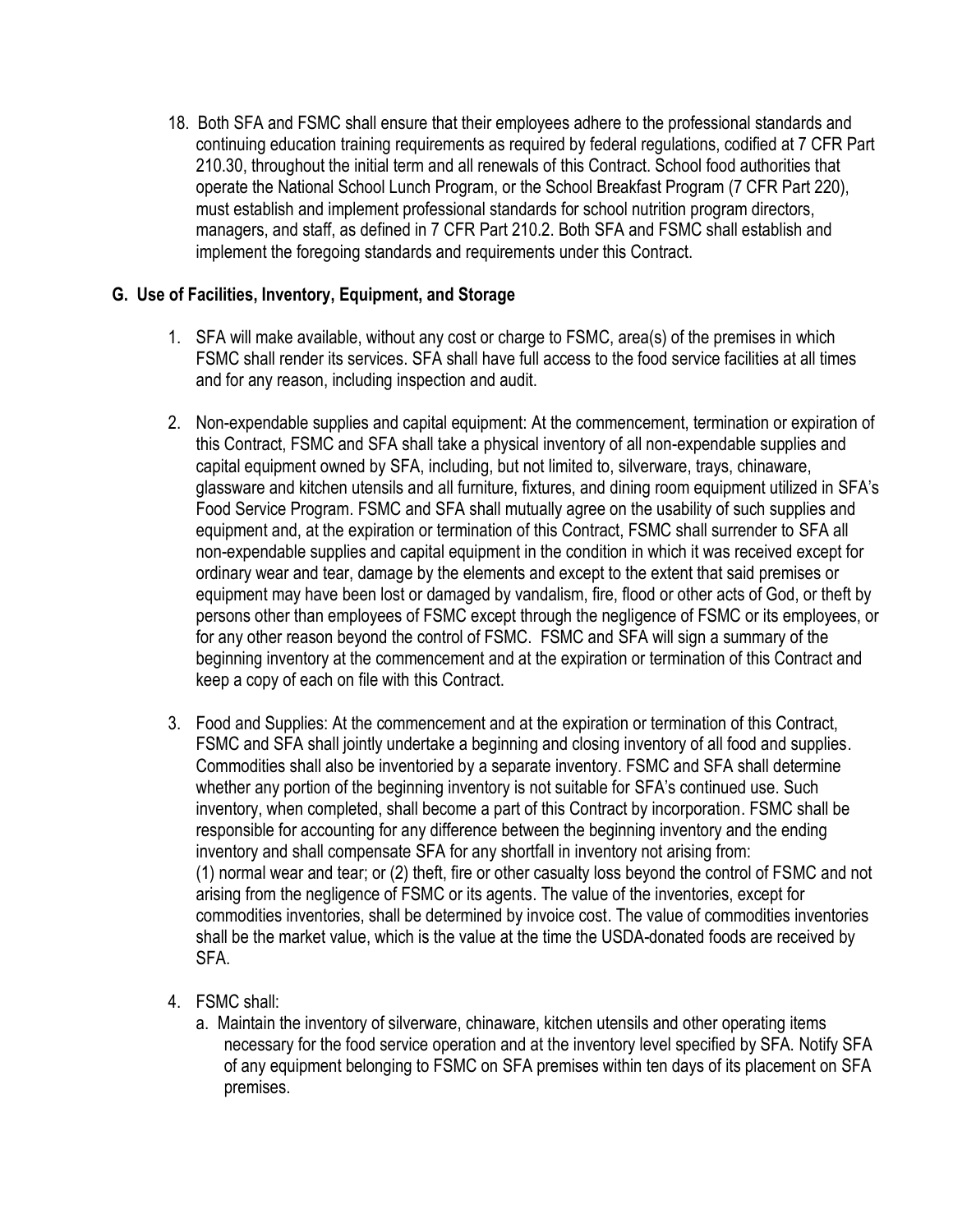- b. Maintain adequate storage procedures, inventory and control of USDA Foods in conformance with SFA's agreement with GaDOE.
- c. Provide SFA with keys for all food service areas secured with locks.
- d. Not remove any SFA owned equipment from SFA's premises.
- e. Comply with all SFA building rules and regulations.
- f. Surrender to SFA all of SFA's equipment and furnishings in good repair and condition, reasonable wear and tear excepted upon termination of this Contract
- g. Not use SFA's facilities to produce food, meals or services for third parties without the approval of SFA.
	- 1. If such usage is mutually acceptable, there shall be a signed agreement that stipulates the fees to be paid by FSMC to SFA for such facility usage.
	- 2. Such usage may not result in a cost to the Non-profit Food Service Account.
- h. Surrender to SFA all of SFA's equipment and furnishings used in SFA's Food Service Program in good repair and condition, with reasonable wear and tear expected, upon termination or expiration of this Contract.
- 5. SFA shall:
	- a. Replace expendable equipment and replace, repair and maintain nonexpendable equipment except when damages result from careless use by the employees of FSMC.
	- b. Provide FSMC with local landline telephone service, water, gas and electric service for the food service program.
	- c. Furnish and install any equipment and/or make any structural changes to the facilities needed to comply with federal, state, or local laws, ordinances, rules and regulations.
	- d. Be responsible for any losses, including USDA Foods, which may arise due to equipment malfunction or loss of electrical power not within control of FSMC.
	- e. Not be responsible for loss or damage to equipment owned by FSMC and located on SFA premises.
	- f. Shall retain title to all SFA food and supplies in SFA during the course of this Contract.
	- g. Conduct a physical inventory of all equipment, food and supplies owned by the SFA upon the termination or expiration of this Contract.

### **H. Health Certifications/Food Safety/Sanitation**

- 1. FSMC shall:
	- a. Maintain, in the storage preparation and service of food, proper sanitation and health standards in conformance with all applicable State and local laws and regulations and comply with the food safety inspection requirement of § 210.13(b). 7 CFR § 210.9(b)(14)
	- b. Maintain all State of Georgia and local health certification for any facility outside the school in which it proposes to prepare meals and shall maintain this health certification for the duration of this Contract. 7 CFR § 210.16(c)(2)
	- c. Obtain and post all licenses and permits as required by federal, state, and/or local law.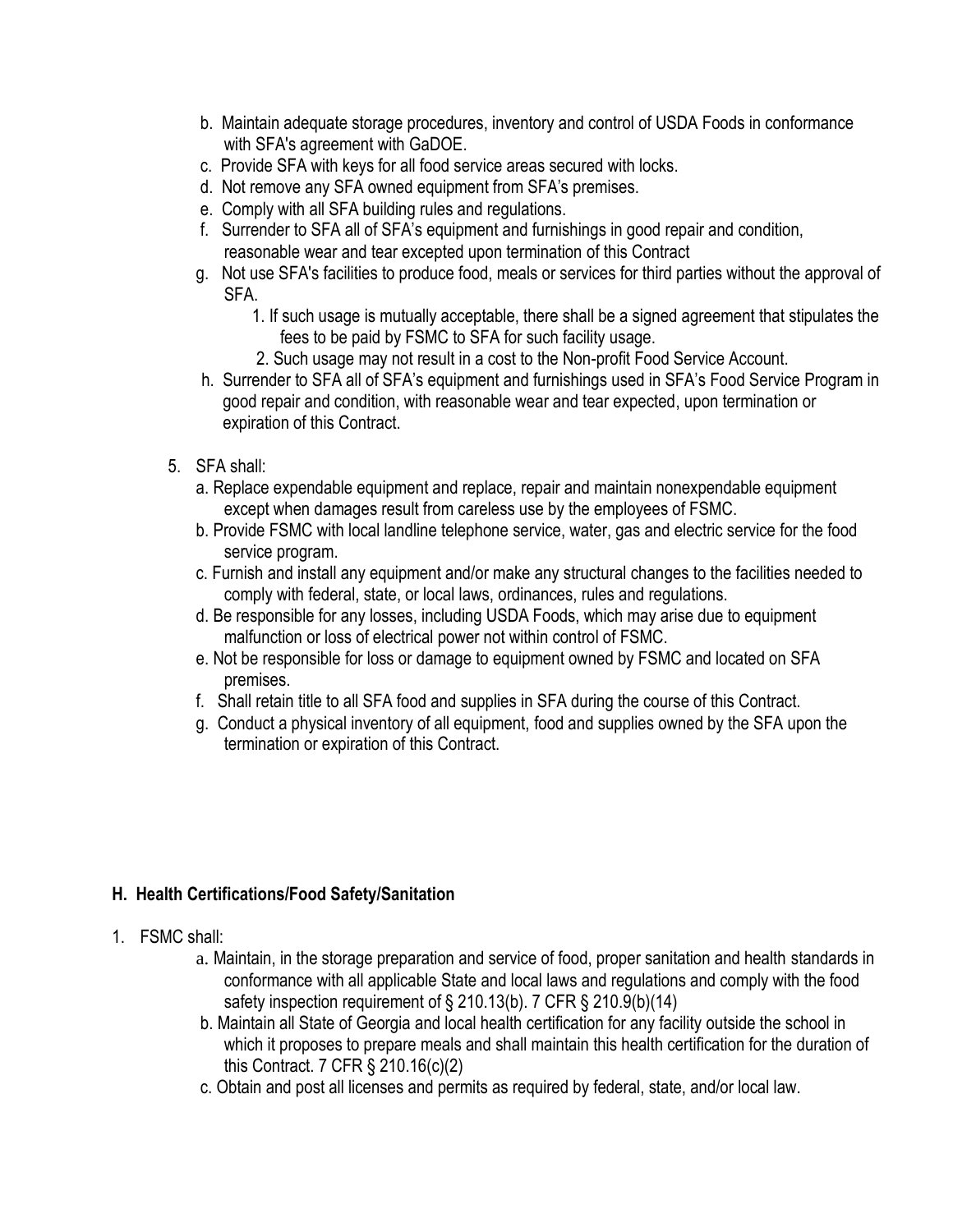- d. Comply with all State of Georgia and local and sanitation requirements applicable to the preparation of food. 7 CFR 210.16(a)(7)
- e. Adhere to the food safety program implemented by the SFA for all preparation and service of school meals, using a Hazard Analysis and Critical Control Point (HACCP) system as required by the Child Nutrition by 42 U.S.C. § 1758(h)(5)(A).
- f. Allow at least two health inspections to be conducted by the Health Department at every site involved in school meal preparation and/or service. Provide the SFA with a copy of the health inspection report within 5 days after each health department visit.
- 2. SFA shall:
	- a. Maintain applicable health certification.
	- b. Ensure that FSMC complies with all applicable state and local regulations pertaining to sanitation, preparing or serving meals at a SFA facility. 7 CFR § 210.16(a)(7)
	- c. Provide sanitary toilet and hand washing facilities for the employees of FSMC as required by state and local sanitation requirements.
- 3. SFA and FSMC will follow the responsibility for tasks as designated in Exhibit D, Chart 2, Designation of Program Responsibilities.
	- a. Any cleaning or sanitation that is not specifically assigned herein shall be the responsibility of SFA.

### **I. Financial Terms**

- 1. All income accruing as a result of payments by children and adults, federal and state reimbursements, and all other income from sources such as donations, special functions, catering, à la carte, vending, concessions, contract meals, grants and loans shall be credited to the Non-profit School Food Service Fund on a daily basis. Any profit or guaranteed return shall remain in SFA's Non-profit School Food Service Fund.
- 2. All facilities, equipment, and services to be provided by SFA shall be provided at SFA's expense.
- 3. Computation of Meal Equivalency Rate ( as applicable in fixed-price contracts):

Meal Equivalency Rate : the sum of the total reimbursement received for each lunch meal served and claimed. The equivalency factor shall remain fixed for the term of the Contract and all renewals.

| <b>MEAL EQUIVALENCY RATE</b>                                                  |        |
|-------------------------------------------------------------------------------|--------|
| Lunch Meal Equivalency Rate:                                                  |        |
| Current Year Federal Free Rate of Reimbursement:                              | \$3.66 |
| Current Year Additional Reimbursement Rate: (6-cent or 7-cent), if applicable | \$.07  |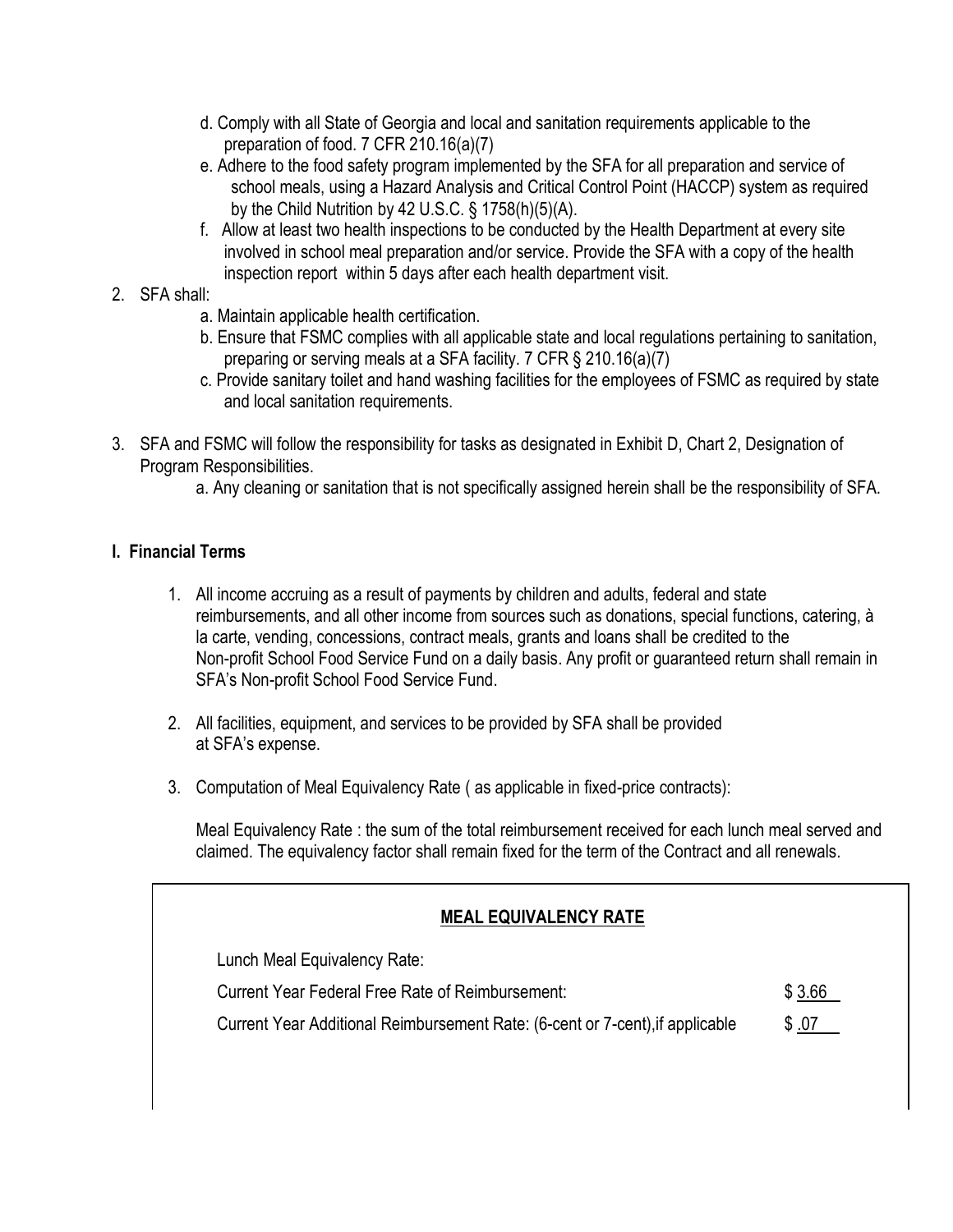| Current Year Value of USDA Entitlement Donated Foods:           | \$.3960 |
|-----------------------------------------------------------------|---------|
| Current Year Value of USDA Bonus Donated Foods (If Applicable): |         |
| Total Meal Equivalent Rate:                                     | \$4.126 |

### 4. Payment Terms/Method

SFA must select the following option for a fixed price contract **:**

 $\bowtie$  a. (Competitive Sealed Proposals) Fixed-meal Rate—the FSMC must propose and will be paid at a fixed rate per meal/Meal Equivalent. The proposed amount should be based on assumption that no donated commodities will be available for use. The method by which FSMC will use and account for USDA-donated foods shall be in accordance with the Federal regulations and Section E as stated above.

| To be completed by the FSMC:          |                  |    |  |  |  |  |
|---------------------------------------|------------------|----|--|--|--|--|
| Fixed Price Per Meal/Meal Equivalent: |                  |    |  |  |  |  |
|                                       | <b>Breakfast</b> | \$ |  |  |  |  |
|                                       | Lunch            | \$ |  |  |  |  |
|                                       | Snack            | \$ |  |  |  |  |
|                                       | A la Carte       | \$ |  |  |  |  |
|                                       |                  |    |  |  |  |  |
|                                       |                  |    |  |  |  |  |
|                                       |                  |    |  |  |  |  |

- 5. The fixed price per meal/meal equivalent may be increased on an annual basis by the Yearly Percentage Change in the Consumer Price Index for All Urban Consumers, as published by the U.S. Department of Labor, Bureau of Labor Statistics, Food Eaten Away from Home (CPI).
- 6. Such increases shall be effective on a prospective basis on each anniversary date of this Contract and will be allowed only if approved in advance by the SA and SFA. CPI Fee increases for the upcoming Contract renewal year must be submitted to SFA through the renewal letter received from the SFA of each year. No other fee increases will be allowed. A renewal letter will be sent to the vendor by the SFA, and vendor may note the price increase on the signed renewal letter and return it to the SFA. The SFA must then send it to the SA for written approval before execution of the renewal.
- 7. For the purpose of computing the foregoing meal counts, the number of National School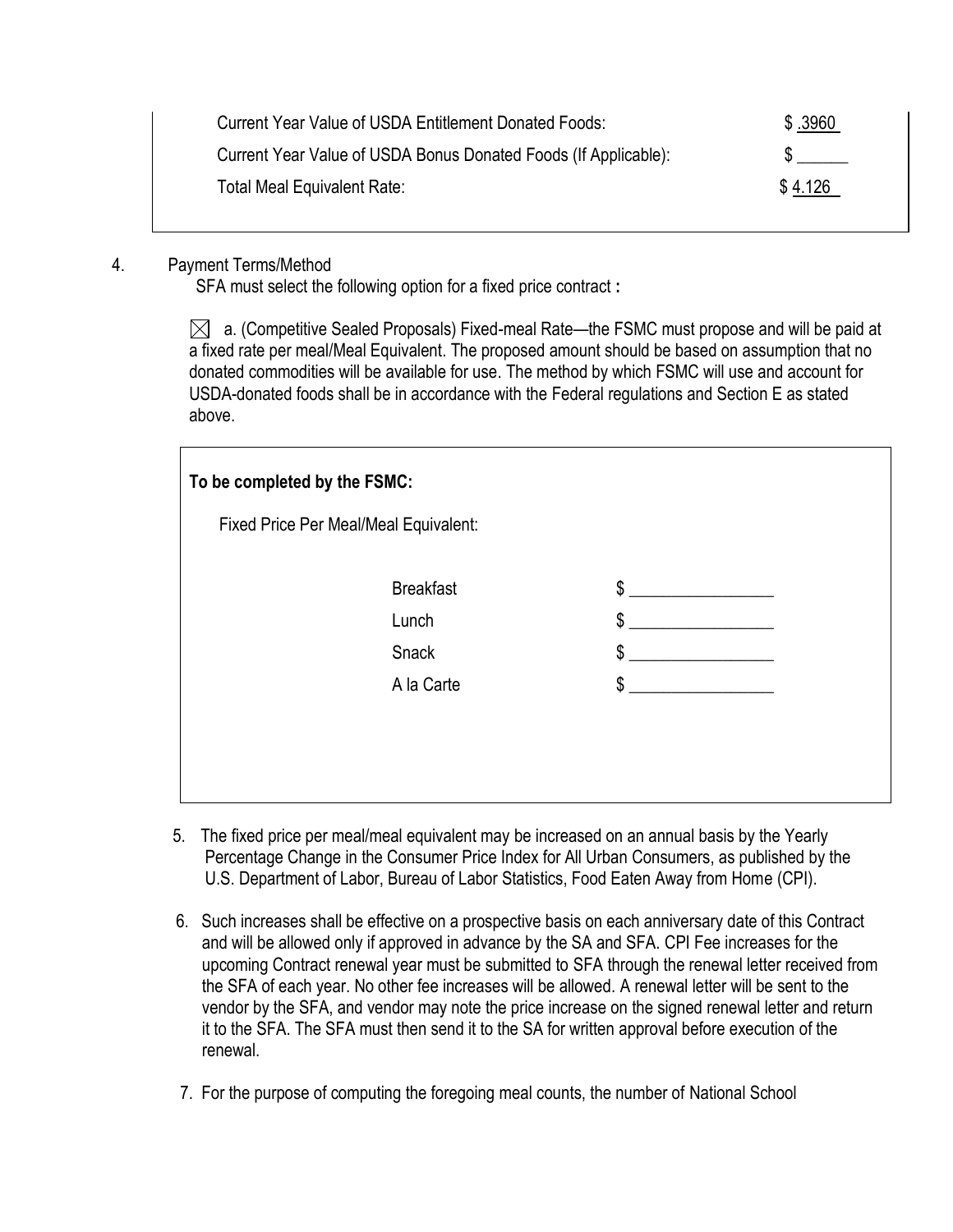Lunch Program, School Breakfast Program, Afterschool Care Snack Program and Summer Program meals served to children shall be determined by the Meal Equivalency Formula based on actual meal counts. Any meal not covered by the prices indicated in #3 above will be determined by using the following formula:

- All student reimbursable lunches are counted as one meal equivalent for each lunch served. Number of reimbursable x 1
- Full second student lunches can be counted as a la carte income or as an adult lunch served.
- Lunches eaten by school food service employees at no charge for the meal are considered in kind and should not be counted as a meal equivalent.
- Three breakfasts are the equivalent of two lunches. Breakfast Meal Equivalent = Number of breakfasts served x .66 (conversion factor)
- Three snacks are the equivalent of one lunch. Snack Meal Equivalent = Number of snacks served divided by 3
- All other food sales, a la carte income, catered income and vending income will be divided by the Meal Equivalency Rate.
- 8. No payment will be made to FSMC for meals that (7 CFR 210.10, 210.16, and 220.8):
	- a. are spoiled or unwholesome at the time of delivery;
	- b. do not meet detailed specifications as developed by SFA for each food component in the meal pattern; or
	- c. do not otherwise meet the requirements of this Contract.
- 9. Payment Terms/Method: FSMC shall invoice SFA within fifteen (15) days after the end of each Accounting Period for the total amount of SFA's financial obligation for that Accounting Period.
- 10. No interest or finance charges that may accrue under this Contract may be paid from SFA's Nonprofit School Food Service Account.
- 11. FSMC must:

a. Be responsible for paying all applicable taxes and fees, including, but not limited to, excise tax, state and local income tax, payroll and withholding taxes, for FSMC employees. b. Indemnify and hold SFA harmless for all claims arising from payment of such taxes and fees.

 12. SFA shall not be responsible for any expenditure incurred by FSMC before execution of this Contract and approved in writing by GaDOE.

### **J. Books and Records**

1. FSMC shall maintain such records (supported by invoices, receipts, or other evidence) as SFA will need to meet monthly reporting responsibilities and shall submit monthly operating statements in a format approved by the SFA no later than the  $7<sup>th</sup>$  day following the month in which services were rendered. Participation records, including claim information by eligibility category, shall be submitted no later than the 7<sup>th</sup> day following the month in which services were rendered. SFA shall perform edit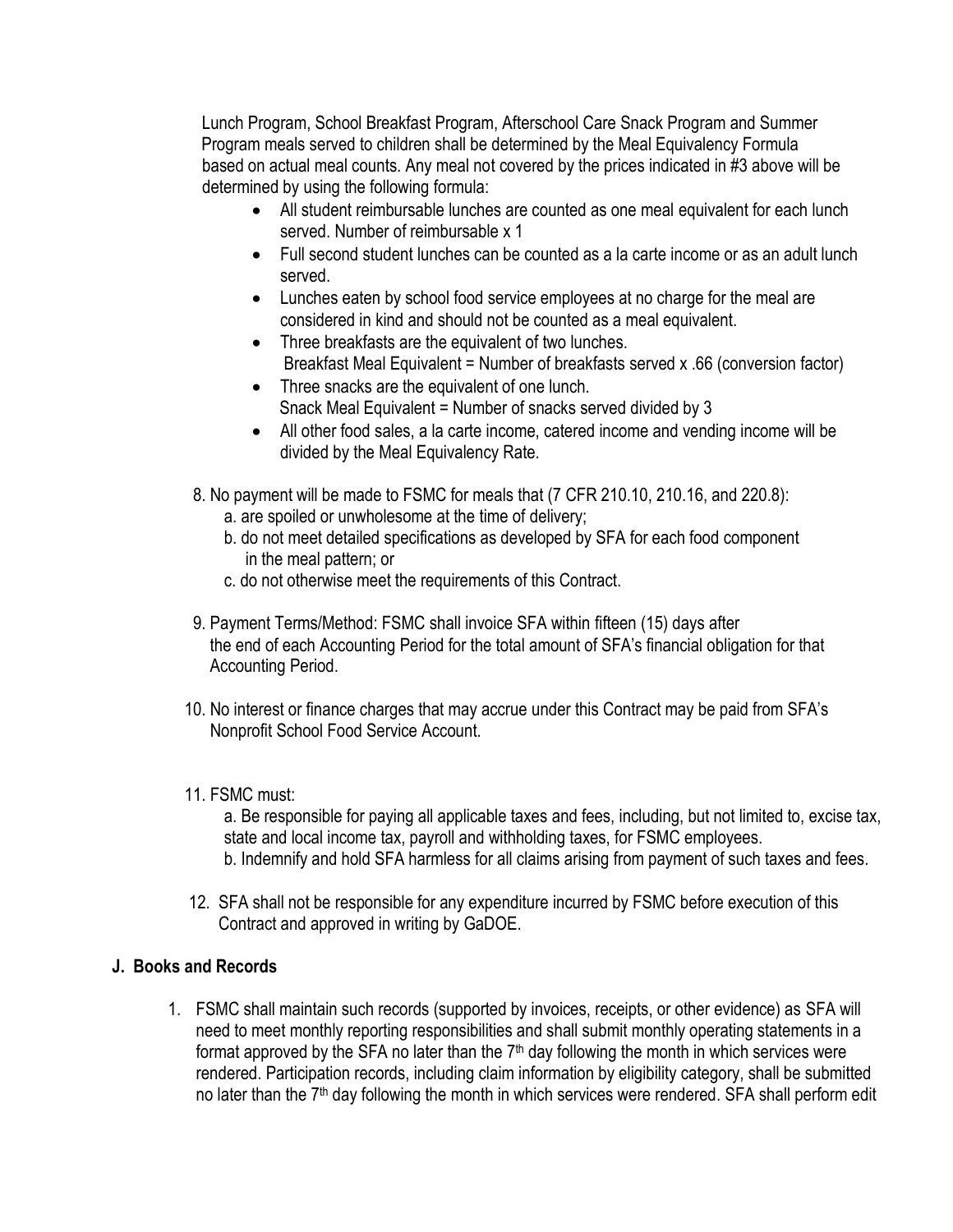checks on the participation records provided by the FSMC prior to the preparation and submission of the claim for reimbursement.

- 2. FSMC shall maintain records at SFA's premises to support all allowable expenses appearing on the monthly operating statement. These records shall be kept in an orderly fashion according to expense categories.
- 3. FSMC shall provide SFA with a year-end statement.
- 4. FSMC shall make its books and records pertaining to the Contract available, upon demand, in an easily accessible manner for a period of five years after the final claim for reimbursement for the fiscal year to which they pertain. The books and records shall be made available for audit, examination, excerpts, and transcriptions by SFA and/or any state or federal representatives and auditors. If audit findings regarding FSMC's records have not been resolved within the five-year record retention period, the records must be retained beyond the five-year period for as long as required for the resolution of the issues raised by the audit. (Reference 7 CFR §210.9(b)(17) and 2 CFR §200.333).
- 5. Authorized representatives of SFA, GaDOE, USDA and USDA's Office of the Inspector General (OIG) shall have the right to conduct on-site or off-site administrative reviews and procurement reviews of the food service operation.
- 6. FSMC shall not remove federally required records from SFA premises upon the expiration or termination of this Contract.

### **K. Term and Termination**

- 1. If, at any time, SFA shall make a reasonable decision that adequate funding from federal, state or local sources shall not be available to enable SFA to carry out its financial obligation to FSMC, then SFA shall have the option to terminate this Contract by giving 30 days written notice to FSMC.
- 2. In the event either party commits material breach of this Contract, the non-breaching party shall give the breaching party written notice specifying the default, and the breaching party shall have 30 days within which to cure the default. If the default is not cured within that time, the non-breaching party shall have the right to then terminate this Contract for cause by giving 30 days written notice to the breaching party. If the breach is remedied prior to the proposed termination date, the non-breaching party may elect to continue this Contract. Notwithstanding the foregoing termination clause, in the event that the breach concerns sanitation problems, the failure to maintain insurance coverage as required by this Contract, failure to provide required periodic information or statements or failure to maintain quality of service at a level satisfactory to SFA, SFA may terminate this Contract immediately.
- 3. If either party is prevented from performing its obligations under this Contract by war, acts of public enemies, fire, flood or acts of God (individually each known as a Force Majeure Event), or an unprecedented national disaster or pandemic, that party shall be excused from performance for the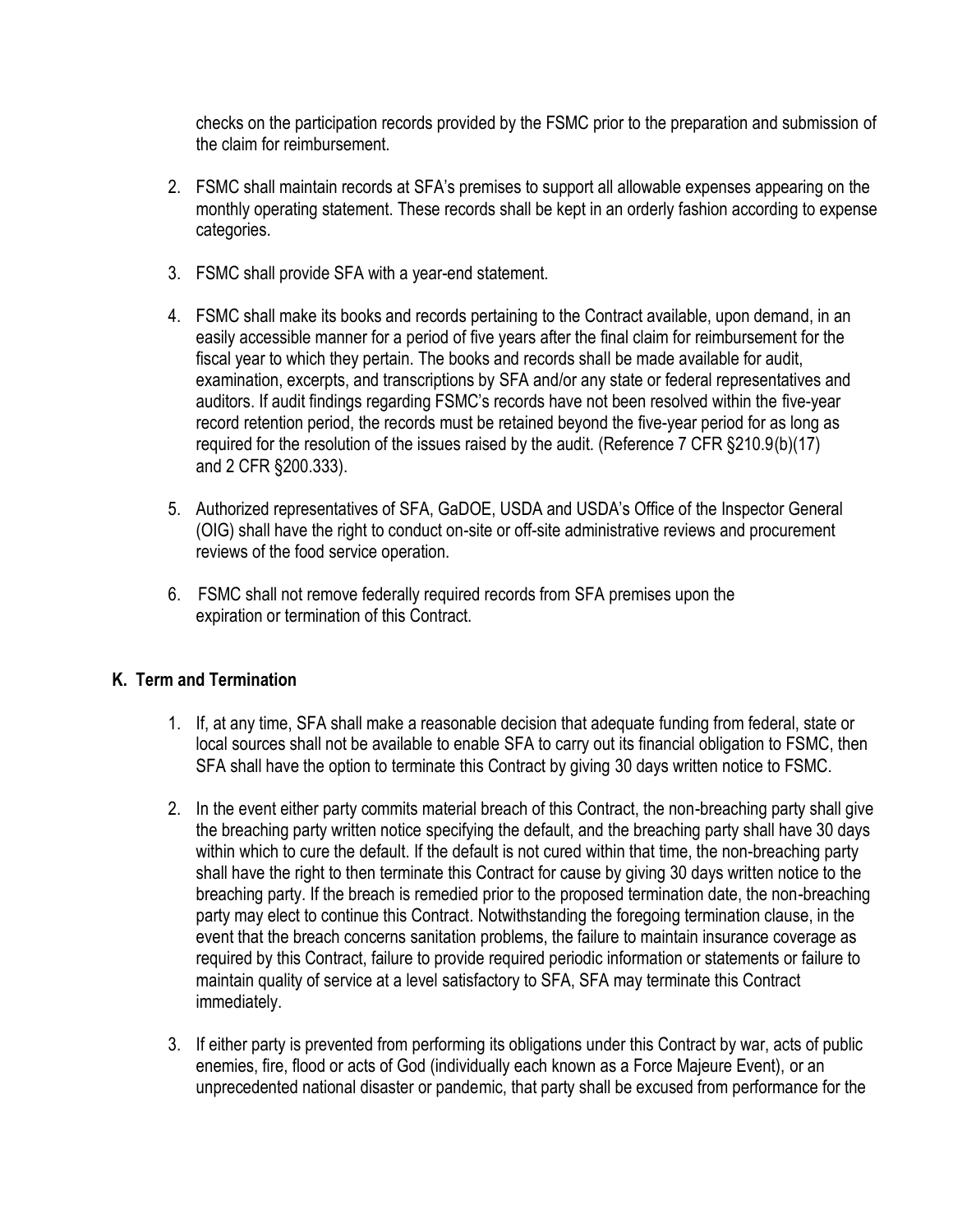period of such Force Majeure Event exists.

- 4. In the event of FSMC's nonperformance under this Contract or the violation or breach of the terms of this Contract, SFA shall have the right to pursue all available administrative, contractual, and legal remedies against FSMC.
- 5. FSMC shall promptly pay SFA the full amount of any meal over claims, disallowed costs or other fiscal actions which are attributable to FSMC's actions hereunder, including those overclaims based on review or audit findings that occurred during the Effective Dates of original and renewal Contracts.
- 6. SFA is the responsible authority without recourse to USDA or GaDOE for the settlement and satisfaction of all contractual and administrative issues arising in any way from this Contract. Such authority includes, but is not limited to, source evaluation, protests, disputes, claims or other matters of a contractual nature.
- 7. Upon service ending by either Contract expiration or termination, it shall be incumbent upon the FSMC to cooperate fully with the replacement FSMC or SFA if SFA is returning to a self-operated food service and with GaDOE to ensure a smooth and timely transition to the replacement FSMC or SFA.
- 8. Either party may terminate this Contract for cause by providing sixty(60) days prior written notice to the other party. 7CFR 210.16(d)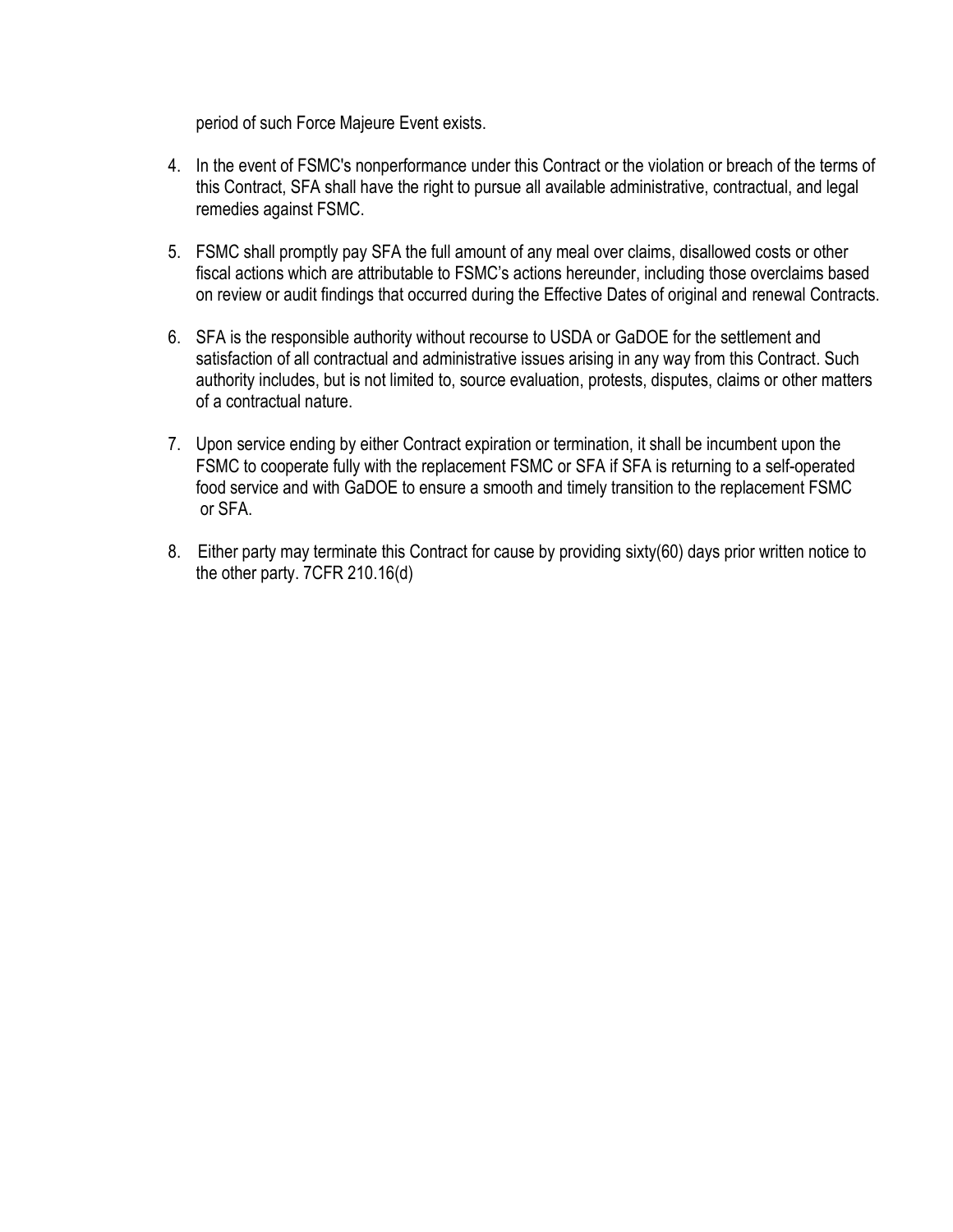#### **L. Insurance**

### **(SFA MUST evaluate and determine acceptable insurance limits for this section.)**

- 1. FSMC shall maintain the insurance coverage set forth below for each accident provided by insurance companies authorized to do business in the state of Georgia. A Certificate of Insurance of FSMC's insurance coverage indicating these amounts must be submitted at the time of *award*.
- 2. The information below must be completed by SFA:
	- a. Comprehensive General Liability—includes coverage for:
		- 1) Premises—Operations
		- 2) Products—Completed Operations
		- 3) Contractual Insurance
		- 4) Broad Form Property Damage
		- 5) Independent Contractors
		- 6) Personal Injury

\$ 2,000,000 Combined Single Limit.

- b. Automobile Liability coverage  $$1,000,000$  Combined Single Limit.
- c. Workers' Compensation—Statutory; Employer's Liability with a combined single limit of \$ 1,000,000.
- d. Excess Umbrella Liability with a combined single limit of \$ 2,000,000.
- 3. SFA shall be included as additional insured on General Liability, Automobile, and Excess Umbrella policies.
- 4. The contract of insurance shall provide for notice to SFA of cancellation of insurance policies 30 days before such cancellation is to take effect.
- 5. Notwithstanding any other provision of this Contract, SFA shall not be liable to FSMC for any indemnity.

### **M. Trade Secrets and Proprietary Information**

- 1. During the term of this Contract, FSMC may grant to SFA a nonexclusive right to access certain proprietary materials of FSMC, including menus, recipes, signage, food service surveys and studies, management guidelines and procedures, operating manuals, software (both owned by and licensed by FSMC) and similar compilations regularly used in FSMC business operations (Trade Secrets).
	- a. SFA shall not disclose any of FSMC's Trade Secrets or other confidential information, directly or indirectly, during or after the term of this Contract.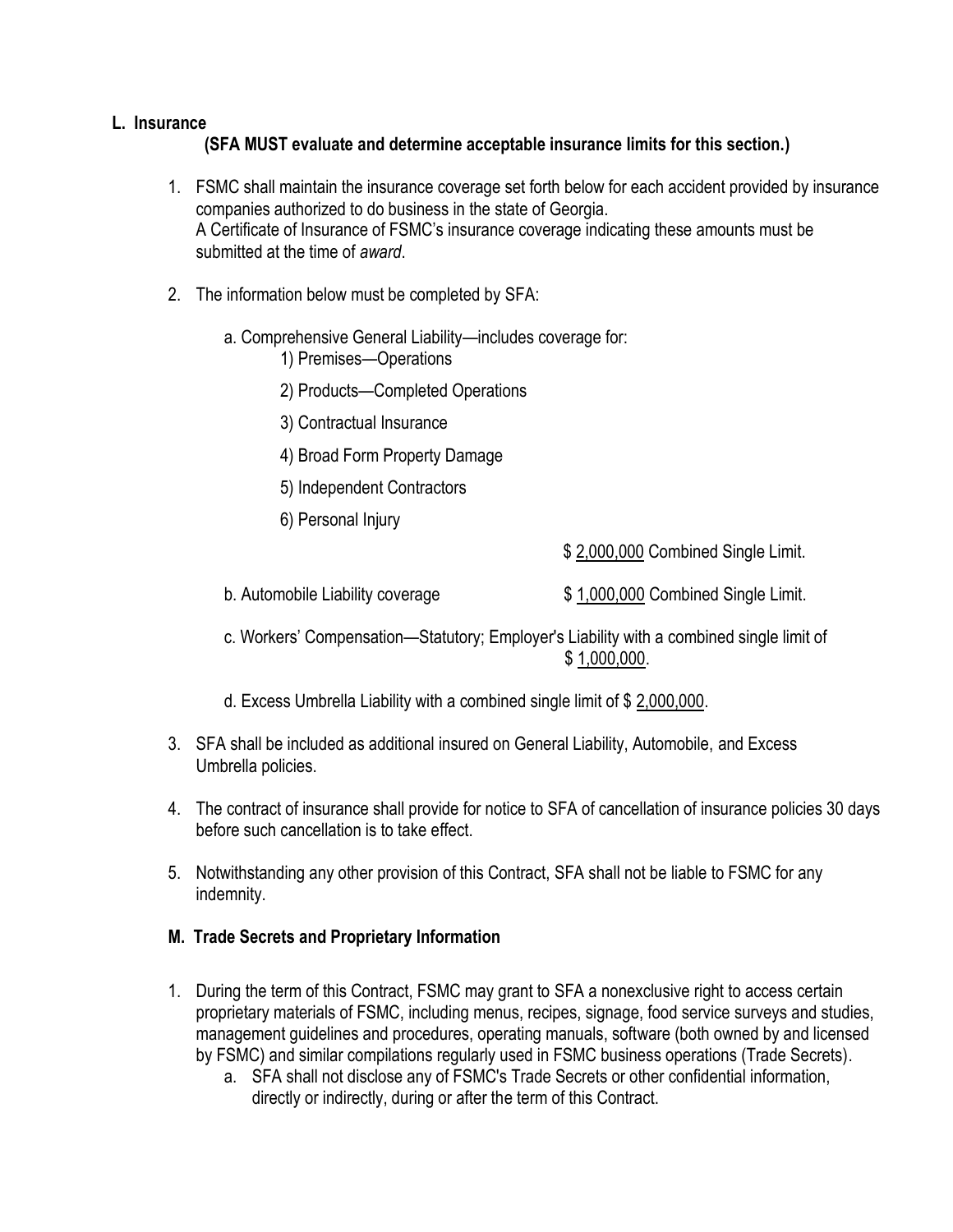- b. SFA shall not photocopy or otherwise duplicate any such material without the prior written consent of FSMC.
- c. All trade secrets and other confidential information shall remain the exclusive property of FSMC and shall be returned to FSMC immediately upon termination of this Contract.
- d. SFA shall not use any confusingly similar names, marks, systems, insignia, symbols, procedures, and methods.
- e. Without limiting the foregoing and except for software provided by SFA, SFA specifically agrees that all software associated with the operation of the food service, including without limitation, menu systems, food production systems, accounting systems and other software, are owned by or licensed to FSMC and not SFA.
- f. Furthermore, SFA's access or use of such software shall not create any right, title, interest, or copyright in such software and SFA shall not retain such software beyond the termination of this Contract.
- g. In the event of any breach of this provision, FSMC shall be entitled to equitable relief, including an injunction or specific performance, in addition to all other remedies otherwise available.
- h. All of SFA's obligations under this section are subject to SFA's obligations under the Georgia Public Information Act and any other law that may require SFA to use, reproduce or disclose FSMC confidential information.
- i. This provision shall survive termination of this Contract.
- 2. Any discovery, invention, software or program, the development of which is paid for by SFA, shall be the property of SFA to which GaDOE and USDA shall have unrestricted rights.

3. During the term of this Contract, FSMC may have access to SFA confidential information (SFA Confidential Information), including student identifiable confidential information that is protected from disclosure by federal law (42 U.S.C. §1758(b)(6)).

- a. FSMC agrees to hold any SFA Confidential Information in confidence during the term of this Contract and thereafter.
- b. FSMC further agrees that FSMC has no independent rights to this information and will not make any SFA Confidential Information available in any form to any third party or use Confidential Information for any purpose other than the performance of FSMC's obligations under this Contract.
- c. FSMC will use reasonable security measures to protect SFA's Confidential Information from unauthorized access, use or disclosure and ensure that SFA's Confidential Information is not disclosed or distributed in violation of the terms of this Contract.
- d. Immediately upon the termination or expiration of this Contract, FSMC shall return to SFA any copies of SFA's Confidential Information provided to FSMC by SFA, and FSMC will destroy all other copies of SFA's Confidential Information in all forms, partial and complete, in all types of media and computer memory, and whether or not modified or merged into other materials.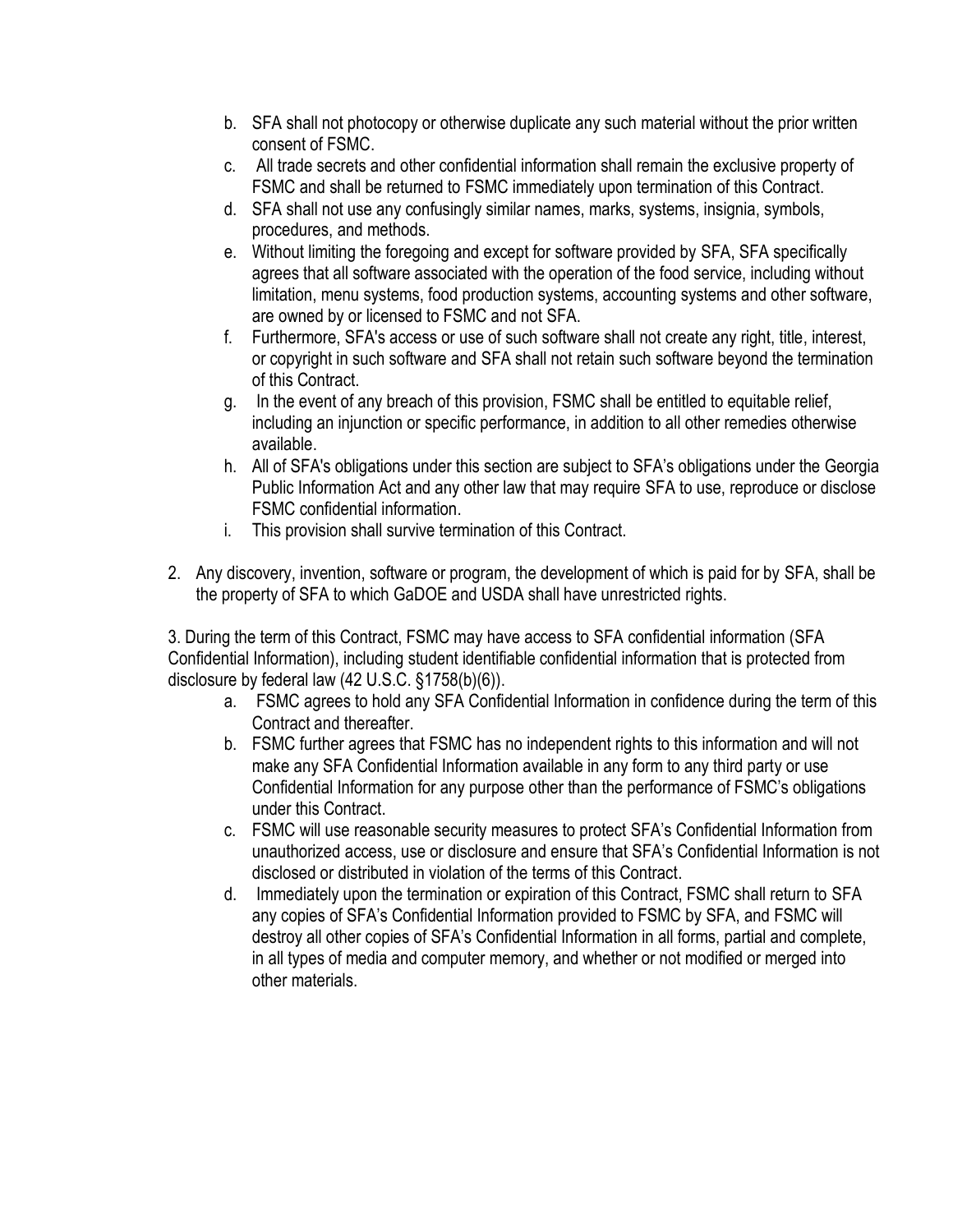### **N. Certifications**

FSMC shall execute and comply with the following Certifications:

- Debarment certification shall be provided by:
	- a. the SFA providing the page from [www.sam.gov](http://www.sam.gov/) and maintaining such record with other supporting documentation to demonstrate that the SFA had referenced *The System for Award Management;* or
	- b. that by signing this Agreement the FSMC certifies that neither it nor any principal is presently debarred, suspended, proposed for debarment, declared ineligible, or voluntarily excluded from participation in this Contract by any federal department or agency or by the State of Georgia; or
	- c. submitting the Debarment, Suspension, Ineligibility and Voluntary Exclusion for Covered Contracts form (Exhibit N);
- Anti-collusion Affidavit, which is attached to this Contract as Exhibit J and fully incorporated herein;
- Certification Regarding Lobbying, which is attached to this Contract as Exhibit K and fully incorporated herein; and Standard Form-LLL, Disclosure Form to Report Lobbying, when applicable, which is attached to this Contract as Exhibit L and fully incorporated herein;
- Discount and Rebate Certification, which is attached to this Contract as Exhibit M and fully incorporated here.

### **O. Miscellaneous**

### 1. **EMERGENCY NOTIFICATIONS.**

a. SFA shall notify FSMC of any interruption in utility service of which it has knowledge. Notification will be provided to:

Name (FSMC information):

Title:

Telephone number:

Alternate telephone number:

b. SFA shall notify FSMC of any delay in the beginning of the school day or the closing of school(s) due to snow or other emergency situations. Notification will be provided to:

Name (FSMC information):

Title:

Telephone:

Alternate telephone number: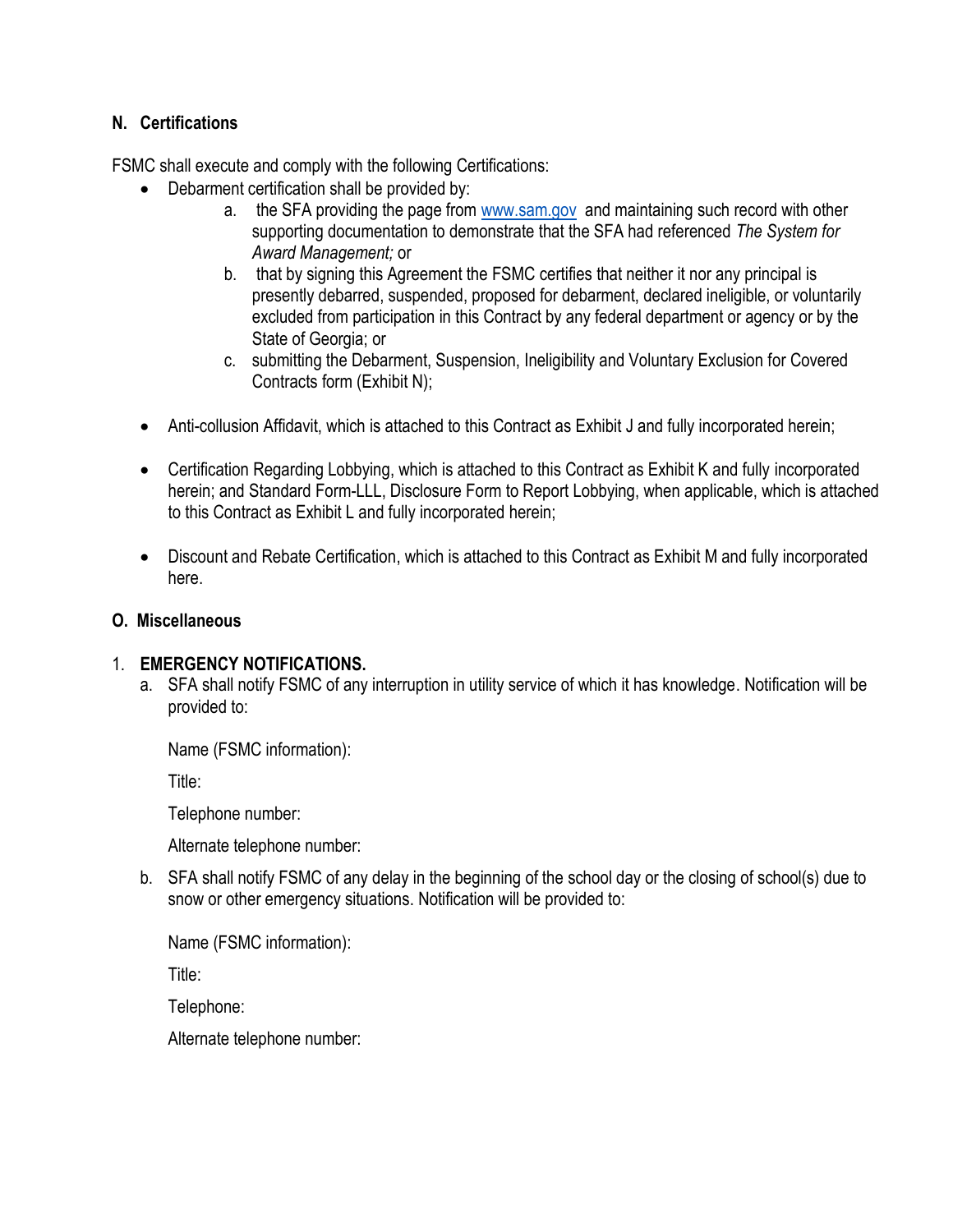- 2. **GOVERNING LAW.** This Contract is governed by and shall be construed in accordance with Georgia and federal law.
- 3. **HEADINGS.** All headings contained in this Contract are for convenience of reference only, do not form a part of this Contract, and shall not affect in any way the meaning or interpretation of this Contract.

#### 4. **INCORPORATION/AMENDMENTS**.

This Request for Proposal and Contract, which includes the attached Exhibits A – M and FSMC's proposal documents (collectively the Contract Documents), contain the entire agreement between the parties with relation to the transaction contemplated hereby, and there have been and are no covenants, agreements, representations, warranties or restrictions between the parties with regard thereto other than those specifically set forth in this Contract.

- In the event of a conflict between or among any of the terms of the Contract Documents, such conflicts shall be resolved by referring to the Contract Documents in the following order of priority:
	- (i) SFA's Request for Proposal Solicitation
	- (ii) FSMC proposal documents.
	- (iii) SFA/FSMC final RFP/Contract

The SFA alone must be responsible, in accordance with good administrative practice and sound business judgment for the settlement of all contractual and administrative issues arising out of procurements. 2 CFR 200.318(k)

No modification or amendment to this Contract shall become valid until a contract cost analysis is performed when exceeding the simplified acquisition threshold per 2 CFR 200.324(a) and approved in writing by GaDOE prior to execution and signed by both parties.

- 5. **INDEMNITY.** Except as otherwise expressly provided in this contract, FSMC shall defend, indemnify, and hold SFA harmless from and against all claims, liability, loss and expenses, including reasonable collection expenses, attorneys' fees and court costs that may arise because of the actions of FSMC, its agents or employees in the performance of its obligations under this contract, except to the extent any such claims or actions result from the negligence of SFA, its employees or agents. This clause shall survive termination or expiration of this contract.
- 6. **NONDISCRIMINATION.** Both SFA and FSMC agree that no child who participates in the NSLP, SBP, SMP, ASCP, CACFP, SSO, or SFSP will be discriminated against on the basis of race, color, national origin, sex, age, or disability.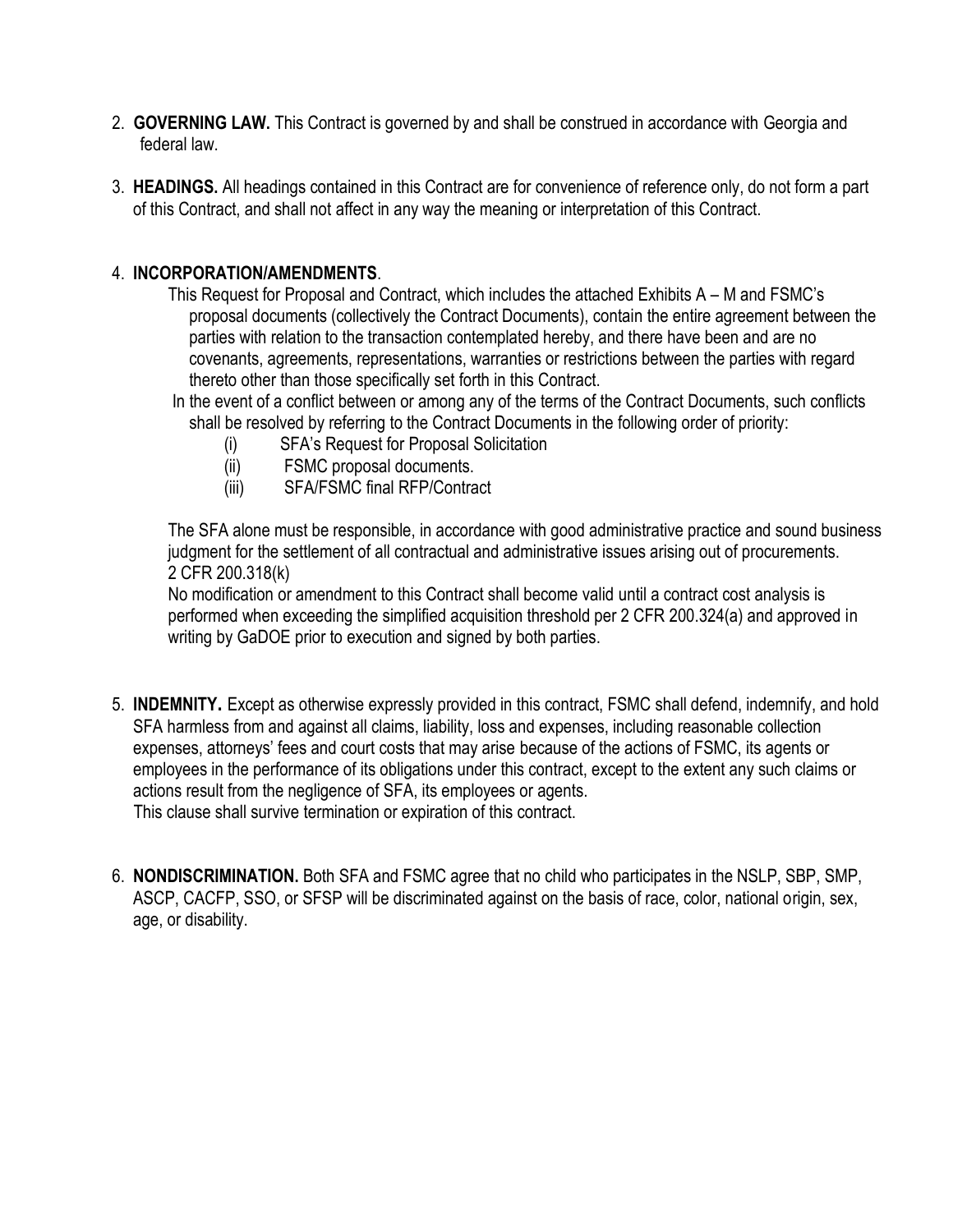7. **NOTICES.** All notices, consents, waivers or other communications which are required or permitted hereunder, except those required under Emergency Notification herein above, shall be sufficient if given in writing and delivered personally, or by sending a copy thereof by first class or express mail, postage prepaid, courier service, charges prepaid or, as follows (or to such other addressee or address as shall be set forth in a notice given in the same manner):

To SFA: Cristo Rey Atlanta Jesuit High School, Attn: Kristi Deutz, 222 Piedmont Ave, NE, Atlanta, GA 30308 To FSMC:

If such notice is sent by mail or courier service, it shall be deemed to have been given to the person entitled thereto when deposited in the United States mail or courier service for delivery to that person and when received. All notices will be time and date stamped when received and kept on file.

- 8. **SEVERABILITY.** If one or more provisions of this Contract, or the application of any provision to either party or circumstance is held invalid, unenforceable or illegal in any respect, the remainder of this Contract and the application of the provision to other parties or circumstances shall remain valid and in full force and effect.
- 9. **SILENCE, ABSENCE OR OMISSION.** Any silence, absence, or omission from the Contract specifications concerning any point shall be regarded as meaning that only the best commercial practices are to prevail and that only materials (e.g., food, supplies, etc.) and workmanship of a quality that would normally be specified by SFA are to be used.
- 10. **SUBCONTRACT/ASSIGNMENT**. No provision of this Contract shall be assigned or subcontracted without prior written consent of SFA, except that FSMC may, after notice to SFA, assign this Contract in its entirety to an affiliated company or wholly owned subsidiary without prior written consent and without being released from any of its responsibilities hereunder.
- 11. **WAIVER.** The failure of FSMC or SFA to exercise any right or remedy available under this Contract upon the other party's breach of the terms, covenants or conditions of this Contract or the failure to demand prompt performance of any obligation under this Contract shall not be deemed a waiver of such right or remedy; of the requirement of punctual performance; or of any subsequent breach or default on the part of the other party.
- 12. **GaDOE REVIEW.** This Contract along with any amendments, addendums or renewals is not effective until it is approved, in writing, by GaDOE. Contract cost and price analysis may be applicable (subject to simplified acquisition threshold) with any contract modifications in 2 CFR 200.324(a)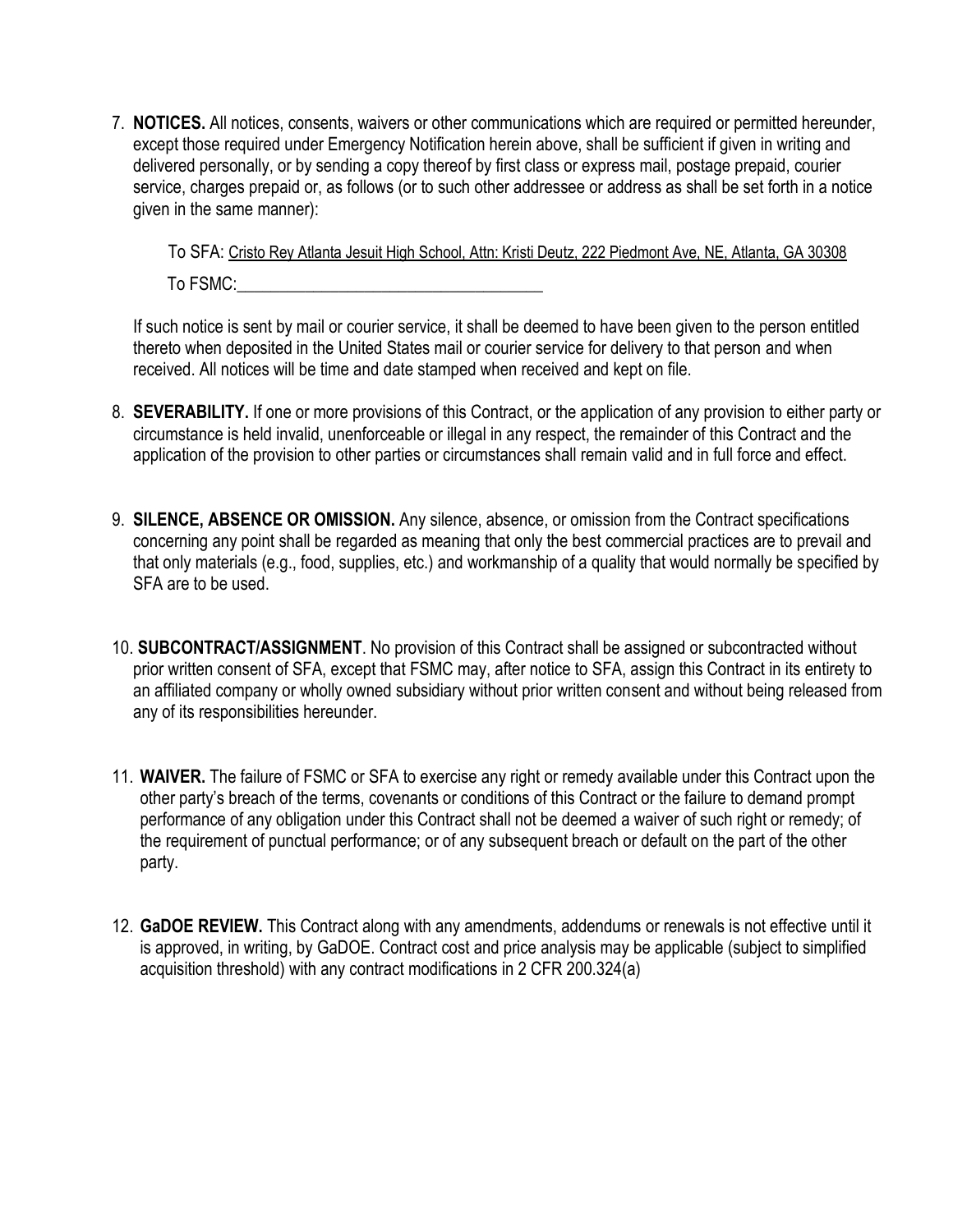### **P.** *Optional* **Requirements to Be Included, if applicable: (delete if not applicable)**

The scope of this Contract shall include these additional services. **Check options that apply.**

 $\Box$ 

1. Financing of Certain Equipment.

(a) FSMC may finance equipment for SFA's Food Service Program in an amount not to exceed \$\_\_\_\_\_\_\_\_\_\_ annually. The SFA will follow its usual procurement procedures for any transaction that is financed by FSMC; FSMC cannot be the vendor for any procurement that it finances for SFA. SFA shall repay any financing provided by FSMC at the rate specified when the equipment was purchased, which sum shall be charged to SFA as a Direct Cost to the food service program. Ownership of the equipment shall at all times remain with SFA. Any equipment costing \$5,000 or more must be approved in writing in advance by GaDOE.

(b) If the Contract expires or is terminated prior to the complete repayment of the investment, SFA shall, on the expiration date, or within five days after receipt by either party of any notice of termination under this Contract, either **(SFA must check appropriate box)**:

| $\Box$ | Deliver the equipment or other items funded by the investment to the FSMC in |
|--------|------------------------------------------------------------------------------|
|        | full release of the unpaid balance.                                          |

OR

- $\Box$ 2) Retain the property and continue to make payments in accordance with the amortization schedule. (Reference. Contracting with Food Service Management Companies: Guidance for School Food Authorities, May 2016)
- $\boxtimes$  2. (b). Information Technology Systems (All fees must be part of the fixed-meal rate.) FSMC shall provide, install, deploy into production, operate, and maintain and support an information technology system (the IT System) (which may include, but not be limited to, hardware, owned and licensed software and systems support) necessary for the operation of SFA's Food Service Programs. SFA shall provide, at its expense, a suitable environment, including such heat, air conditioning, phone (landline) and utility service as may be reasonably required for the installation, implementation, operation and maintenance of the IT System. FSMC's IT System shall provide the following services: inventory and payment receipt/cash register functions.

 3. SFA Transition Employee Positions and Dates of Transition. (SFA shall identify each employee position to be transitioned to FSMC's payroll, anticipated date of transition, and manner in which transition shall occur.).

 $\bowtie$  4. Other. All employees are required to be vaccinated against the COVID-19 virus who will be working in and around the kitchen areas, regardless of whether they work for the SFA or the FSMC.

For both *fixed price* and *cost-reimbursable* contracts, SFA shall ensure that FSMC has credited it for the value of all USDA foods received for use in SFA's meal service in the school year. (7 CFR § 250.51(a))

 (As a best practice, but not required, SFA can request FSMC to submit the amount of USDA Foods credited with their annual contract renewal prior to SA written approval.)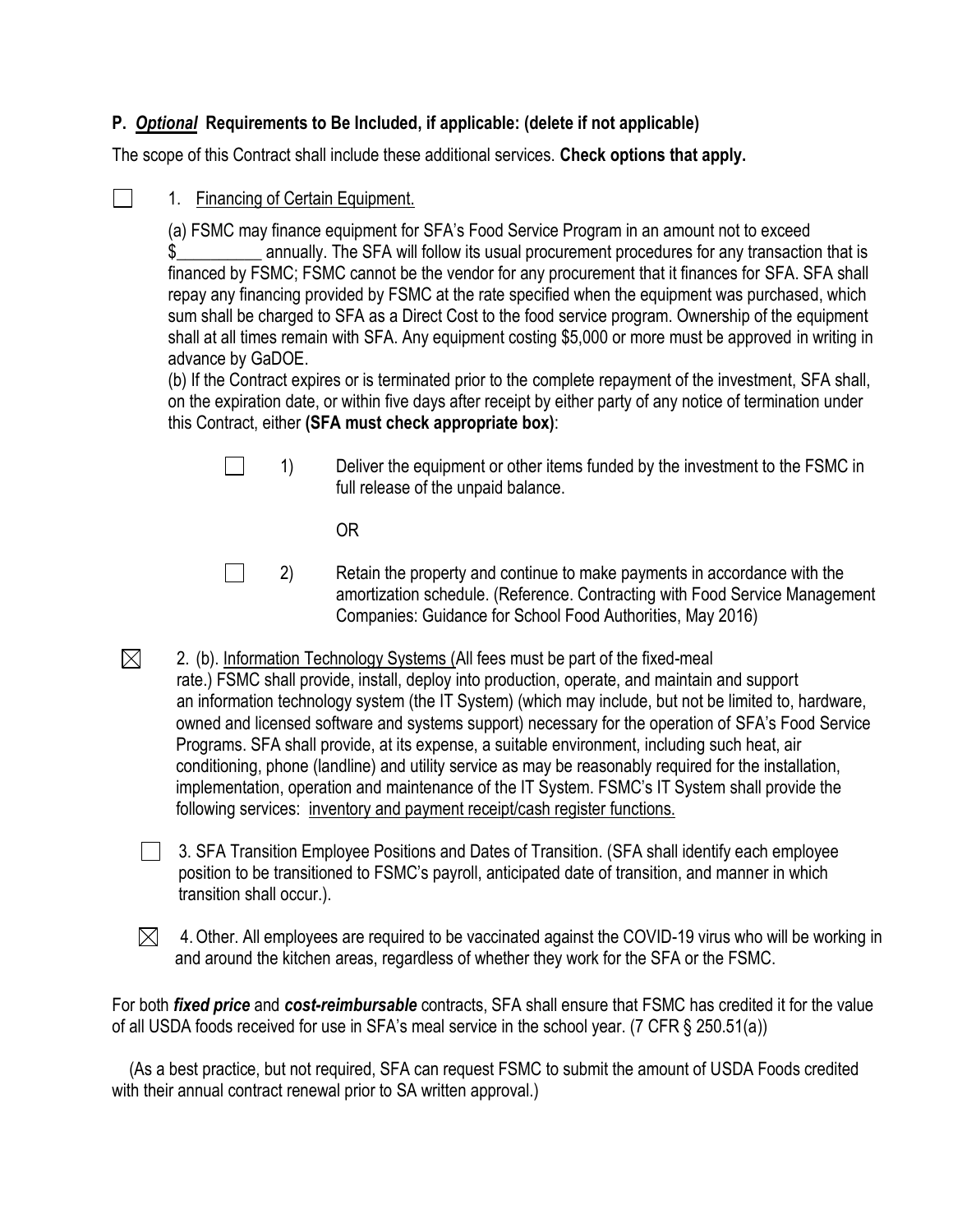# **Exhibits**

## **Exhibit A**

# **SCHEDULE OF FOOD SERVICE LOCATIONS**

| <b>School Name</b>                    | <b>School Address</b>                     | Cafeteria Phone Number |
|---------------------------------------|-------------------------------------------|------------------------|
| Cristo Rey Atlanta Jesuit High School | 222 Piedmont Ave, NE<br>Atlanta, GA 30308 | (404) 637-2836         |
|                                       |                                           |                        |
|                                       |                                           |                        |
|                                       |                                           |                        |
|                                       |                                           |                        |
|                                       |                                           |                        |
|                                       |                                           |                        |
|                                       |                                           |                        |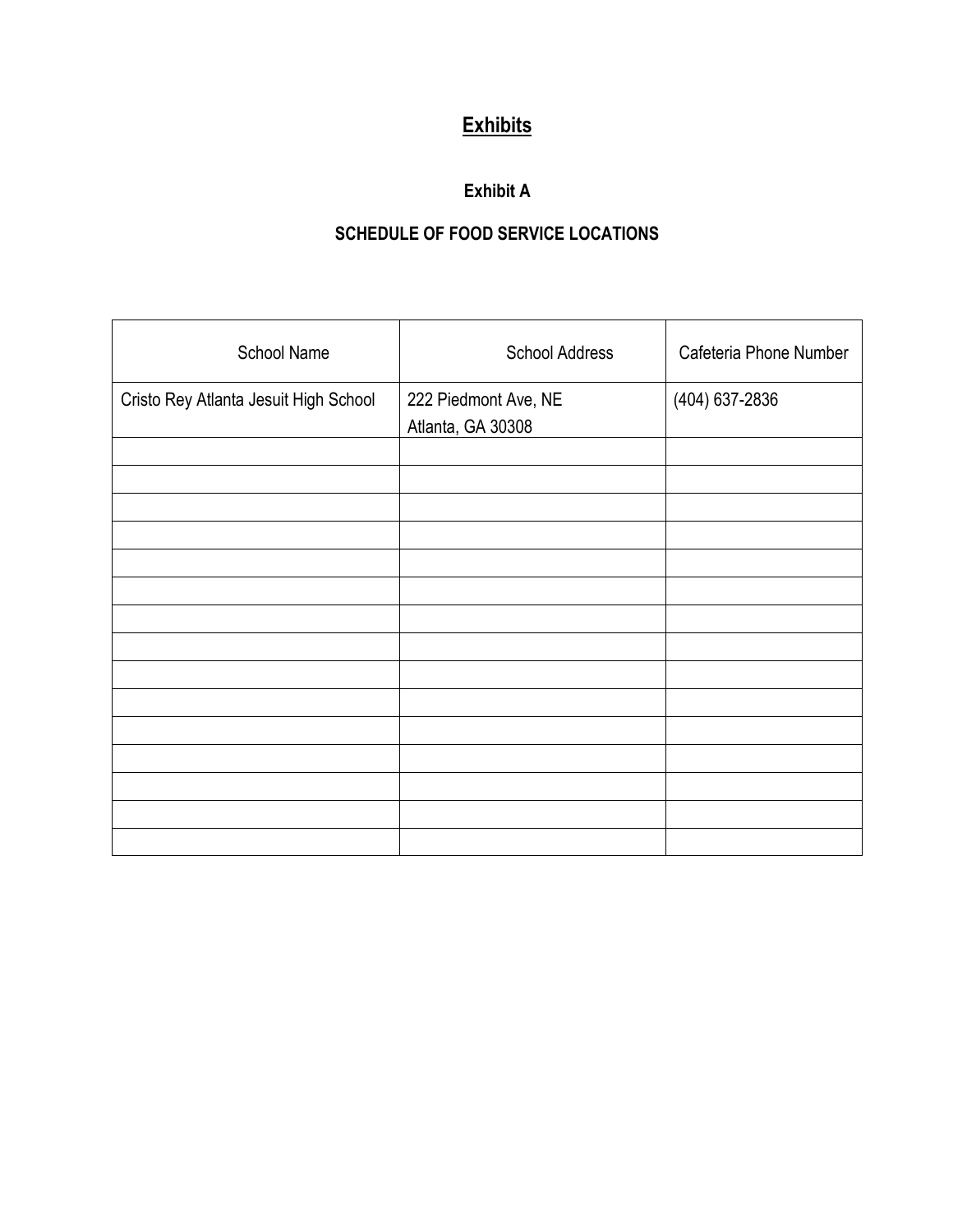## **Exhibit B**

#### **PROGRAM MENU CYCLES**

### **MENU CYCLE FOR NATIONAL SCHOOL LUNCH PROGRAM**

Attach a sample 21-day cycle lunch menu prepared by **FSMC.** This menu must be used for the first 21-day cycle of the new school year.

2021 - 2022 School Year

## Campus Level: High School

| $\mathbf 1$ | $\overline{2}$ | $\overline{3}$     | $\overline{4}$ | $\overline{5}$ |
|-------------|----------------|--------------------|----------------|----------------|
| 6           | $\overline{7}$ | $\overline{\bf 8}$ | $\overline{9}$ | 10             |
| 11          | 12             | 13                 | 14             | 15             |
| 16          | 17             | 18                 | 19             | 20             |
| 21          |                |                    |                |                |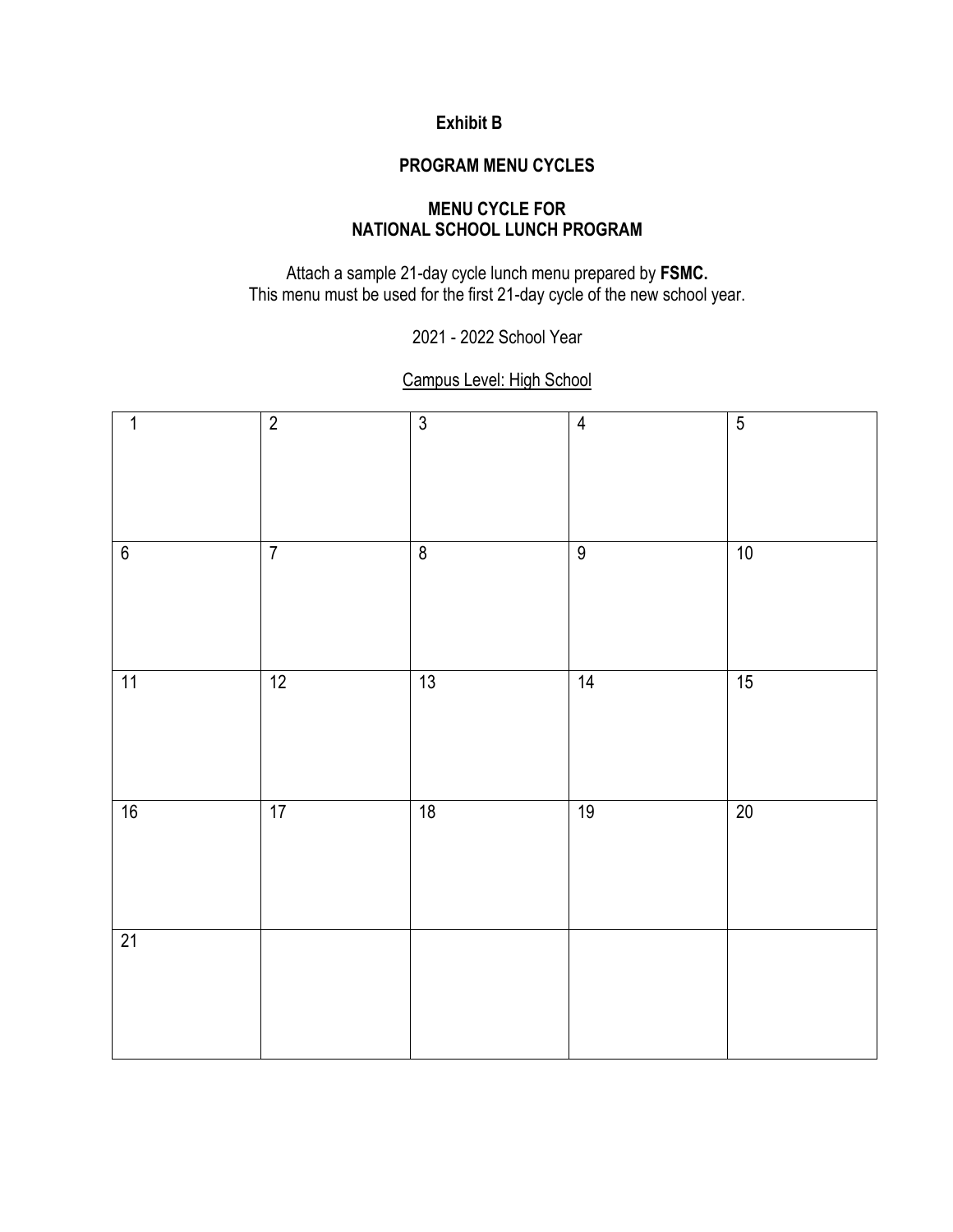## **Exhibit B**

### **MENU CYCLE FOR SCHOOL BREAKFAST PROGRAM**

Attach a sample 21-day cycle breakfast menu prepared by **FSMC.** This menu must be used for the first 21-day cycle of the new school year.

2021 - 2022 School Year

### Campus Level: High School

| $\mathbf{1}$    | $\overline{2}$ | $\overline{3}$ | $\overline{4}$ | $\overline{5}$ |
|-----------------|----------------|----------------|----------------|----------------|
| $6\overline{6}$ | $\overline{7}$ | $\overline{8}$ | $\overline{9}$ | 10             |
| 11              | 12             | 13             | 14             | 15             |
| 16              | 17             | 18             | 19             | $20\,$         |
| 21              |                |                |                |                |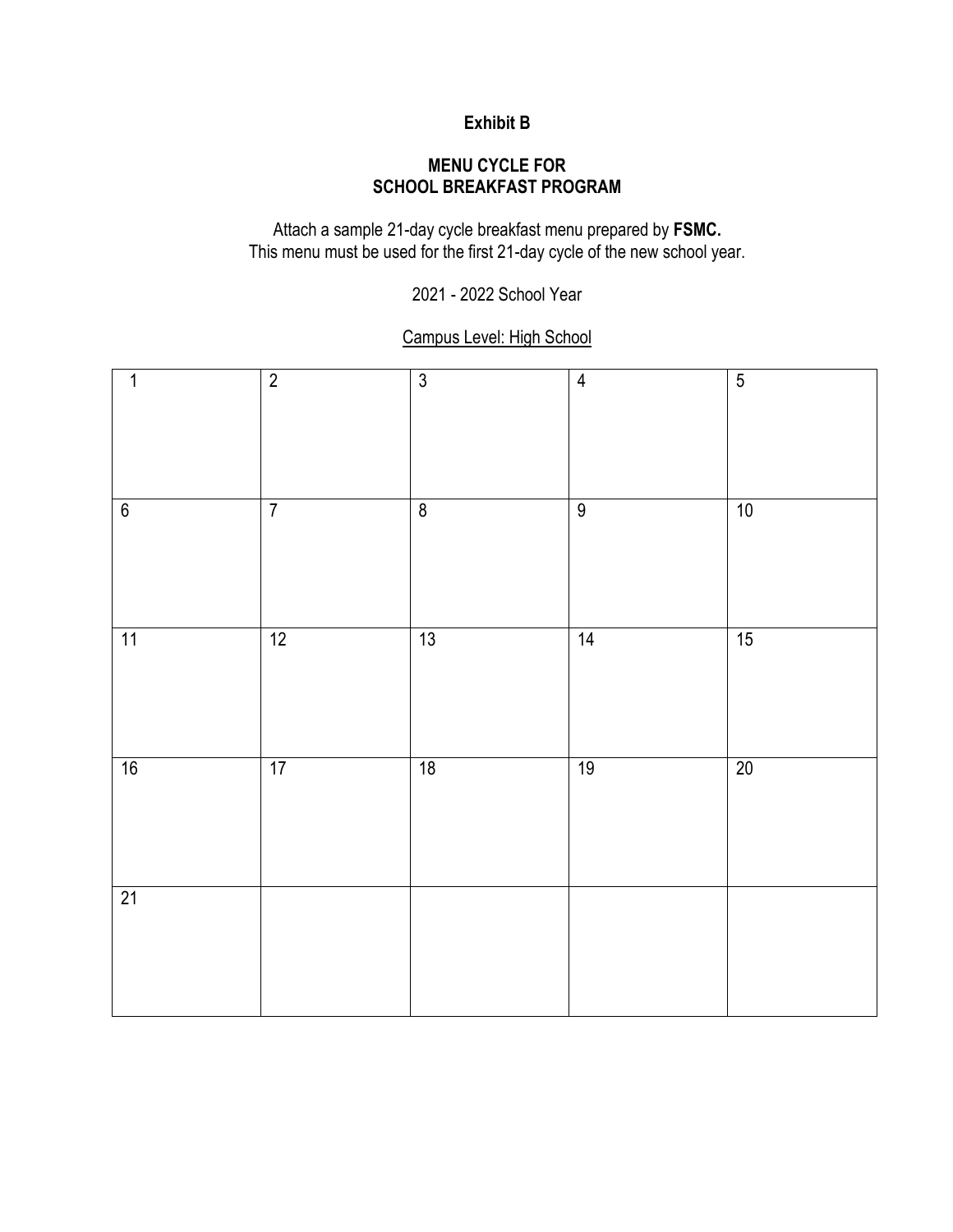#### **Exhibit C**

#### **(SFA must choose either cost-reimbursable or fixed meal rate budget form, depending on which RFP SFA is issuing. See Cost reimbursable section for budget form.)**

#### **FOOD SERVICE BUDGET – FIXED-MEAL RATE**

An economic price adjustment tied to a standard index will be allowed. NSLP reimbursement rates use the CPI, applicable to FSMC meal rates.

**(To be completed by SFA)**

#### (**If SFA does not have a school board approved Budget, please submit a draft**)

**School Year** 2021 - 2022

#### **Revenues:**

Cash Sales:

| <b>Student Breakfast Sales</b>          |           |     |  |
|-----------------------------------------|-----------|-----|--|
| <b>Student Lunch Sales</b>              |           |     |  |
| <b>Student Snack Sales</b>              |           |     |  |
| Student a la carte Sales                |           |     |  |
| <b>Adult Sales</b>                      |           |     |  |
| <b>Catering Sales</b>                   |           |     |  |
| Interest Income                         |           |     |  |
| <b>Concession Sales</b>                 |           |     |  |
| <b>Vended Meal Sales</b>                |           |     |  |
| <b>Vending Machine Sales</b>            |           |     |  |
| <b>Total Cash</b>                       |           | \$0 |  |
| State and Federal Reimbursement/Funding |           |     |  |
| <b>NSLP</b>                             | \$202,750 |     |  |
| <b>SBP</b>                              | \$58,000  |     |  |
| <b>ASCP</b>                             |           |     |  |
| SSO                                     |           |     |  |
| <b>SFSP</b>                             |           |     |  |
| State Matching Fund                     |           |     |  |

Total Reimbursements \$470,750

**Total Revenues:** = All Cash Sales + All Reimbursements \$470,750

Other Funding \$210,000

Commodities Received \_\_\_\_\_\_\_\_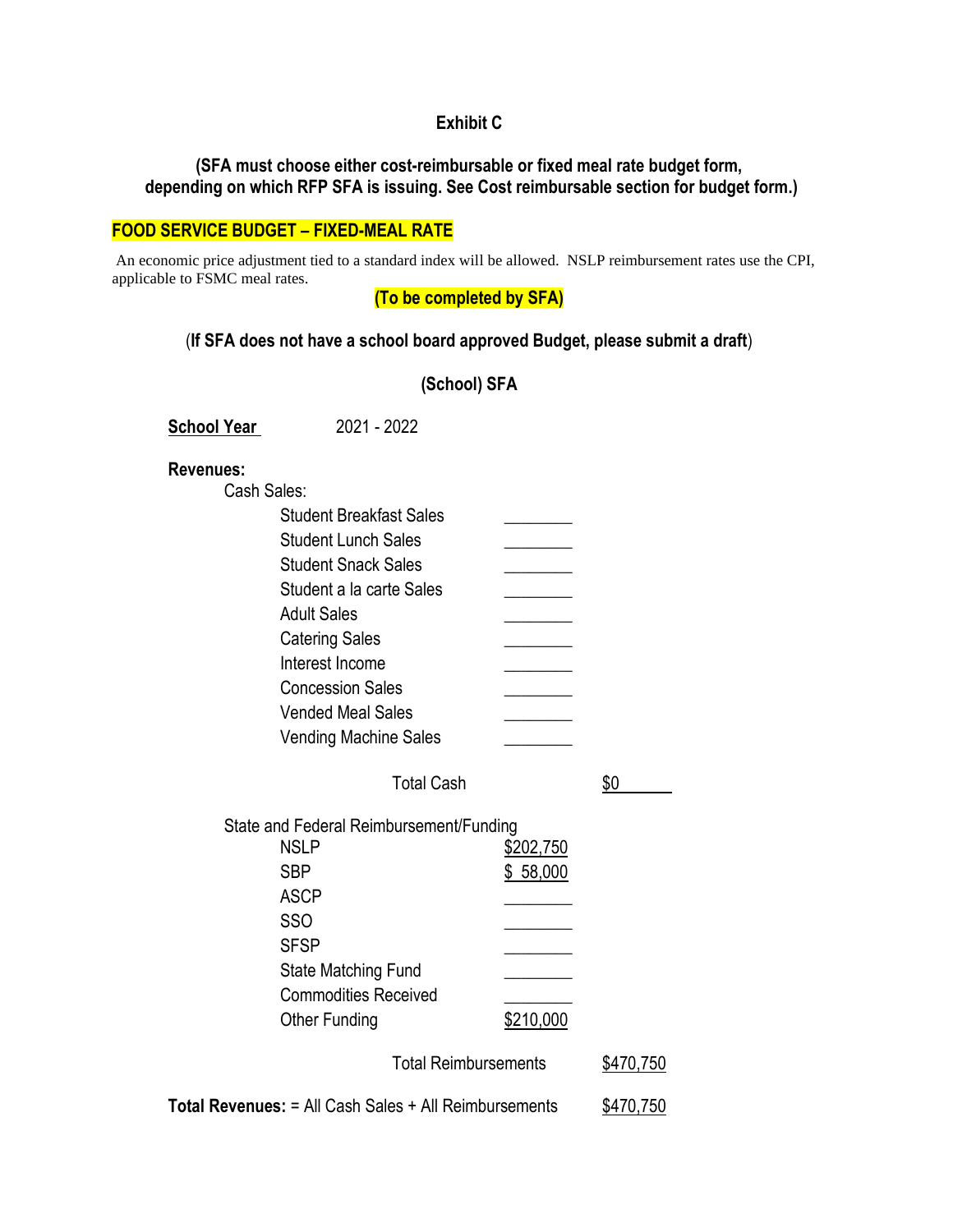|                                                                                                                                                                     | (School) SFA Food Service Budget (cont.)                                                                        |           |
|---------------------------------------------------------------------------------------------------------------------------------------------------------------------|-----------------------------------------------------------------------------------------------------------------|-----------|
| <b>Expenses:</b><br><b>SFA Direct Expense</b>                                                                                                                       | Reimbursable Breakfast Meal Rate Fee<br>Reimbursable Lunch Meal Rate Fee<br>A la Carte Equivalent Meal Rate Fee | \$470,750 |
|                                                                                                                                                                     | <b>Total Expenses</b>                                                                                           | \$470,750 |
| <b>Commodities</b><br>Commodities Used (SFA may<br>call GADOE for amount<br><b>Commodity Division for annual</b><br>Usage amount for the SFA)                       |                                                                                                                 |           |
| <b>Commodity Delivery</b><br><b>Commodity Processing</b>                                                                                                            |                                                                                                                 |           |
| Surplus / Subsidy =                                                                                                                                                 | <b>Total Revenues - Total Expenses</b>                                                                          | \$0       |
| <b>FSMC Guaranteed Return, first year</b><br><b>FSMC Guaranteed Return, renewal year (s)</b><br><b>FSMC Guaranteed Break Even</b><br><b>FSMC Guaranteed Subsidy</b> |                                                                                                                 |           |
|                                                                                                                                                                     | SFA Employee responsible for submission of this budget data:                                                    |           |
| Name:                                                                                                                                                               | <b>Kristi Deutz, Cristo Rey Atlanta Jesuit High School</b>                                                      |           |
| Telephone:                                                                                                                                                          | (404) 637-2878                                                                                                  |           |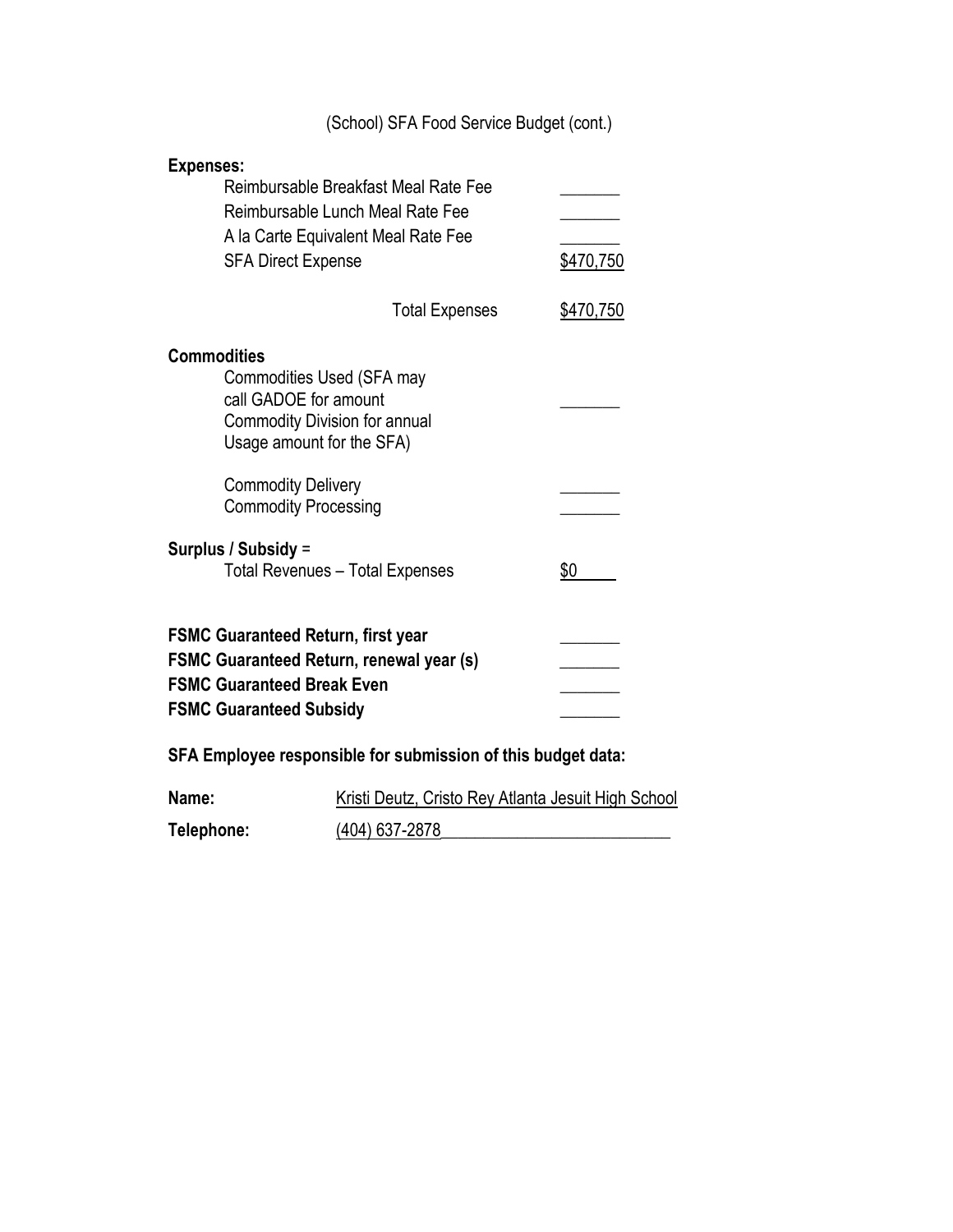### **Exhibit D**

#### **LIST OF CHARTS AND OTHER ATTACHMENTS (SFA must complete Charts 1-10 and include in the RFP/Contract)**

**Chart 1**: Enrollment Chart (By Campus)

Anticipated enrollment of 525 students

**Chart 2**: Designation of Program Expenses and Responsibilities

### **DESIGNATION OF PROGRAM EXPENSES**

The SFA has deemed the following Program Expense schedule to be a necessary part of this proposal specification as an indicator of who will bear ultimate responsibility for the cost. Costs that are not provided for under the standard contract terms and conditions but are necessary for the effective on-site operation of the food service program and are directly incurred for the SFA's operation, must be assigned by the SFA and included in the RFP. The column selected by the SFA for each expense represents whether the SFA or FSMC is ULTIMATELY responsible for that cost.

| <b>DESCRIPTION</b>                  | <b>FSMC</b> | <b>SFA</b> | $N/A^*$ |
|-------------------------------------|-------------|------------|---------|
| FOOD:                               |             |            |         |
| <b>Food Purchases</b>               | X           |            |         |
| <b>Commodity Processing Charges</b> | X           |            |         |
| Processing and Payment of Invoices  | X           |            |         |
| LABOR:                              |             |            |         |
| <b>FSMC EMPLOYEES:</b>              |             |            |         |
| Salaries/Wages                      | X           |            |         |
| Fringe Benefits and Insurance       | X           |            |         |
| Retirement                          | X           |            |         |
| Payroll Taxes                       | X           |            |         |
| Workers' Compensation               | X           |            |         |
| <b>Unemployment Compensation</b>    | X           |            |         |
| <b>SFA EMPLOYEES:</b>               |             |            |         |
| Salaries/Wages                      |             | Χ          |         |
| Fringe Benefits and Insurance       |             | Χ          |         |
| Retirement                          |             | X          |         |
| Payroll Taxes                       |             | Χ          |         |
| Workers' Compensation               |             | Χ          |         |
| <b>Unemployment Compensation</b>    |             | Χ          |         |
| $*$ Mat Ameliaalda                  |             |            |         |

\*Not Applicable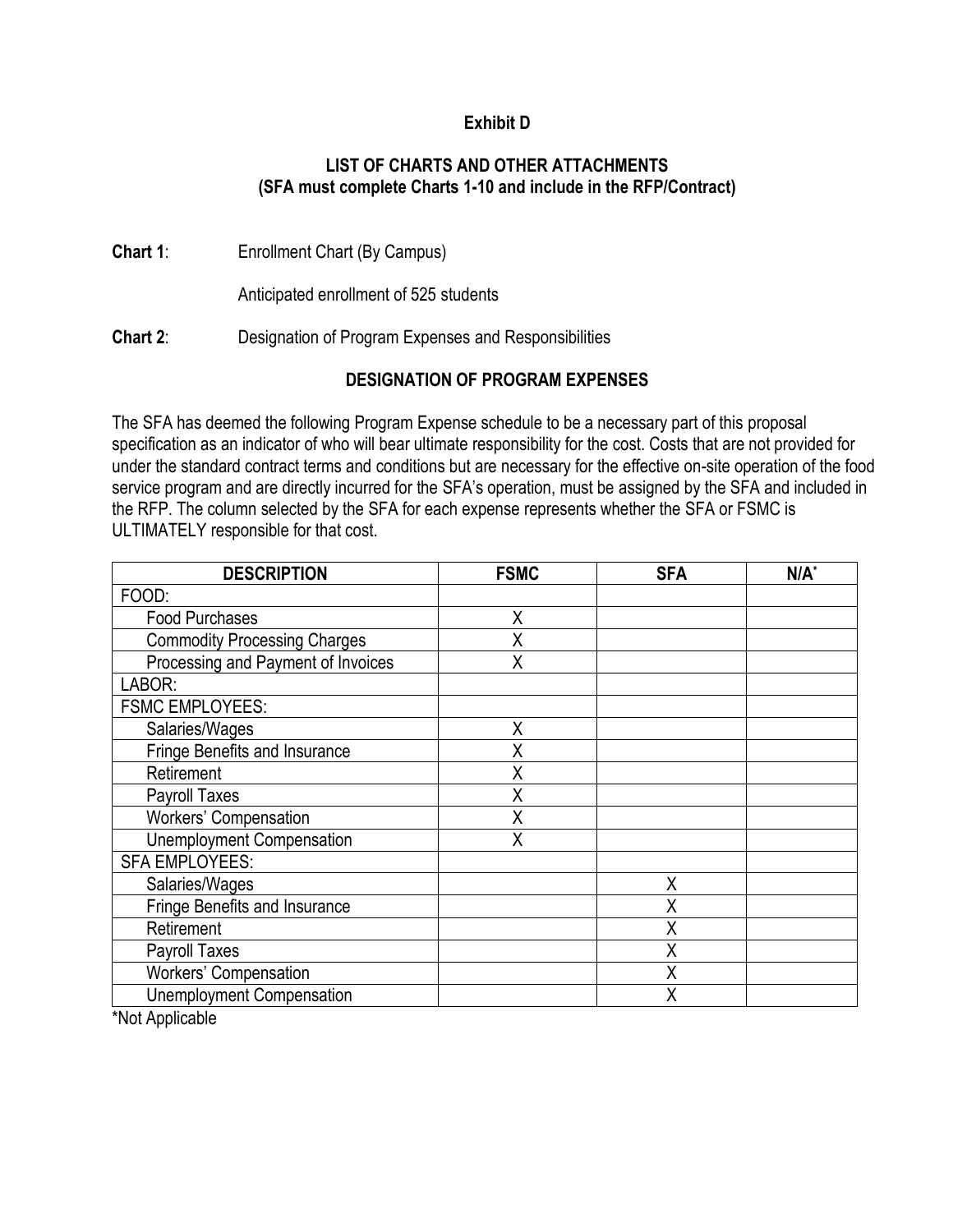The items listed below with two asterisks (\*\*) are Direct Cost items that may or may not apply to the SFA. At local discretion, based upon actual practice and need, the SFA should assign cost responsibility for those items applicable to its operation or designate them as not applicable.

| <b>DESCRIPTION</b>                  | <b>FSMC</b>             | <b>SFA</b>         | $N/A^*$                         |
|-------------------------------------|-------------------------|--------------------|---------------------------------|
| <b>OTHER EXPENSES:</b>              |                         |                    |                                 |
| **Paper/Disposable Supplies         | Χ                       |                    |                                 |
| <b>Cleaning/Janitorial Supplies</b> | X                       |                    |                                 |
| **Tickets/Tokens                    |                         |                    | X                               |
| China/Silverware/Glassware:         |                         |                    |                                 |
| Initial Inventory                   | $\pmb{\mathsf{X}}$      |                    |                                 |
| Replacement during Operation        | $\overline{\mathsf{x}}$ |                    |                                 |
| Telephone:                          |                         |                    |                                 |
| Local                               |                         | X                  |                                 |
| Long Distance                       | $\sf X$                 |                    |                                 |
| Uniforms                            | $\overline{\mathsf{X}}$ |                    |                                 |
| **Linens                            | $\overline{\mathsf{x}}$ |                    |                                 |
| Laundry                             |                         |                    |                                 |
| Trash Removal:                      |                         |                    |                                 |
| From Kitchen                        | $\sf X$                 |                    |                                 |
| From Dining Area                    |                         | Χ                  |                                 |
| <b>From Premises</b>                |                         | $\pmb{\mathsf{X}}$ |                                 |
| Pest Control                        |                         | X                  |                                 |
| <b>Equipment Replacement:</b>       |                         |                    |                                 |
| Nonexpendable                       |                         | X                  |                                 |
| Expendable                          | X                       |                    |                                 |
| <b>Equipment Repair</b>             |                         | X                  |                                 |
| **Car/Truck Rental (Include         |                         |                    | X                               |
| Explanation in RFP)                 |                         |                    |                                 |
| **Vehicle Maintenance               |                         |                    | $\frac{\mathsf{X}}{\mathsf{X}}$ |
| **Courier Service (i.e., Bank       |                         |                    |                                 |
| Deposits, School Deliveries)        |                         |                    |                                 |
| **Storage Costs:                    |                         |                    |                                 |
| Food                                | $\pmb{\mathsf{X}}$      |                    |                                 |
| Supplies                            | $\overline{\mathsf{X}}$ |                    |                                 |
| <b>**Office Supplies</b>            | $\overline{\mathsf{x}}$ |                    |                                 |
| **Printing                          |                         |                    | Χ                               |
| <b>**Promotional Materials</b>      |                         |                    | $\overline{\mathsf{x}}$         |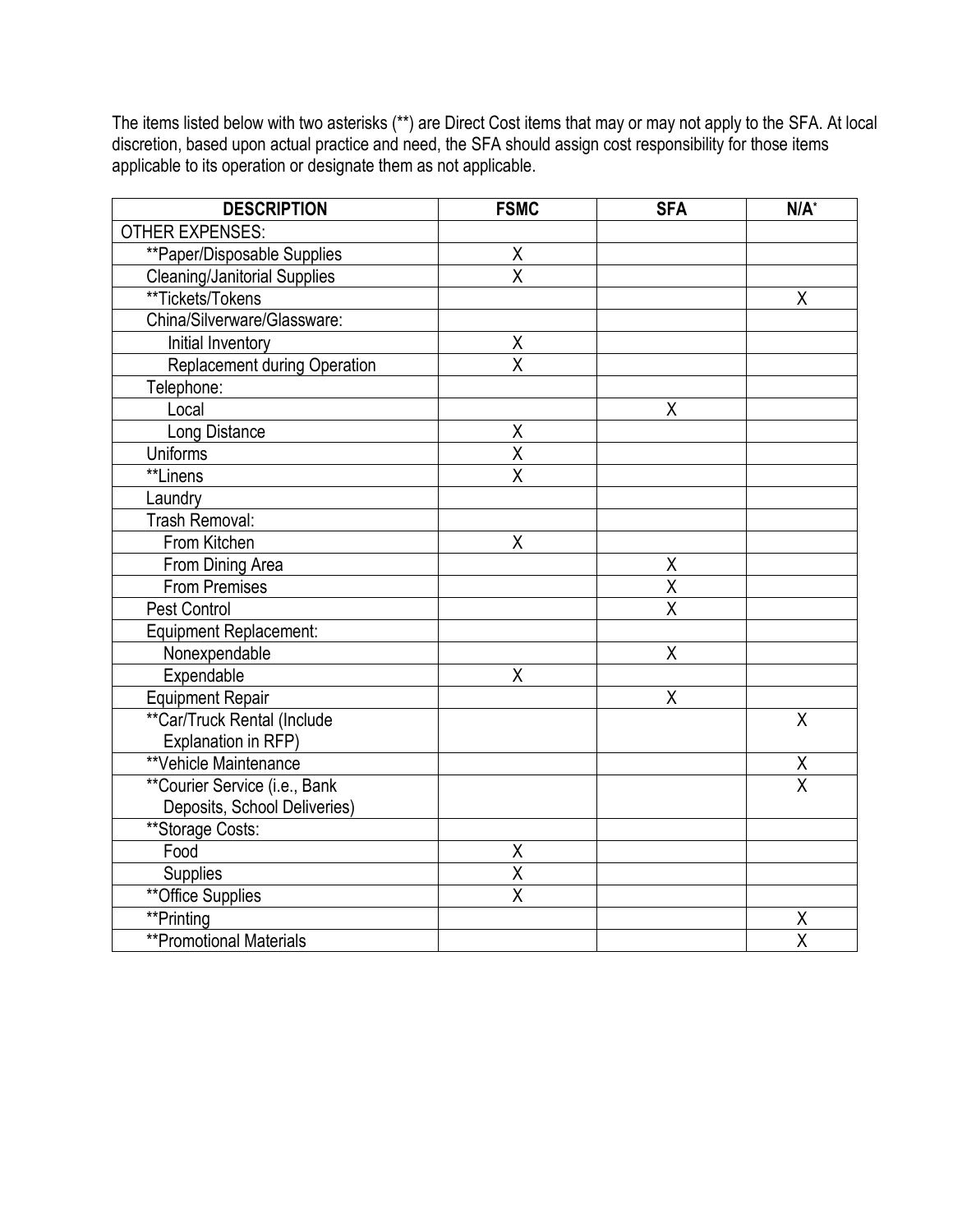| **Taxes                            |  |  |
|------------------------------------|--|--|
| <b>Sales</b>                       |  |  |
| Other                              |  |  |
| **License Fees                     |  |  |
| Other (Add other expenses charged  |  |  |
| to food service. Overhead expenses |  |  |
| incurred by FSMC cannot be         |  |  |
| included)                          |  |  |

# **Cleaning responsibilities are listed below:**

| <b>Food Preparation Areas (Include</b> | X |   |  |
|----------------------------------------|---|---|--|
| Equipment)                             |   |   |  |
| Serving Areas                          | X |   |  |
| Kitchen Areas                          | X |   |  |
| Dining Room Floors                     |   | Χ |  |
| Periodic Waxing and Buffing of         |   | Χ |  |
| Dining Room Floors                     |   |   |  |
| <b>Restrooms for Food Service</b>      |   | Χ |  |
| Employees                              |   |   |  |
| <b>Grease Traps</b>                    | X |   |  |
| Daily Routine Cleaning of Dining       |   | X |  |
| Room Tables and Chairs                 |   |   |  |
| Thorough Cleaning of Dining Room       |   | Χ |  |
| <b>Tables and Chairs</b>               |   |   |  |
| Cafeteria Walls                        |   | X |  |
| Kitchen Walls                          | X |   |  |
| <b>Light Fixtures</b>                  |   | X |  |
| Windows                                |   | Χ |  |
| <b>Window Coverings</b>                |   | X |  |
| Hoods                                  | X |   |  |
| <b>Grease Filters</b>                  | X |   |  |
| Duct Work                              |   | X |  |
| <b>Exhaust Fans</b>                    |   | X |  |
| Other: (List Below)                    |   |   |  |
|                                        |   |   |  |
|                                        |   |   |  |

\*Not Applicable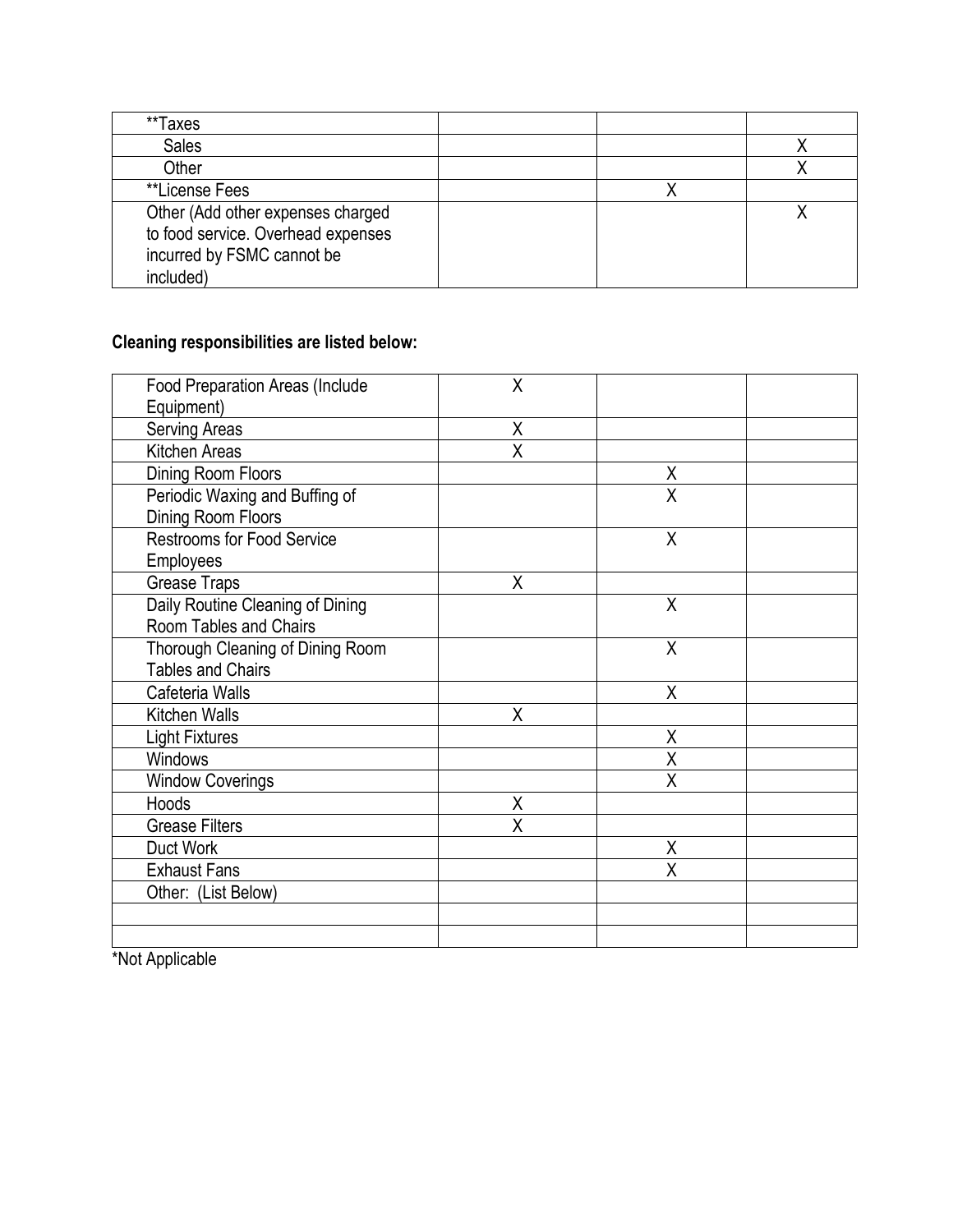| Chart 3:    | Projected Enrollment Chart (By Campus) – Projected new campuses and dates of anticipated<br>opening must be included<br>One Campus Only - 222 Piedmont Avenue, NE, Atlanta, GA 30308                                                 |
|-------------|--------------------------------------------------------------------------------------------------------------------------------------------------------------------------------------------------------------------------------------|
| Chart 4:    | Staffing Chart (Identifying whether each position is SFA or FSMC personnel):<br>A - Cafeteria Staffing (Elementary)<br>N/A                                                                                                           |
|             | <b>SFA</b><br>B - Cafeteria Staffing (Secondary)<br>$\bullet$                                                                                                                                                                        |
| Chart $5$ : | Participation Data for free, reduced-price and paid meals Chart<br>100% enrolled participation                                                                                                                                       |
| Chart 6:    | <b>Chart stating Campus Serving Times</b><br>Breakfast: $6:15am - 7:15am$<br>Sack Lunch Distribution: $7:45$ am $- 8:15$ am $-$ once the program begins in September<br>Lunch: 2 to 3 lunch times dependent on our CWS program (TBD) |
| Chart $7:$  | <b>Chart stating Meal Prices</b><br>N/A                                                                                                                                                                                              |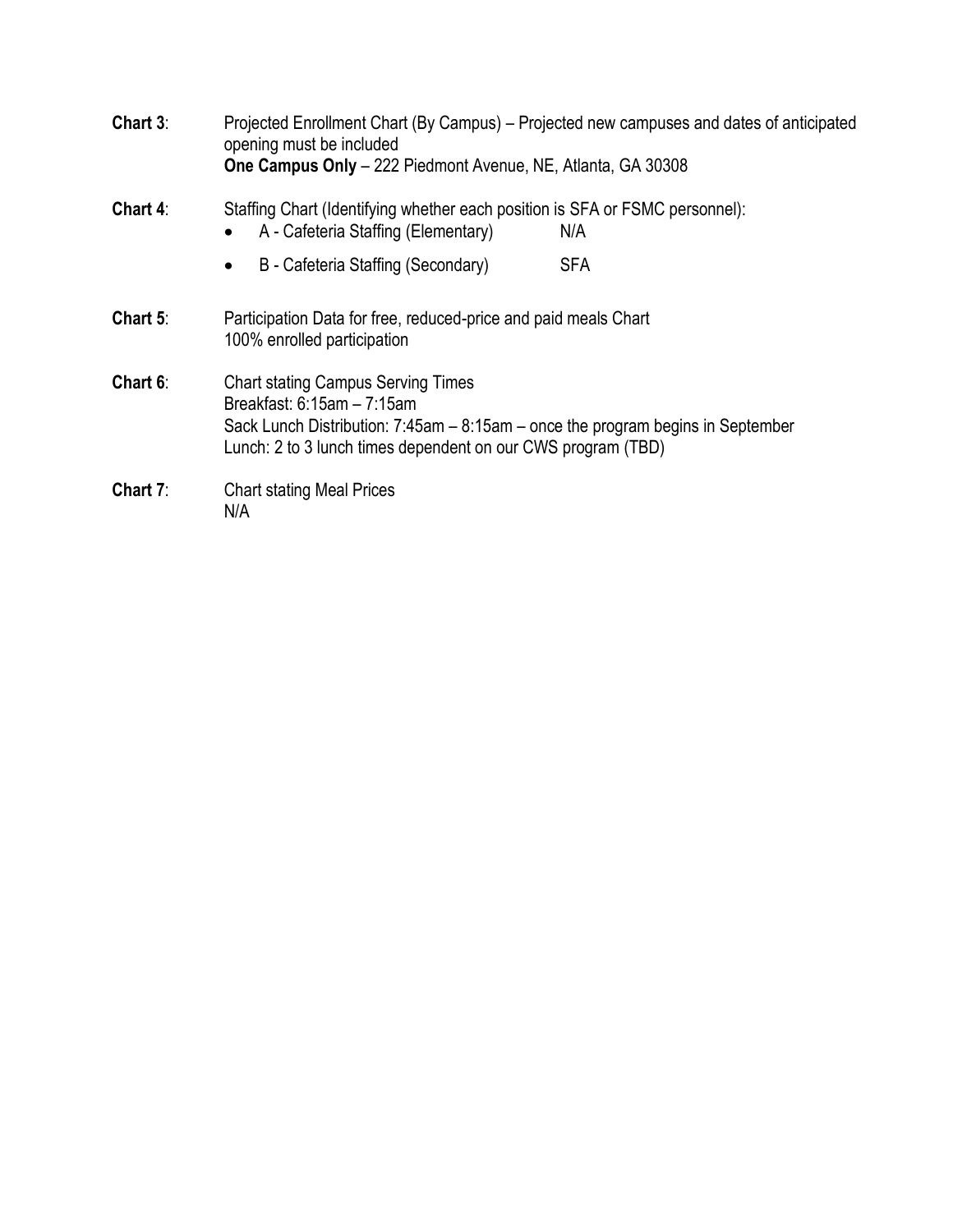| School Year | Month     | <b>Breakfast Claims</b> | Lunch Claims |
|-------------|-----------|-------------------------|--------------|
| 2018/2019   | July      | 341.27                  | 1,243.93     |
| 2018/2019   | August    | 6,907.83                | 26,392.34    |
| 2018/2019   | September | 6,085.85                | 22,494.72    |
| 2018/2019   | October   | 7,178.98                | 25,155.87    |
| 2018/2019   | November  | 5,760.80                | 19,689.99    |
| 2018/2019   | December  | 3,697.09                | 12,430.08    |
| 2018/2019   | January   | 4,921.77                | 17,448.61    |
| 2018/2019   | February  | 6,005.69                | 20,179.45    |
| 2018/2019   | March     | 6,435.42                | 23,078.93    |
| 2018/2019   | April     | 4,600.37                | 16,589.12    |
| 2018/2019   | May       | 5,754.85                | 17,866.42    |
| 2019/2020   | July      | 484.69                  | 1,563.12     |
| 2019/2020   | August    | 6,197.53                | 24,199.02    |
| 2019/2020   | September | 6,209.33                | 22,142.05    |
| 2019/2020   | October   | 7,584.02                | 27,376.46    |
| 2019/2020   | November  | 4,952.84                | 16,507.54    |
| 2019/2020   | December  | 4,952.30                | 16,507.54    |
| 2019/2020   | January   | 5,680.89                | 21,814.39    |
| 2019/2020   | February  | 6,184.20                | 23,140.56    |
| 2019/2020   | March     | 3,091.11                | 12,010.37    |
| 2019/2020   | April     | 0                       | 0            |
| 2019/2020   | May       | $\mathbf 0$             | 0            |
| 2020/2021   | July      | 0                       | 0            |
| 2020/2021   | August    | $\mathbf 0$             | 0            |
| 2020/2021   | September | $\mathbf 0$             | 0            |
| 2020/2021   | October   | 255.02                  | 3,153.46     |
| 2020/2021   | November  | 161.72                  | 2,216.18     |
| 2020/2021   | December  | 118.64                  | 1,760.40     |
| 2020/2021   | January   | 237.06                  | 2,638.76     |
| 2020/2021   | February  | 492.96                  | 5,005.20     |
| 2020/2021   | March     | 545.52                  | 6,642.68     |
| 2020/2021   | April     | 404.52                  | 5,639.46     |
| 2020/2021   | May       | 765.96                  | 5,823.62     |
| 2020/2021   | June      |                         | 42.82        |
| 2021/2022   | July      | 906.20                  | 5,897.71     |
| 2021/2022   | August    | 5,705.61                | 42,151.75    |
| 2021/2022   | September | 5,877.99                | 38,434.39    |
| 2021/2022   | October   | 5,030.89                | 29,544.65    |
| 2021/2022   | November  | 4,072.98                | 26,643.29    |
| 2021/2022   | December  | 3,550.93                | 19,497.83    |
| 2021/2022   | January   | 4,803.62                | 31,239.44    |
| 2021/2022   | February  | 4,941.69                | 31,312.44    |
| 2021/2022   | March     | 5,452.27                | 35,957.06    |
| 2021/2022   | April     |                         |              |
| 2021/2022   | May       |                         |              |
| 2021/2022   | June      |                         |              |

# **Chart 8**: Chart/copies of Reimbursement Claims for Current and Prior School Years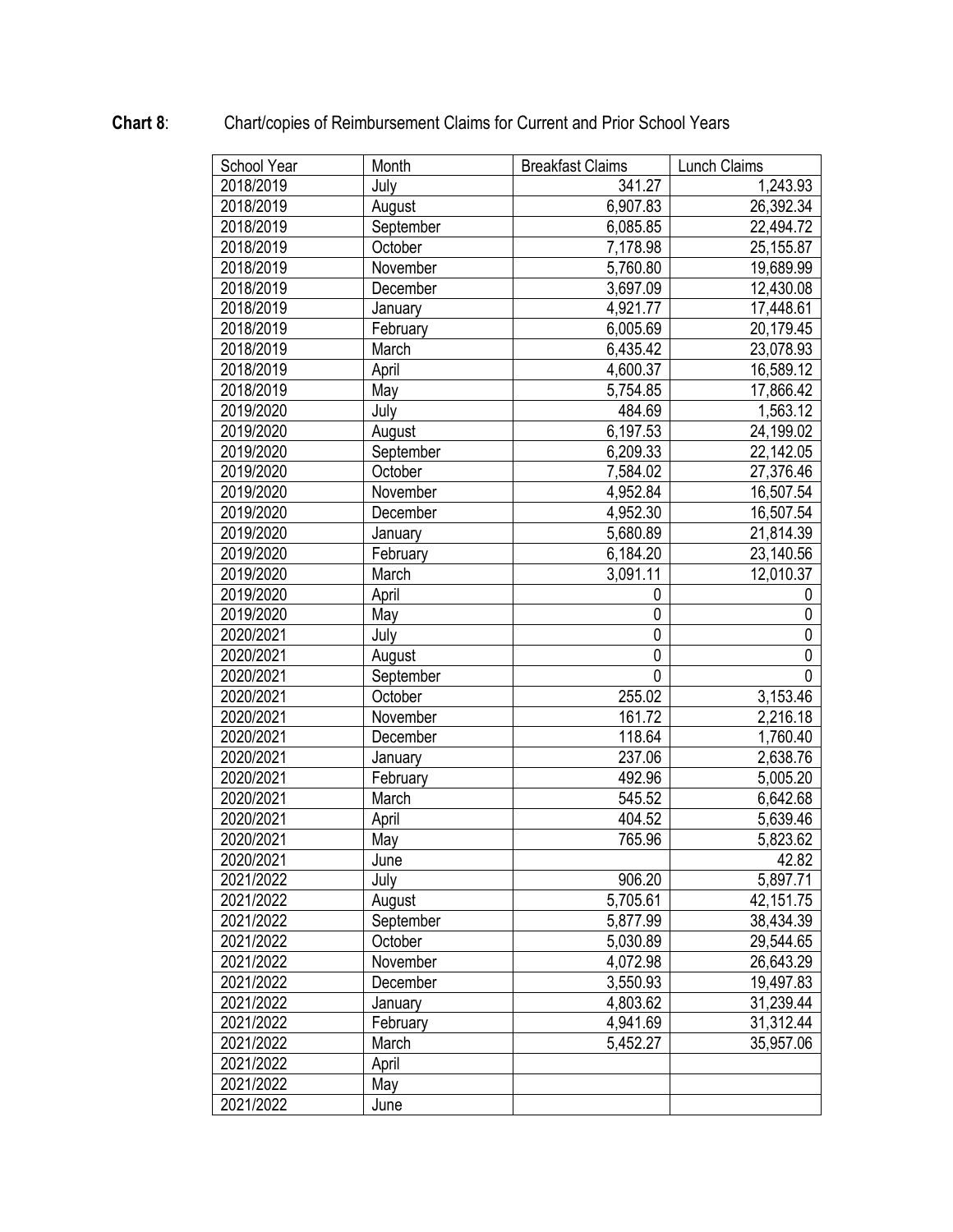- **Chart 9**: Chart identifying: (1) each FSMC position that will be shared with other SFAs; (2) the SFAs with whom FSMC employee will be shared; and (3) the percentage of time FSMC employee will work at each SFA. N/A
- **Chart 10**: School Calendar for 2021/2022. If SFA does not have an approved school calendar, please submit projected school calendar with RFP.

**Chart 11.** Indicate which type of service you need: **X** Full service on-site food prep (cook, serve on-site at school location)  $\Box$  Off-site food prep and deliver to SFA (hot and cold meals in servable pans) and SFA serves  $\Box$  Off-site food prep and deliver to SFA (hot and cold meals in servable pans) and FSMC serves  $\Box$  Off-site food prep and deliver to SFA (hot and cold meals pre-packaged (unitized)) and SFA serves  $\Box$  Off-site food prep and deliver to SFA (hot and cold meals pre-packaged (unitized)) and FSMC serves  $\Box$  Other: (indicate what that would be)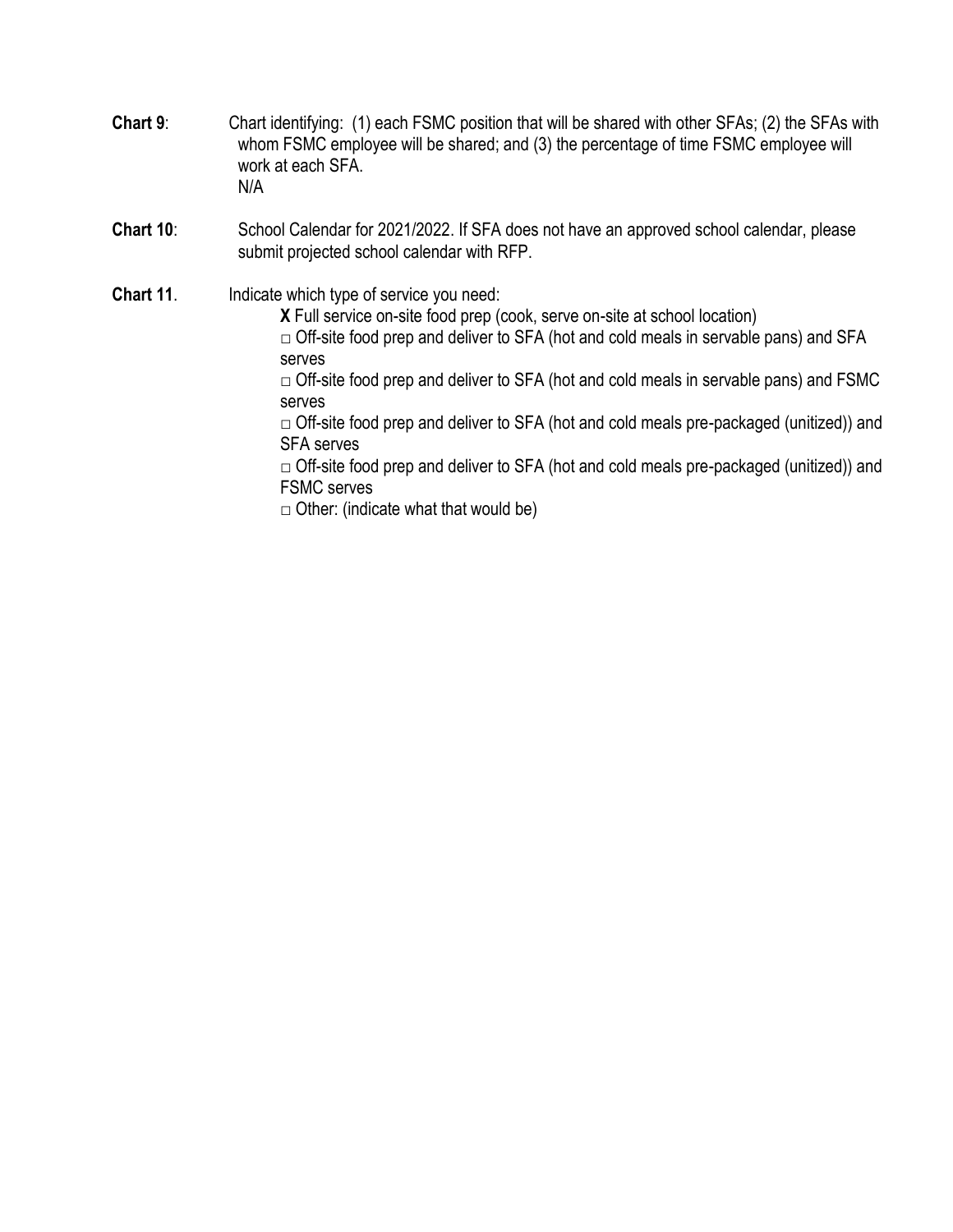| <b>JULY 2022</b><br>SMIWIT<br>$\mathbf{F}$<br>$\overline{\mathbf{s}}$<br>2<br>$\mathbf{1}$<br>9<br>š.<br>з<br>5<br>$\tau$<br>4<br>6<br>12<br>13 <sup>1</sup><br>14<br>15<br>16<br>10<br>11<br>$_{22}$<br>23<br>18 19<br>20<br>21<br>17<br>29<br>30<br>24<br>$25$ $26$<br>27<br>28<br>31 | 25<br>New Hires Report<br>26<br>All Faculty/Staff Report                                                                                                                                                                                      | 2<br>Teachers Report<br>3<br>First day of Semester 2<br>16<br>MLK Jr. Holiday<br>20 matructional days                          | JANUARY 2023<br>M T W<br>$T$ $F$ $S$<br>S.<br>š.<br>2<br>3<br>4<br>6<br>$\mathcal{I}$<br>1<br>x<br>9.<br>10<br>12<br>13<br>14<br>11<br>19<br>16<br>17<br>18<br>20<br>$-21$<br>15<br>22<br>23<br>24<br>25<br>26<br>27<br>28<br>29<br>30<br>31                                |
|-----------------------------------------------------------------------------------------------------------------------------------------------------------------------------------------------------------------------------------------------------------------------------------------|-----------------------------------------------------------------------------------------------------------------------------------------------------------------------------------------------------------------------------------------------|--------------------------------------------------------------------------------------------------------------------------------|-----------------------------------------------------------------------------------------------------------------------------------------------------------------------------------------------------------------------------------------------------------------------------|
| <b>AUGUST 2022</b><br>W.<br>S M T<br>T<br>F<br>s<br>$\overline{a}$<br>3<br>$\ddot{ }$<br>5<br>1<br>$\ddot{\sigma}$<br>9<br>10<br>11<br>12<br>13<br>$\tau$<br>ß<br>18<br>20<br>16 17 <br>19<br>14<br>15<br>21<br>241<br>25<br>26<br>27<br>22<br>23<br>28<br>31<br>29<br>30 <sub>1</sub>  | Freshman Orientation<br>1<br>$2 - 4$<br>Freshman Academy<br>3<br>Sophomore Orientation.<br>4<br>Junior Orientation<br>5<br>Freshman Retreat<br>Senior Orientation<br>s<br>First Day of Semester 1<br>19<br>Draft Day<br>18 instructional days | Preudents Day Holiday<br>20<br>19 matrictional days                                                                            | FEBRUARY 2023<br>M<br>T<br>W<br>T<br>  F<br>S <sub>1</sub><br>$\mathbf{s}$<br>$\mathfrak{a}$<br>з<br>1<br>$\overline{4}$<br>\$<br>9<br>10<br>7.<br>11<br>5<br>6.<br>12<br>15<br>14<br>15<br>16<br>17<br>18<br>221<br>25<br>19<br>20<br>21<br>23   24<br>28<br>26<br>27      |
| <b>SEPTEMBER 2022</b><br>S M T W<br>т<br>∣¥.<br>s<br>1<br>2<br>з<br>Ś.<br>$\overline{z}$<br>$\bar{\mathbf{z}}$<br>9<br>10<br>$\overline{4}$<br>6<br>17<br>12 13 14 15 16<br>11<br>19 20 21 22<br>24<br>18<br> 23 <br>25 26 27 28 29 30                                                  | Labor Day Holiday<br>5<br>12<br><b>CWSP</b> Orientation<br>13<br>CWSP First Day of Work<br>21 matructional days                                                                                                                               | End of Quarter 3<br>10<br>23 Instructional days                                                                                | <b>MARCH 2023</b><br>$S \mid M$<br>T<br>W<br>$T$ $F$<br>S.<br>2<br>3<br>1<br>$\ddot{+}$<br>5<br>$\tau$<br>$\overline{\mathbf{8}}$<br>9<br>10<br>6<br>11<br>12<br>14<br>15<br>17<br>18<br>13<br>16<br>20<br>22<br>29 24 25<br>19<br>21<br>26<br>27<br>28<br>29<br>30   31    |
| <b>OCTOBER 2022</b><br>$S$ M<br>T W<br>TF<br>$\frac{1}{2}$<br>1<br>ä.<br>2<br>3<br>4<br>5<br>7<br>6<br>12.<br>9<br>$10$ $11$<br>13<br>14<br>15<br>22<br>17 18 19<br>20<br>21<br>16<br>23<br>25<br>26<br>27<br>28<br>29<br>24<br>30<br>31                                                | End of Quarter 1<br>,<br>10<br>Fall Holiday<br>20 instructional days                                                                                                                                                                          | 3.7<br>Spring Break<br>10<br>Easter Holiday<br>14 matructional days                                                            | <b>APRIL 2023</b><br>M<br>$T$ W $T$ $F$<br>s<br>$\mathbf{s}$<br>L<br>$\mathbf{z}$<br>$\tau$<br>2<br>3<br>$\ddot{ }$<br>5<br>6<br>9<br>10<br>12<br>13<br>11<br>14<br>15<br>18<br>19<br>20 <sub>1</sub><br>22<br>16<br>17<br>21<br>23<br>25<br>26<br>24 <br>27128<br>29<br>30 |
| <b>NOVEMBER 2022</b><br>$S$ $M$ $T$<br>W<br>F<br>T<br>S<br>$\overline{\mathbf{2}}$<br>5<br>1<br>з<br>4<br>9<br>10<br>11<br>12<br>$\tau$<br>8<br>6<br>17<br>19<br>$14$ $15$ $16$<br>18<br>13<br>30<br>$21 \mid 22 \mid 25 \mid$<br>24<br>25<br>26<br>27 28 29 30                         | 21-25 Thanksgiving Holiday<br>17 instructional days                                                                                                                                                                                           | 23-25 End-of-Semester Exams<br>$(Grades 9-11)$<br>25<br>End of Semester 2<br>Class of 2023 Graduation<br>19 instructional days | <b>MAY 2023</b><br>$5$ M<br>T.<br>WIFS<br>手<br>1<br>2<br>3<br>$\overline{4}$<br>$\sigma$<br>9<br>11 12 13<br>7<br>8<br>10<br>15<br>17<br>20<br>14<br>16<br>18 19<br>21.<br>22<br>$23\,$<br>24<br>25<br>26<br>27<br>28 29 30 31                                              |
| DECEMBER 2022<br>SMTWTFS<br>2<br>$\mathcal{F}$<br>1.<br>$\mathbf{g}$<br>9<br>10<br>5<br>6<br>7<br>$\mathcal{A}$<br>  17<br>12 13 14 15 16<br>11<br>19 20 21 22<br>23<br>34<br>18<br>25<br>26 27 28 29 30 31                                                                             | 14-16 End-of-Semester Exams<br>End of Semester 1<br>16<br>19-23 Christmas Holiday<br>26-30 Christmas Holiday<br>12 intructional days<br>88 trestructional days for S1                                                                         | 95 matructional days for \$2<br>183 tratructional days 2022-23<br>Last updated 2.9.22 RR                                       | <b>JUNE 2023</b><br>SMIWIFS<br>$\overline{\phantom{a}}$<br>$\mathbf{3}$<br>1<br>$\cdot$ 9<br>$\mathbbmss{1}$<br>10<br>7.<br>5<br>6<br>4<br>15 16 17<br>12<br>11<br>13   14  <br>18 19 20 21<br>$22$ $23$ $24$<br>26 27 28 29 30<br>25 <sup>2</sup>                          |

Cristo Rey Atlanta Jesuit High School - 2022-23 Calendar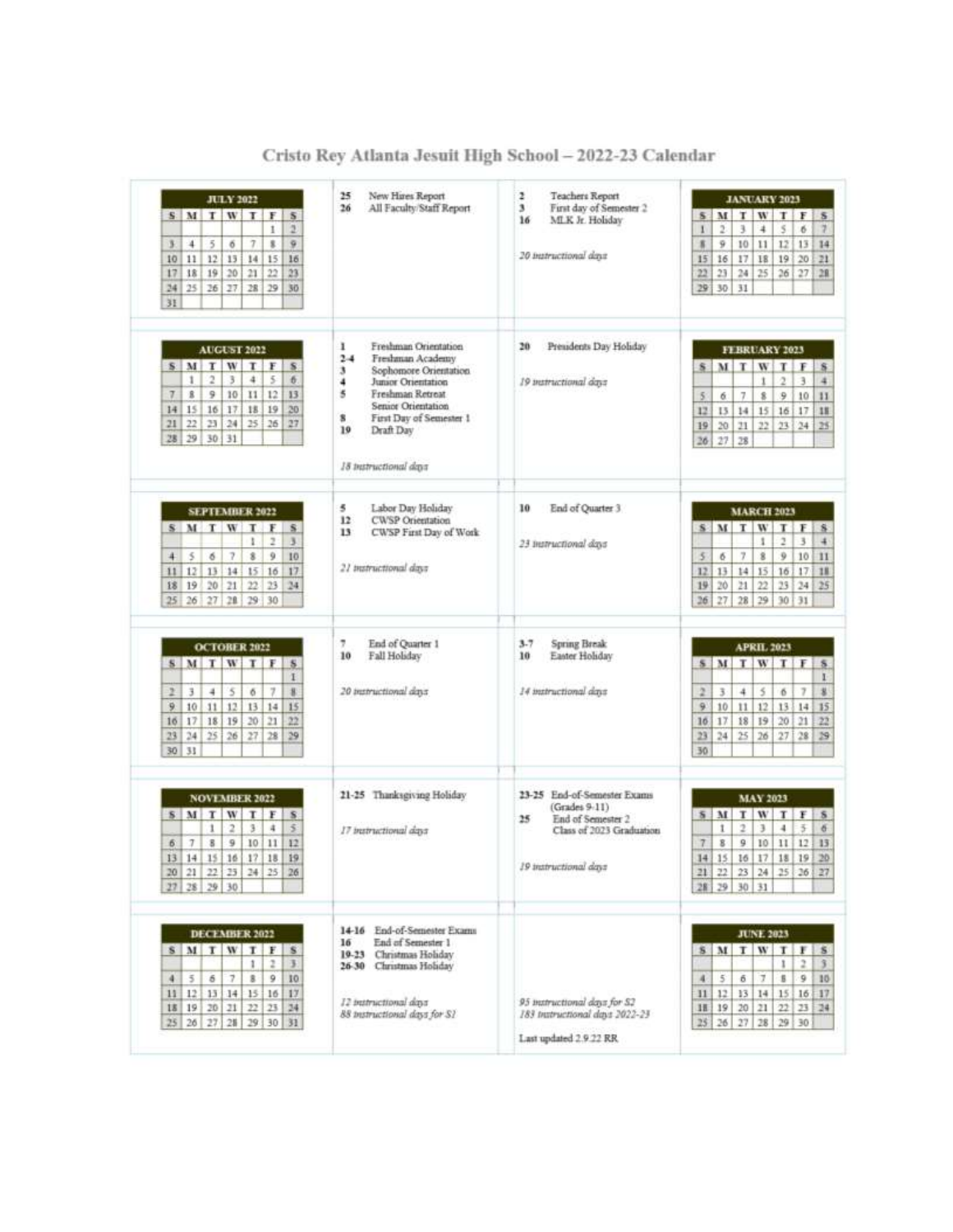### **Exhibit E**

### **FOOD SPECIFICATIONS**

All Food Specifications must meet requirements of the United States Department of Agriculture (USDA) *Food Buying Guide* (FBG), 7 CFR Part 210, USDA Guidance Memos, other applicable federal regulations, and GaDOE's Administrative Reference Manual (ARM).

- All USDA Foods offered to the SFA and made available to FSMC are acceptable and should be utilized in as large a quantity as may be efficiently utilized.
- Compliance with Buy American Provision stating that all foods must be domestic and that food products processed in the United States use over 51% domestic foods.

For all other food components, specifications shall be as follows:

- Breads, bread alternates, and grains must be made from domestic whole-grain or enriched meal or flour. All breads and grains must be fresh (or frozen, if applicable) and must meet the minimum weight per serving as listed in the FBG. If applicable, product should be in moisture-proof wrapping and pack code date provided.
- All meat and poultry must be domestic and have been inspected by USDA and must be free from off color or odor.
	- o Beef must be at least 70:30 lean to fat, preferably 80:20 lean to fat.
	- o Poultry should be U.S. Grade A when applicable and should meet the recommendations outlined in *Specifications for Poultry Products, A Guide for Food Service Operators* from USDA.
	- o For breaded and battered items, all flours must be domestic whole grain or enriched for breads/grains credit and breading/batter must not exceed 30% of the weight of the finished product.
	- $\circ$  For sausage patties, the maximum fat allowed is 50% by weight; industry standard of 38% to 42% fat preferred.
- All cured processed meats (bologna, frankfurters, luncheon meat, salami, others) must be domestic and shall be made from beef and/or poultry. No variety meats, fillers, extenders, non-fat milk solids, or cereal will be allowed. Meats must not show evidence of greening, streaking, or other discoloration.
- All cheese must be domestic and should be firm, compact, and free from gas holes; free of mold; free of undesirable flavor and odors; pasteurized when applicable; and preferably reduced or low-fat. All cheese should also have a bright, uniform, and attractive appearance; and have a pleasing flavor; demonstrate satisfactory meltability; and contain proper moisture and salt content.
- All fish must be domestic and have been inspected by the United States Department of Commerce (USDC) and meet minimum flesh and batter/breading required for USDC Grade A product or product packed under federal inspection (PUFI) by the USDC. Section 4207 of the Agriculture Improvement Act of 2018 specifies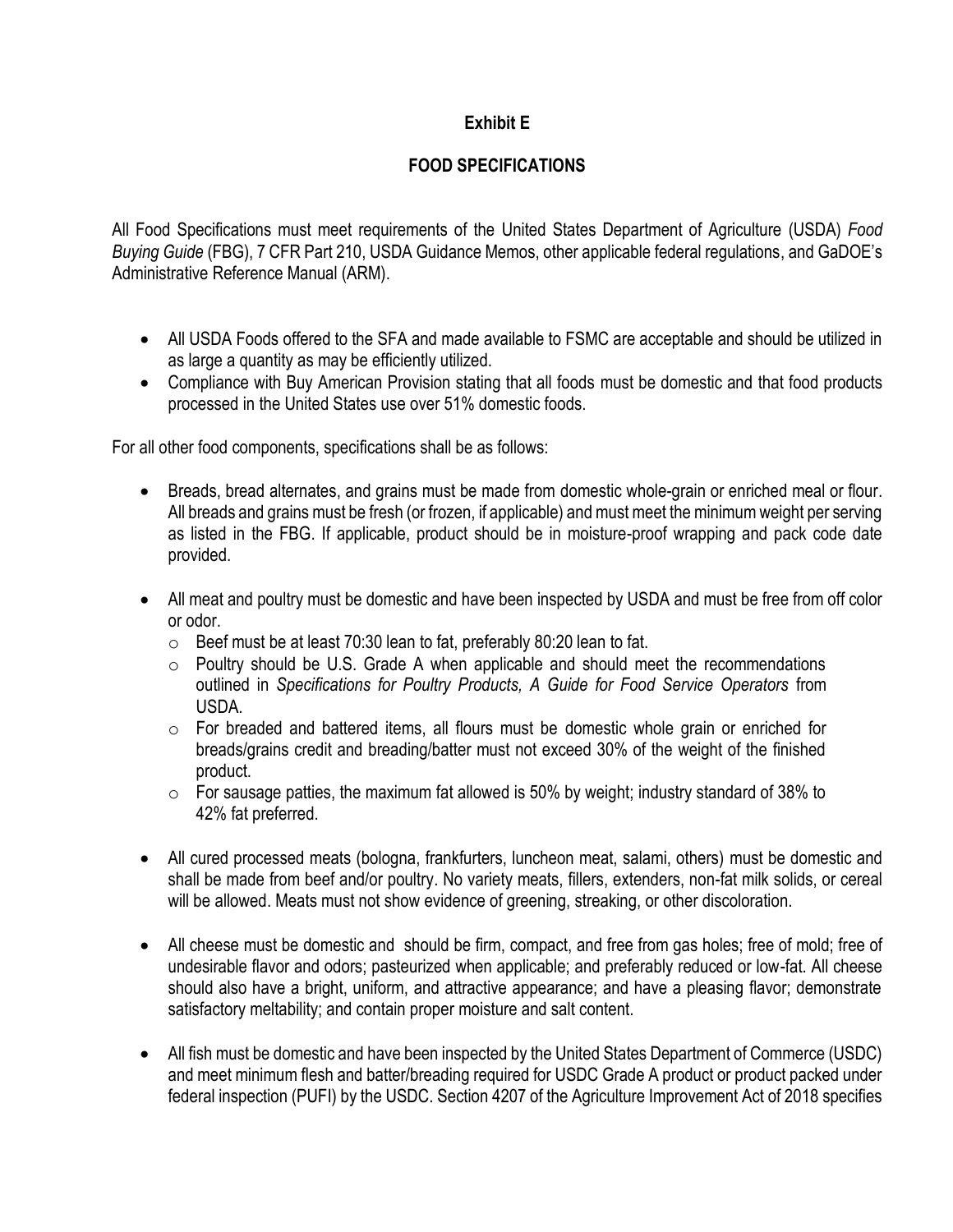that, in order to be compliant with the Buy American requirements, agricultural commodities and the products of agricultural commodities shall be processed in the United States and substantially contain meats, vegetables, fruits, fish, and other agricultural commodities produced in the United States or any territory or possession of the United States. The Act provides clarification on the treatment of harvested fish under the Buy American requirements. In order to be compliant:

• Farmed fish must be harvested within the United States or any territory or possession of the United States.

• Wild caught fish must be harvested within the Exclusive Economic Zone of the United States or by a United States flagged vessel.

- All fresh fruits must be domestic and ripe and in good condition when delivered and must be ready for consumption per the USDA FBG. Fruits must at a minimum meet the food distributors' second quality level. Fruits should have characteristic color and good flavor and be well-shaped and free from scars and bruises. Size must produce a yield equal to or greater than the attached 21-day cycle menu requirements.
- All fresh vegetables must be domestic and ripe and in good condition when delivered and must be ready for consumption per the USDA FBG. Vegetables must at a minimum meet the food distributors' second quality level. Vegetables should have characteristic color and good flavor and be well-shaped and free from discoloration, blemishes, and decay. Size must produce a yield equal to or greater than the attached 21 day cycle menu requirements.
- All canned vegetables must be domestic and meet the food distributors' first quality level (extra fancy and fancy) and canned fruits (standard) must meet the second quality level. Vegetables should have characteristic color and good fresh flavor and be free from discoloration, blemishes, and decay.
- Eggs must be domestic and inspected and passed by the state or federal Department of Agriculture and used within 30 days of date on carton. Eggs should be grade A, uniform in size, clean, sound-shelled, and free of foreign odors or flavors.
- Sauces, such as gravy, spaghetti sauce, pizza sauce, etc., must be smooth and uniform in color with no foreign substance, flavor, odor, or off color.
- If applicable, for processed food products, processing must occur in the United States, therefore, the food production facility, manufacturing plant, and products must meet all sanitary and other requirements of the Food, Drug, and Cosmetic Act and other regulations that support the wholesomeness of products.
- Meals and food items must be stored and prepared under properly controlled temperatures and in accordance with all applicable health and sanitation regulations.
- Fluid milk must be domestic and offered in a variety of at least two different fat contents. The milk must contain vitamins A and D at levels specified by the Food and Drug Administration and must be consistent with State and local standards. A [school](https://www.law.cornell.edu/definitions/index.php?width=840&height=800&iframe=true&def_id=1df897ac0ee53456d33c34fae017b4c8&term_occur=999&term_src=Title:7:Subtitle:B:Chapter:II:Subchapter:A:Part:210:Subpart:C:210.10) participating in the [Program,](https://www.law.cornell.edu/definitions/index.php?width=840&height=800&iframe=true&def_id=73d66aa5f80de77118ba3a62d74ad77d&term_occur=999&term_src=Title:7:Subtitle:B:Chapter:II:Subchapter:A:Part:210:Subpart:C:210.10) or a [person](https://www.law.cornell.edu/definitions/index.php?width=840&height=800&iframe=true&def_id=22146b821c8c8db6417a11b6a33a30ec&term_occur=999&term_src=Title:7:Subtitle:B:Chapter:II:Subchapter:A:Part:210:Subpart:C:210.10) approved by a school participating in the [Program,](https://www.law.cornell.edu/definitions/index.php?width=840&height=800&iframe=true&def_id=73d66aa5f80de77118ba3a62d74ad77d&term_occur=999&term_src=Title:7:Subtitle:B:Chapter:II:Subchapter:A:Part:210:Subpart:C:210.10) must not directly or indirectly restrict the sale or marketing of fluid milk at any time or in any place on [school](https://www.law.cornell.edu/definitions/index.php?width=840&height=800&iframe=true&def_id=1df897ac0ee53456d33c34fae017b4c8&term_occur=999&term_src=Title:7:Subtitle:B:Chapter:II:Subchapter:A:Part:210:Subpart:C:210.10) premises or at any [school-](https://www.law.cornell.edu/definitions/index.php?width=840&height=800&iframe=true&def_id=1df897ac0ee53456d33c34fae017b4c8&term_occur=999&term_src=Title:7:Subtitle:B:Chapter:II:Subchapter:A:Part:210:Subpart:C:210.10)sponsored event.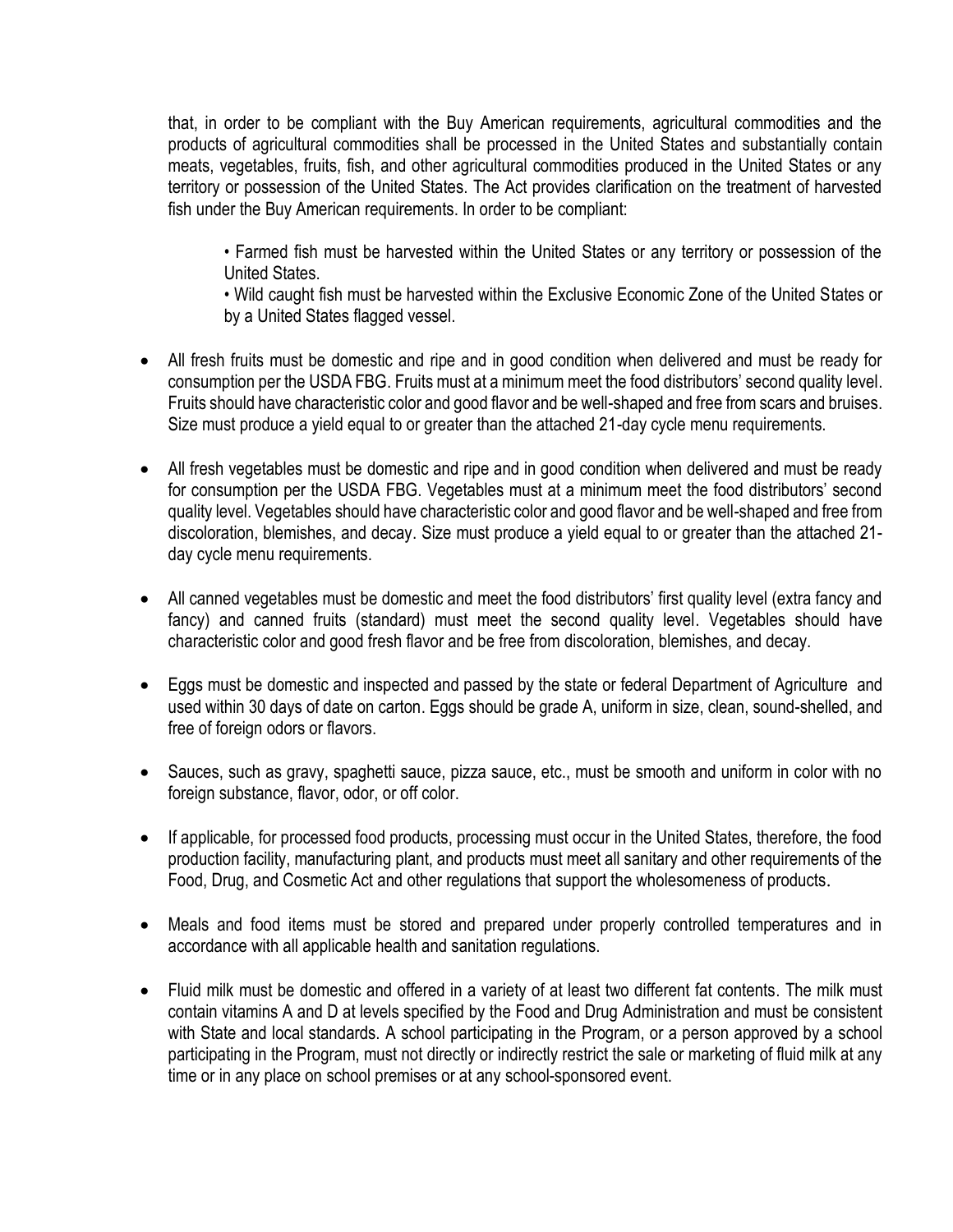### **Exhibit F**

### **SCHEDULE OF APPLICABLE LAWS**

- FSMC shall comply with the mandatory standards and policies relating to energy efficiency that are contained in the state energy conservation plan issued in compliance with the Energy Policy and Conservation Act (P.L. 94-163, 89 Stat. 871).
- FSMC shall comply with Sections 103 and 107 of the Contract Work Hours and Safety Standards Act (the Act), 40 U.S.C. § 327-330, as supplemented by Department of Labor regulations, 29 CFR Part 5. Under Section 103 of the Act, FSMC shall be required to compute the wages of every laborer on the basis of a standard workweek of 40 hours. Work in excess of the standard workweek is permissible provided that the worker is compensated at a rate of not less than 1  $\frac{1}{2}$  times the basic rate of pay for all hours worked in excess of 40 hours in any workweek. Section 107 of the Act provides that no laborer or mechanic shall be required to work in surroundings or under working conditions, which are unsanitary, hazardous or dangerous to his health and safety as determined under construction, safety and health standards promulgated by the Secretary of Labor.
- FSMC shall comply with Executive Order 11246, entitled Equal Employment Opportunity, as amended by Executive Order 11375 of October 13, 1967, and as supplemented in Department of Labor regulations, 41 CFR Part 60.
- FSMC shall comply with the following civil rights laws, as amended: Title VI of the Education Amendments of 1972; Section 504 of the Rehabilitation Act of 1973; the Age Discrimination Act of 1975; Title 7 CFR Parts 15, 15a, and 15b; the Americans with Disabilities Act; and FNS Instruction 113-1, Civil Rights Compliance and Enforcement – Nutrition Programs and Activities.

• BUY AMERICAN STATEMENT (Food only) 7 CFR 210.21(d)

Contractor must comply with the William F. Goodling Child Nutrition Reauthorization Act of 1998 (Buy American Act -7 CFR 210.21(d)) which requires schools and institutions participating in the National School Lunch Program (NSLP) and School Breakfast Program (SBP) in the contiguous United States to purchase, to maximum extent practicable, domestic commodities or products for use in meals served under the NSLP and SBP.

Buy American:

(1) Definition of domestic commodity or product. In this paragraph, the term 'domestic commodity or product' means—

- (i) An agricultural commodity that is produced in the United States; and
- (ii) A food product that is processed in the United States substantially using agricultural commodities that are produced in the United States. Substantial means over 51% of the final processed product consists of agricultural commodities that were grown domestically. Products from Guam, American Samoa, Virgin Islands, Puerto Rico, and the Northern Mariana Islands are allowed under this provision as territories of the United States.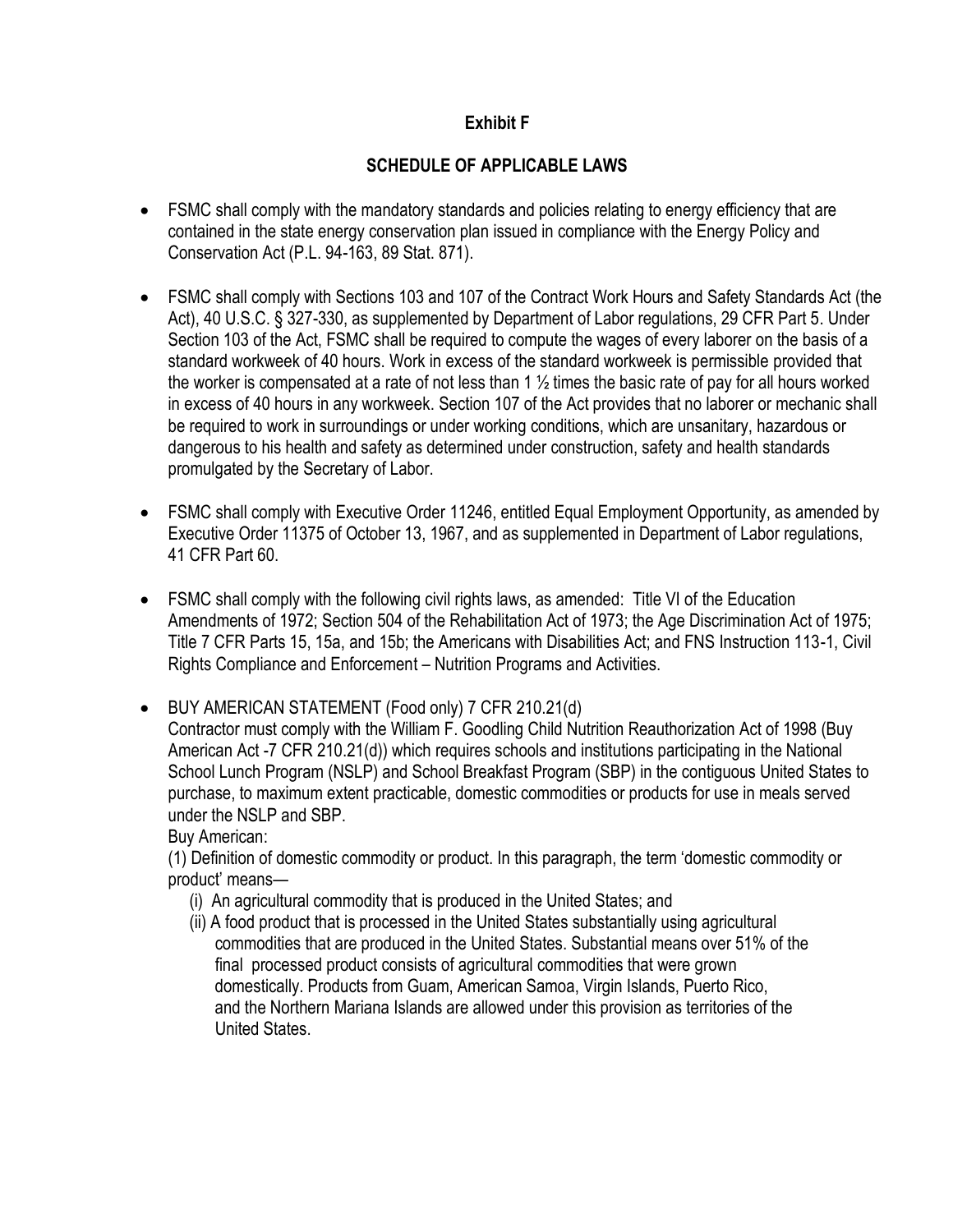The Buy American provision (7 CFR Part 210.21(d)) is one of the procurement standards SFAs must comply with when purchasing commercial food products served in the school meals programs. Documentation must be received that requests:

- (1.) Consideration on the use of domestic alternative foods before approving an exception;
- (2.) The use of a non-domestic food exception when competition reveals the cost of domestic food is significantly higher than non-domestic food and
- (3.) The use of a non-domestic alternative food due to the domestic good not produced or manufactured in sufficient and reasonable available quantities of a satisfactory quality.
- FSMC has signed the Anti-Collusion Affidavit, Exhibit I, which is attached herein and is incorporated by reference and made a part of this Contract.
- FSMC shall comply with all applicable standards, orders, or requirements issued under Section 306 of the Clean Air Act (42 U.S.C. 1857(h)), Section 508 of the Clean Water Act (33 U.S.C. 1368), Executive Order 11738, and Environmental Protection Agency (EPA) regulations (40 CFR Part 15).
- FSMC shall comply with the Lobbying Certification, Exhibit K, which is attached herein and is incorporated and made a part of this Contract. If applicable, FSMC has also completed and submitted Standard Form-LLL, Disclosure Form to Report Lobbying, Exhibit K herein, or will complete and submit as required in accordance with its instructions included in Exhibit K.
- Food Recalls and Biosecurity: Vendor shall be expected to comply with all federal, state, and local mandates regarding the identification and recall of foods from the commercial and consumer marketplace. Vendor shall have a process in place to effectively respond to a food recall. The process must include accurate and timely communications to the SFA and assurance that unsafe products are identified and removed from SFA sites in an expedient, effective, and efficient manner. Selected Vendor will be expected to maintain all paperwork required for immediate and proper notification of recalls for full and split cases. Vendor will define their policy and procedures for handling food recalls on a separate document to be submitted along with proposal. Vendor will provide the contact person and the backup person's contact information, who will handle food recalls, to the school nutrition director or designee. Are the food recall procedures in compliance with 7 CFR 250 (NOTE: SFA responsibilities include: Implementing the recall procedures upon notification of a recall of USDA Foods;"&"Assigning a food safety coordinator and alternate, and provide the names, titles, email addresses, and telephone and fax numbers of the coordinator and alternate "&"to the SA; Maintaining a contact list for SFA serving sites, distributors, and other recipients. This list should have two recall contacts per site and be verified annually; Notifying all sites re: recall immediately – 24 hours or less, and ensure that the affected products are isolated and labeled "Do Not Use" to avoid accidental use; Identifying the locations of the affected products, and verify that the products have the correct product identification codes; Contacting further processors to track redirected food affected by the recall; Conducting an inventory assessment – 48 hours or less, of affected product: Served; Remaining in-stock at schools, warehouses, and distributors; Further distributed to program participants; Redirected for further processing; Submit the inventory assessment information to the SDA Food Distribution Unit; and follow applicable destruction/disposal instructions provided by the SDA.")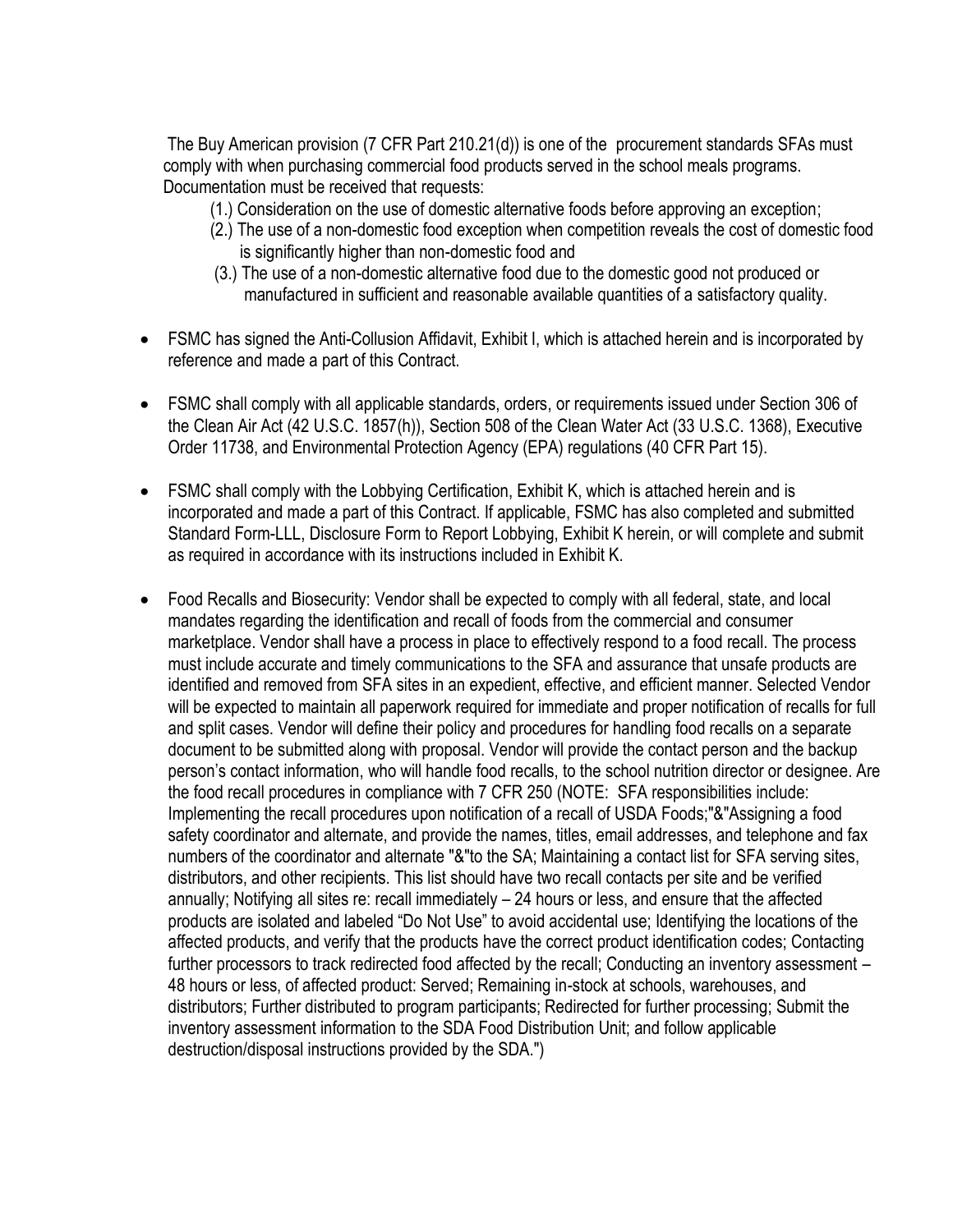| <b>Company Name</b>                   |                              |
|---------------------------------------|------------------------------|
| <b>Contact Name</b>                   |                              |
| <b>Phone Number</b>                   |                              |
| E-mail address                        |                              |
|                                       |                              |
| Back-Up Contact Name                  |                              |
| <b>Phone Number</b>                   |                              |
| E-mail address                        |                              |
|                                       |                              |
| <b>School System</b>                  |                              |
| <b>School Nutrition Contact Name</b>  | <b>Kristi Deutz</b>          |
|                                       |                              |
| <b>Phone Number</b>                   | (404) 637-2878               |
| E-mail address                        | kdeutz@cristoreyatlanta.org  |
|                                       |                              |
| Back-Up School Nutrition Contact Name | Gabby Itohan                 |
|                                       |                              |
| <b>Phone Number</b>                   | (404) 638-2845               |
| E-mail address                        | gitohan@cristoreyatlanta.org |

- Biosecurity: Vendor must have a written policy regarding biosecurity and the food supply, in accordance with the Bioterrorism Act 2002 under the U.S. Department of Health and Human Services, FDA and under the USDA, Food Safety, and Inspection Service. Vendor will define their biosecurity policy and procedures on a separate document to be submitted along with proposal.
- Davis Bacon Act: (for construction contracts in excess of \$2,000) (if applicable) [Appendix II to 2 CFR 200(d)]. Davis-Bacon Act, as amended (40 U.S.C. 3141-3148). When required by Federal program legislation, all prime construction contracts in excess of \$2,000 awarded by non-Federal entities must include a provision for compliance with the Davis-Bacon Act (40 U.S.C. 3141-3144, and 3146-3148) as supplemented by Department of Labor regulations (29 CFR Part 5, "Labor Standards Provisions Applicable to Contracts Covering Federally Financed and Assisted Construction"). In accordance with the statute, contractors must be required to pay wages to laborers and mechanics at a rate not less than the prevailing wages specified in a wage determination made by the Secretary of Labor. In addition, contractors must be required to pay wages not less than once a week. The non-Federal entity must place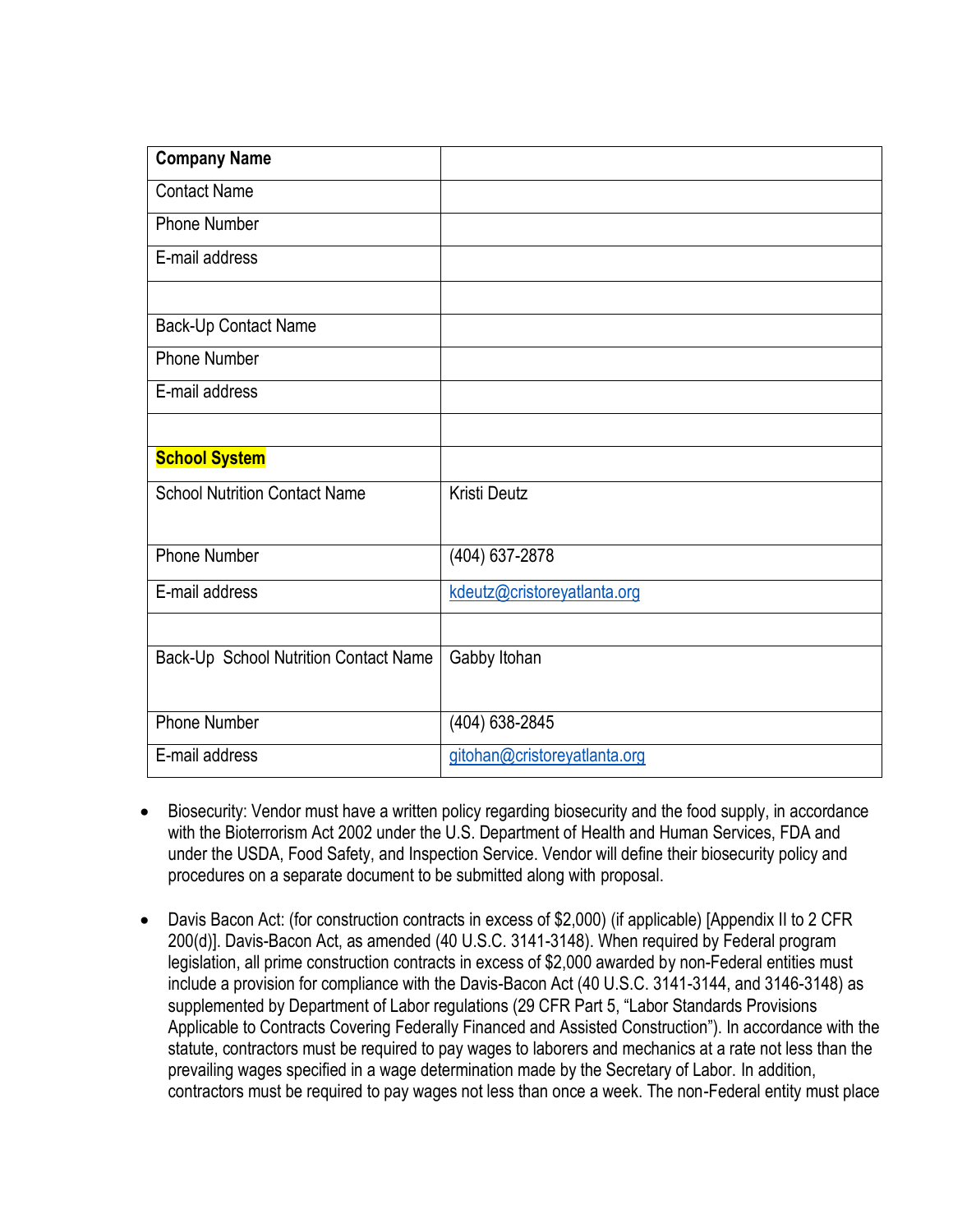a copy of the current prevailing wage determination issued by the Department of Labor in each solicitation. The decision to award a contract or subcontract must be conditioned upon the acceptance of the wage determination. The non-Federal entity must report all suspected or reported violations to the Federal awarding agency.

- i. The contracts must also include a provision for compliance with the Copeland "Anti-Kickback" Act (40 U.S.C. 3145), as supplemented by Department of Labor regulations (29 CFR Part 3, "Contractors and Subcontractors on Public Building or Public Work Financed in Whole or in Part by Loans or Grants from the United States"). The Act provides that each contractor or subrecipient must be prohibited from inducing, by any means, any person employed in the construction, completion, or repair of public work, to give up any part of the compensation to which he or she is otherwise entitled. The non-Federal entity must report all suspected or reported violations to the Federal awarding agency.
- Rights to Inventions Made Under a Contract or Agreement (if applicable) [Appendix II to 2 CFR 200 (f)]. If the Federal award meets the definition of "funding agreement" under 37 CFR § 401.2 (a) and the recipient or subrecipient wishes to enter into a contract with a small business firm or nonprofit organization regarding the substitution of parties, assignment or performance of experimental, developmental, or research work under that "funding agreement," the recipient or subrecipient must comply with the requirements of 37 CFR Part 401, "Rights to Inventions Made by Nonprofit Organizations and Small Business Firms Under Government Grants, Contracts and Cooperative Agreements," and any implementing regulations issued by the awarding agency.
- Procurement of Recovered Materials: (2 CFR 200.323) (if applicable)

An SFA and its contractors must comply with section 6002 of the Solid Waste Disposal Act, as amended by the Resource Conservation and Recovery Act. The requirements of Section 6002 include procuring only items designated in guidelines of the Environmental Protection Agency (EPA) at 40 CFR part 247 that contain the highest percentage of recovered materials practicable, consistent with maintaining a satisfactory level of competition, where the purchase price of the item exceeds \$10,000 or the value of the quantity acquired during the preceding fiscal year exceeded \$10,000; procuring solid waste management services in a manner that maximizes energy and resource recovery; and establishing an affirmative procurement program for procurement of recovered materials identified in the EPA guidelines.

• Force Majeure:

If the School Nutrition Program, in its reasonable discretion, determines that the Force Majeure Event is likely to delay Contractor's performance for more than thirty (30) days, the School Nutrition Program reserves the right to cancel the agreement between the parties. In that event, neither party shall have any further liability to the other, subject only to the School Nutrition Program's obligation to pay the Contractor for work already completed by the Contractor and the Contractor's warranty for work already completed.

• HACCP Requirements (N/A to Equipment):

The School Nutrition Program expects a Hazard Analysis Critical Control Point (HACCP) plan to be in place by potential vendors and their manufacturers. Prior to awarding the proposal, the School Nutrition Program may require documentation verifying that a written HACCP plan is followed. The successful offeror(s) must have Hazard Analysis Critical Control Point (HACCP) plan on file for recall/hold control procedures including but not limited to: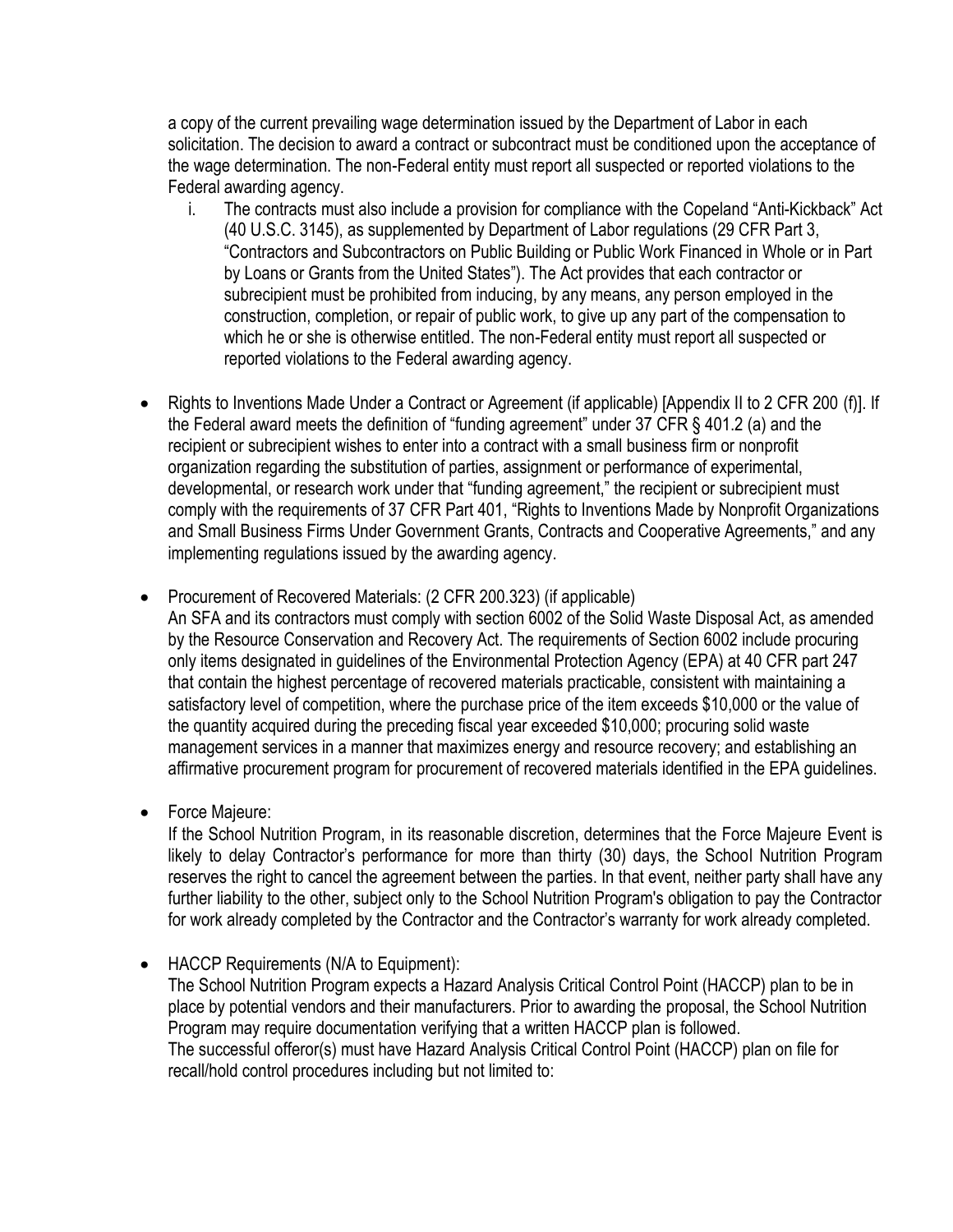- traceability systems in place from receipt of commodity product to delivery of processed items to designated delivery site.
- provision of 24/7 accessibility to successful offeror(s) staff in the event of a food/USDA Hold/Recall
- public notification capability on website to provide updates on food/USDA Hold and Recall data for customers.

Offeror(s) shall provide ability to District of conducting a mock recall for product once per year. Offeror(s) will be responsible for all costs associated with replacement product(s), including but not limited to labor, shipping charges and product credit.

• HUB Statement:

It is the intent of Cristo Rey Atlanta Jesuit High School to provide maximum practicable opportunities in its solicitations to contract with small and minority businesses, women's business enterprises and labor surplus area firms. (2 CFR 200.321) Small businesses, woman and minority-owned businesses and labor surplus firms will not be given unfair advantage when evaluating competitive purchases i.e., small purchases, sealed bids, proposals or noncompetitive procurement.

Positive efforts include:

- Placing qualified small and minority businesses, women's business enterprises and labor surplus firms on solicitation lists;
- Assuring that small and minority businesses, women's business enterprises and labor surplus firms are solicited whenever they are potential sources;
- Dividing total requirements, when economically feasible, into smaller tasks or quantities to permit maximum participation by small and minority businesses, and women's business enterprises and labor surplus firms ;
- Establishing delivery schedules, where the requirement permits, which encourage participation by small and minority businesses, and women's business enterprises and labor surplus firms ;
- Using the services and assistance, as appropriate, of such organizations as the Small Business Administration and the Minority Business Development Agency of the Department of Commerce; and
- Requiring the prime contractor, if subcontracts are to be let, to take the affirmative steps listed in paragraphs (1) through (5) of this section.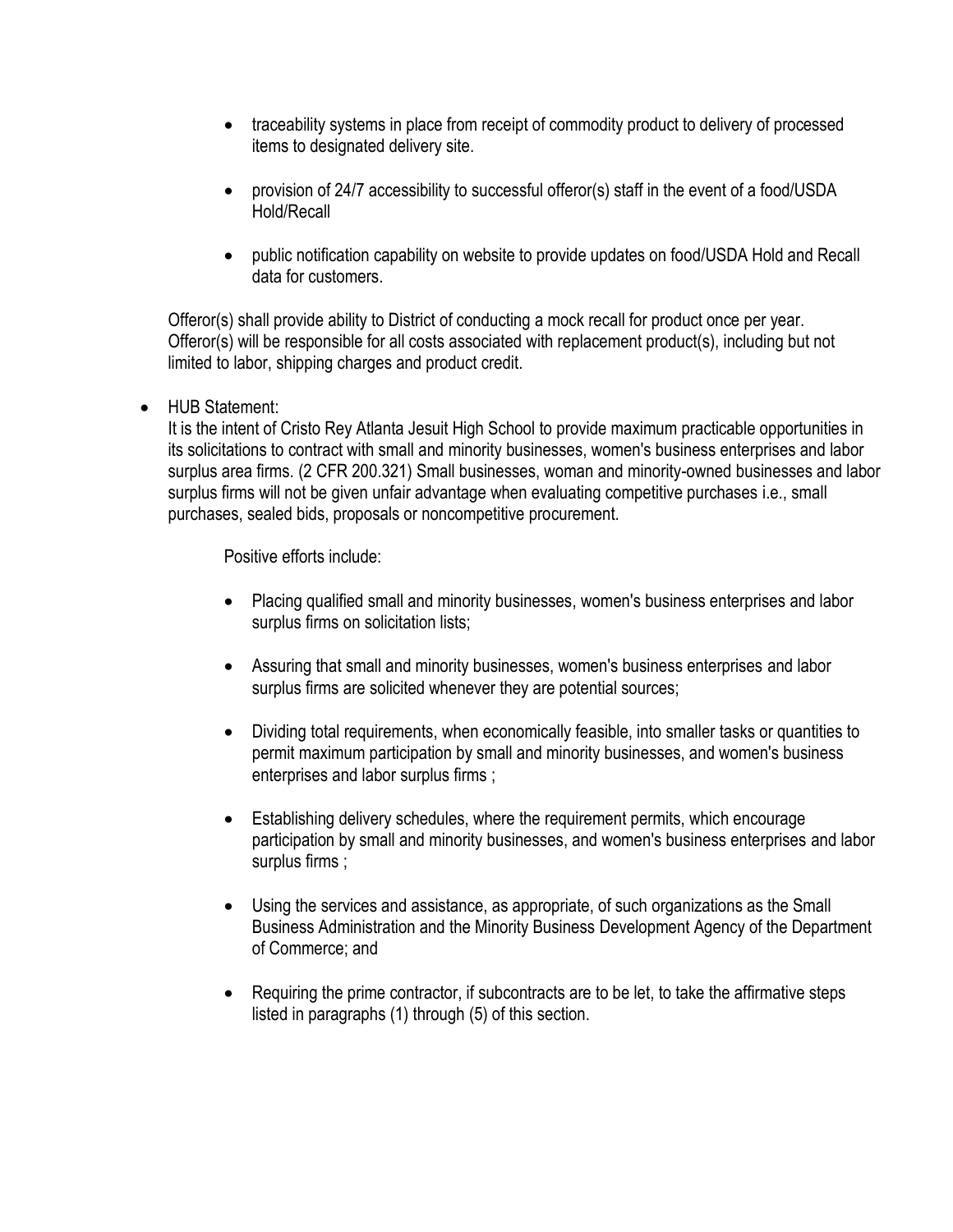#### **Exhibit G**

#### **SCHEDULE OF FSMC EMPLOYEES**

#### **SFA must state in detail minimum qualifications for each FSMC position working with the SFA (To be completed by SFA)**

The FSMC must provide an onsite Chef Manager who is Serv-Safe certified, an appropriate number of supervisors, and the necessary and adequate amount of servers for all food lines and soup station. As well, access to the nutritionist for the SFA as needed throughout the year. Each person who will be working at Cristo Rey Atlanta Jesuit High School in food service shall have received the vaccine for COVID-19.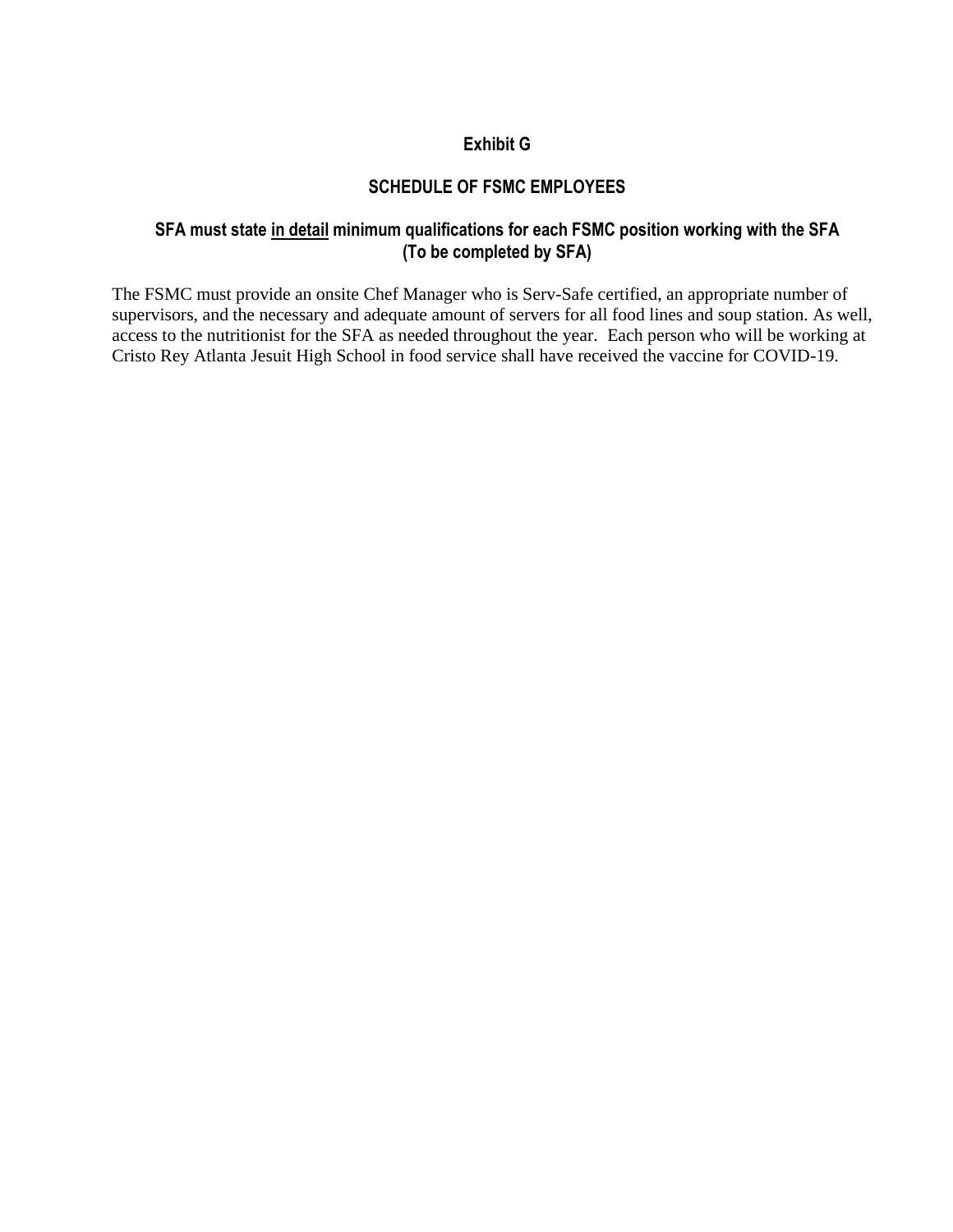**Exhibit H**

**SCHEDULE OF SFA TERMS FOR FSMC GUARANTY**

N/A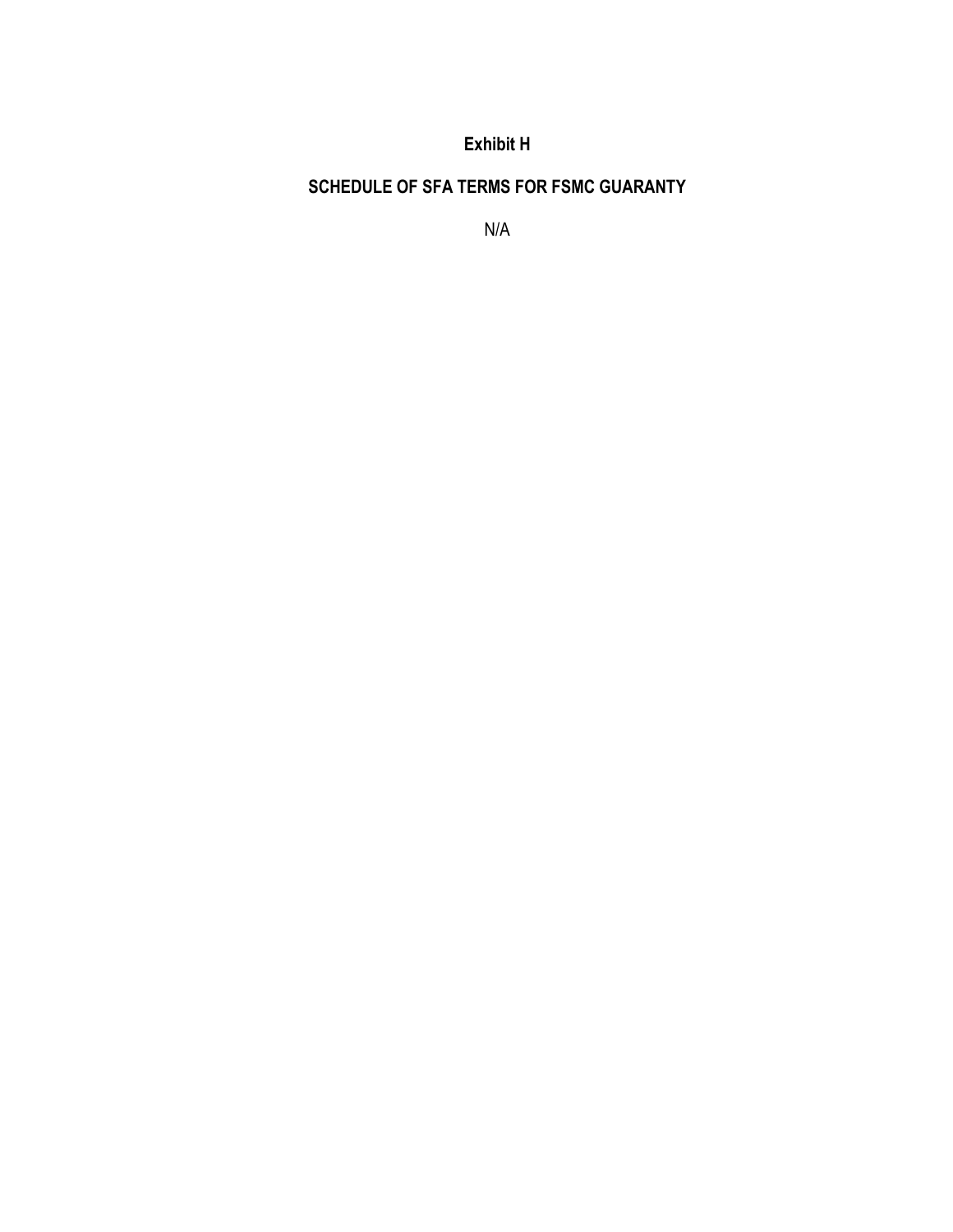### **Exhibit I**

### **ANTI-COLLUSION AFFIDAVIT**

STATE OF GEORGIA)

COUNTY OF FULTON)

, of lawful age, being first sworn on oath say, that he/she is the agent authorized by the offeror to submit the attached proposal. Affiant further states that the offeror has not been a party to any collusion among offerors in restraint of freedom of competition by agreement to propose at a fixed price or to refrain from proposing; or with any state official of employees to quantity, quality, or price in the prospective contract, or any other terms of said prospective official concerning exchange of money or other thing of value for special consideration in the letting of contract; that the offeror/contractor had not paid, given or donated, or agreed to pay, give or donate to any officer or employee either directly or indirectly in the procuring of the award of a contact pursuant to this proposal.

**Signed** 

Subscribed and sworn before me this day of , 20\_\_\_.

Notary Public (or Clerk or Judge)

My commission expires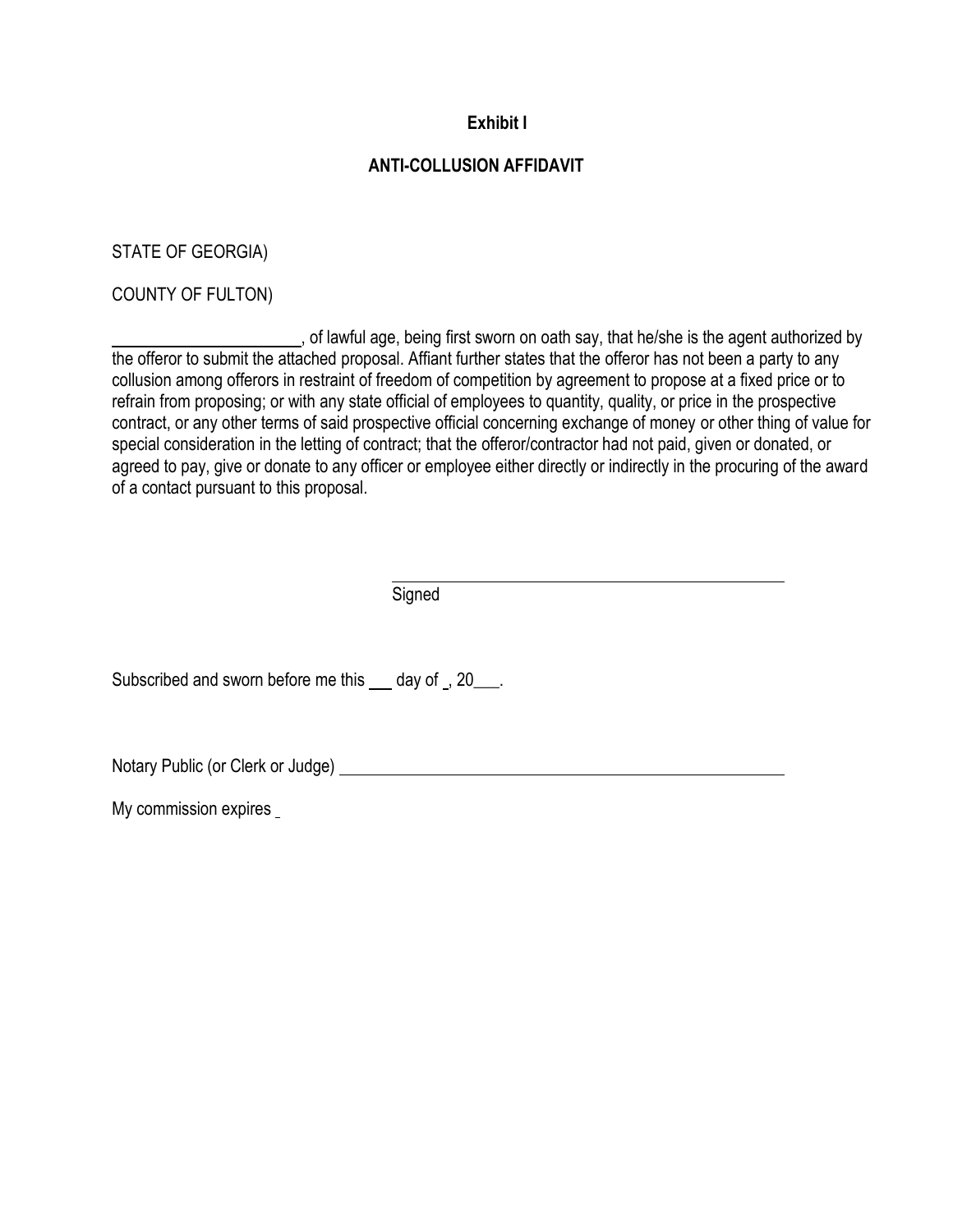## **Certification Regarding Lobbying**

### Applicable to Grants, Sub-grants, Cooperative Agreements, and Contracts Exceeding \$100,000 in Federal funds.

Submission of this certification is a prerequisite for making or entering into this transaction and is imposed by section 1352, Title 31, U.S. Code. This certification is a material representation of fact upon which reliance was placed when this transaction was made or entered into. Any person who fails to file the required certification shall be subject to a civil penalty of not less than \$10,000 and not more than \$100,000 for each such failure.

The undersigned certifies, to the best of his or her knowledge and belief, that:

- (1) No Federal appropriated funds have been paid or will be paid by or on behalf of the undersigned, to any person for influencing or attempting to influence an officer or employee of any agency, a Member of Congress, an officer or employee of Congress, an employee of a Member of Congress, or any Board Member, officer, or employee of **(Cristo Rey Atlanta Jesuit High School) SFA** in connection with the awarding of a Federal contract, the making of a Federal grant, the making of a Federal loan, the entering into a cooperative agreement, and the extension, continuation, renewal, amendment, or modification of a Federal contract, grant, loan, or cooperative agreement.
- (2) If any funds other than Federal appropriated funds have been paid or will be paid to any person for influencing or attempting to influence an officer or employee of any agency, a Member of Congress, an officer or employee of Congress, an employee of a Member of Congress, or any Board Member, officer, or employee of **(Cristo Rey Atlanta Jesuit High School) SFA** in connection with this Federal grant or cooperative agreement, the undersigned shall complete and submit Standard Form-LLL, Disclosure Form to Report Lobbying, in accordance with its instructions.
- (3) The undersigned shall require that the language of this certification be included in the award documents for all covered sub-awards exceeding \$100,000 in Federal funds at all appropriate tiers and that all sub recipients shall certify and disclose accordingly.

Name/Address of Organization

\_\_\_\_\_\_\_\_\_\_\_\_\_\_\_\_\_\_\_\_\_\_\_\_\_\_\_\_\_\_\_\_\_\_\_\_\_\_\_

\_\_\_\_\_\_\_\_\_\_\_\_\_\_\_\_\_\_\_\_\_\_\_\_\_\_\_\_\_\_\_\_\_\_\_\_\_\_\_

\_\_\_\_\_\_\_\_\_\_\_\_\_\_\_\_\_\_\_\_\_\_\_\_\_\_\_\_\_\_\_\_\_\_\_\_\_\_\_

Name/Title of Submitting Official

Signature Date Date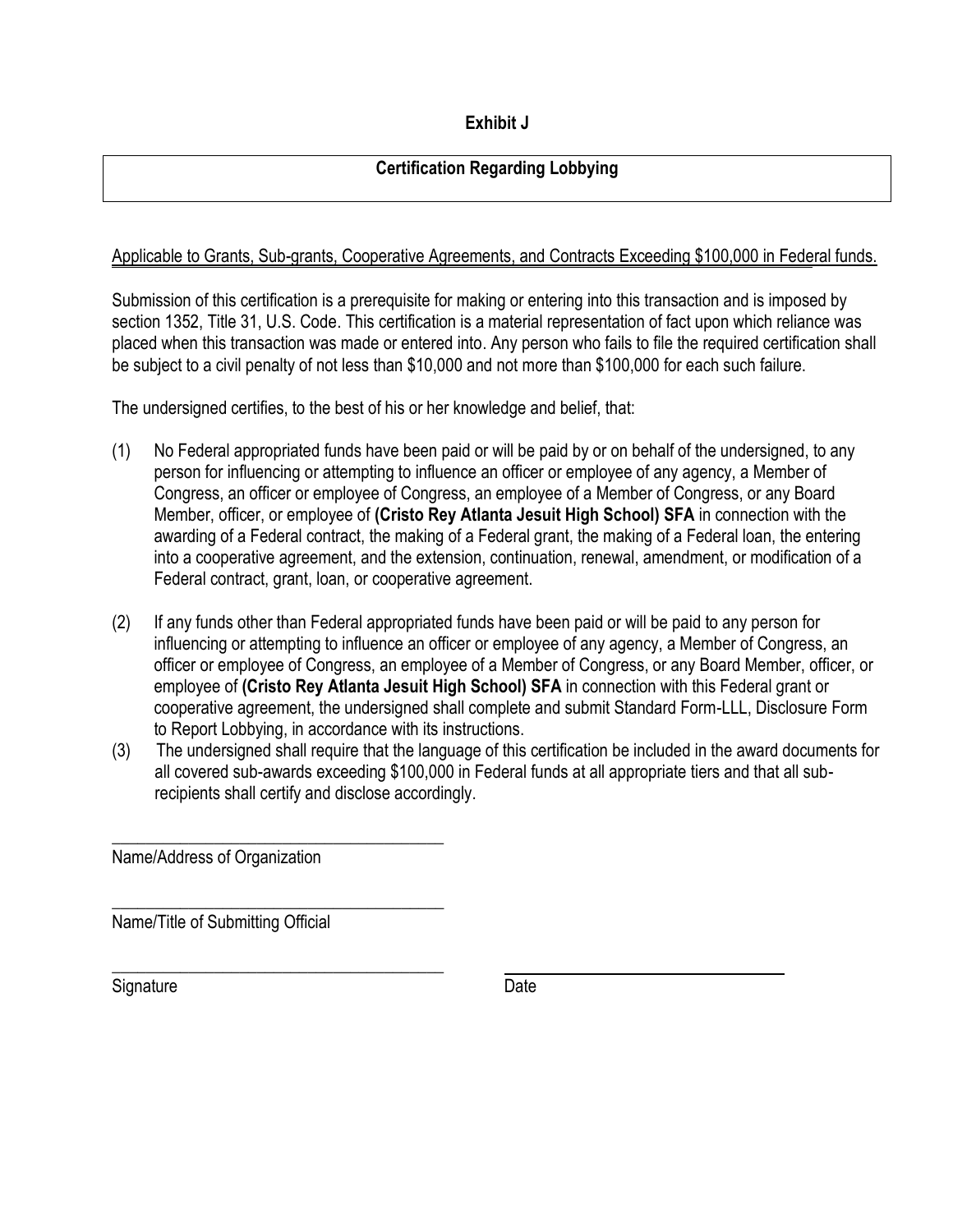### **Exhibit K**

#### **Disclosure of Lobbying Activities** *Complete this form to disclose lobbying activities pursuant to 31 U.S.C. 1352 (See next page for public burden disclosure.)*

- 1. Type of Federal Action:
	- \_\_\_ a. contract
	- \_\_\_ b. grant
	- \_\_\_ c. cooperative agreement
	- \_\_\_ d. loan
	- \_\_\_ e. loan guarantee
	- \_\_\_ f. loan insurance
- 2. Status of Federal Action:
	- \_\_\_ a. proposal/offer/application
	- \_\_\_ b. initial award
	- \_\_\_ c. post-award
- 3. Report Type: \_\_ a. initial offering
	- \_\_\_ b. material change

For Material Change Only:

Year\_\_\_\_\_\_ Quarter \_\_\_\_\_\_\_ Date of last report \_\_\_\_\_\_\_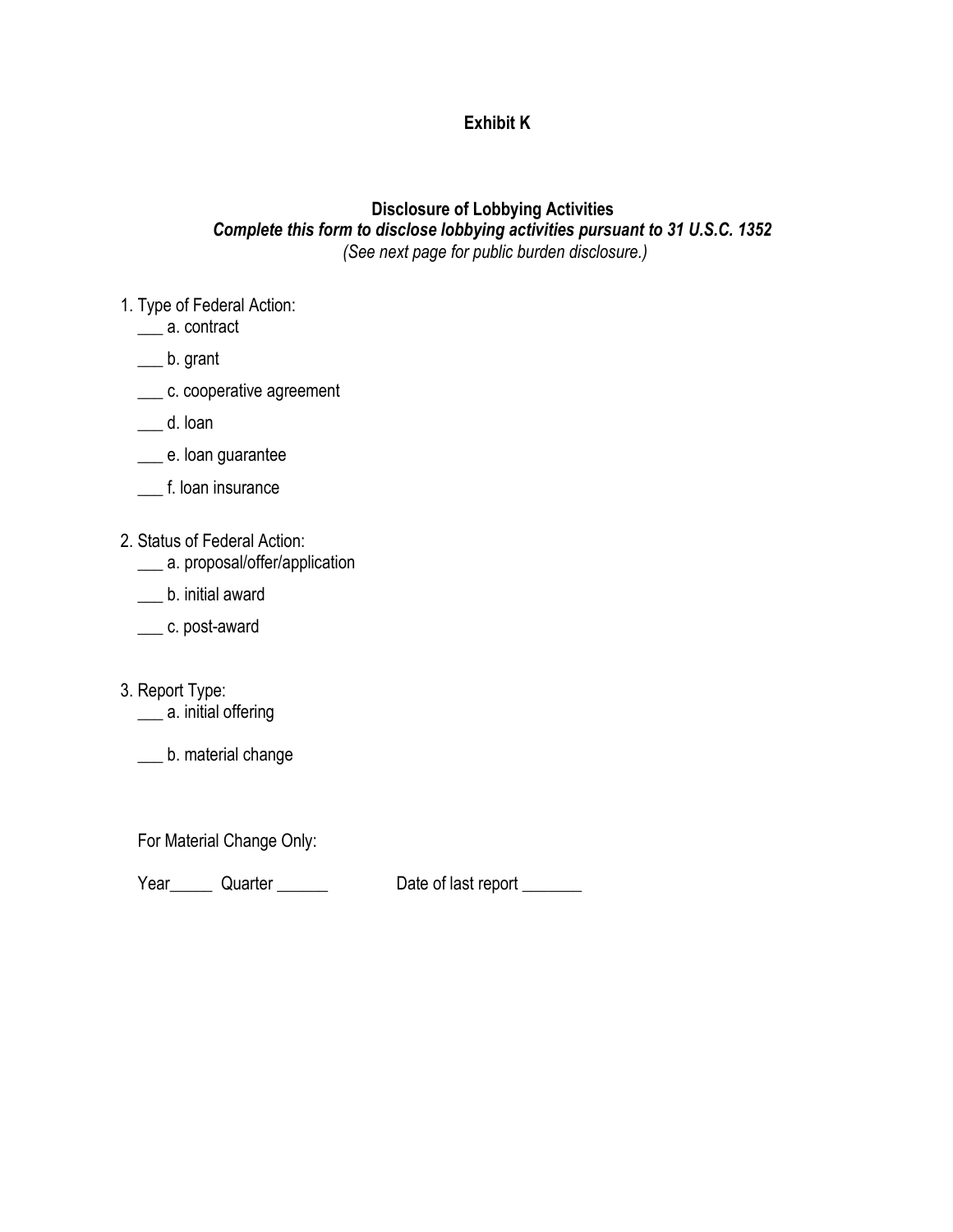4. Name and Address of Reporting Entity:

| Prime |            |                        | Sub-awardee |
|-------|------------|------------------------|-------------|
|       | $\tau$ ier | $\cdot$ .<br>it known: |             |

Congressional SFA, *if known:* 

5. If Reporting Entity in No. 4 is Sub-awardee, Enter Name & Address Of Prime:

Congressional SFA, *if known:*

6. Federal Department/Agency:

7. Federal Program Name/Description:

CFDA Number, *if applicable:* \_\_\_\_\_\_\_\_\_\_\_\_\_\_\_\_\_\_\_\_\_

8. Federal Action Number, *if known:*

9. Award Amount, *if known:*

 $\frac{1}{2}$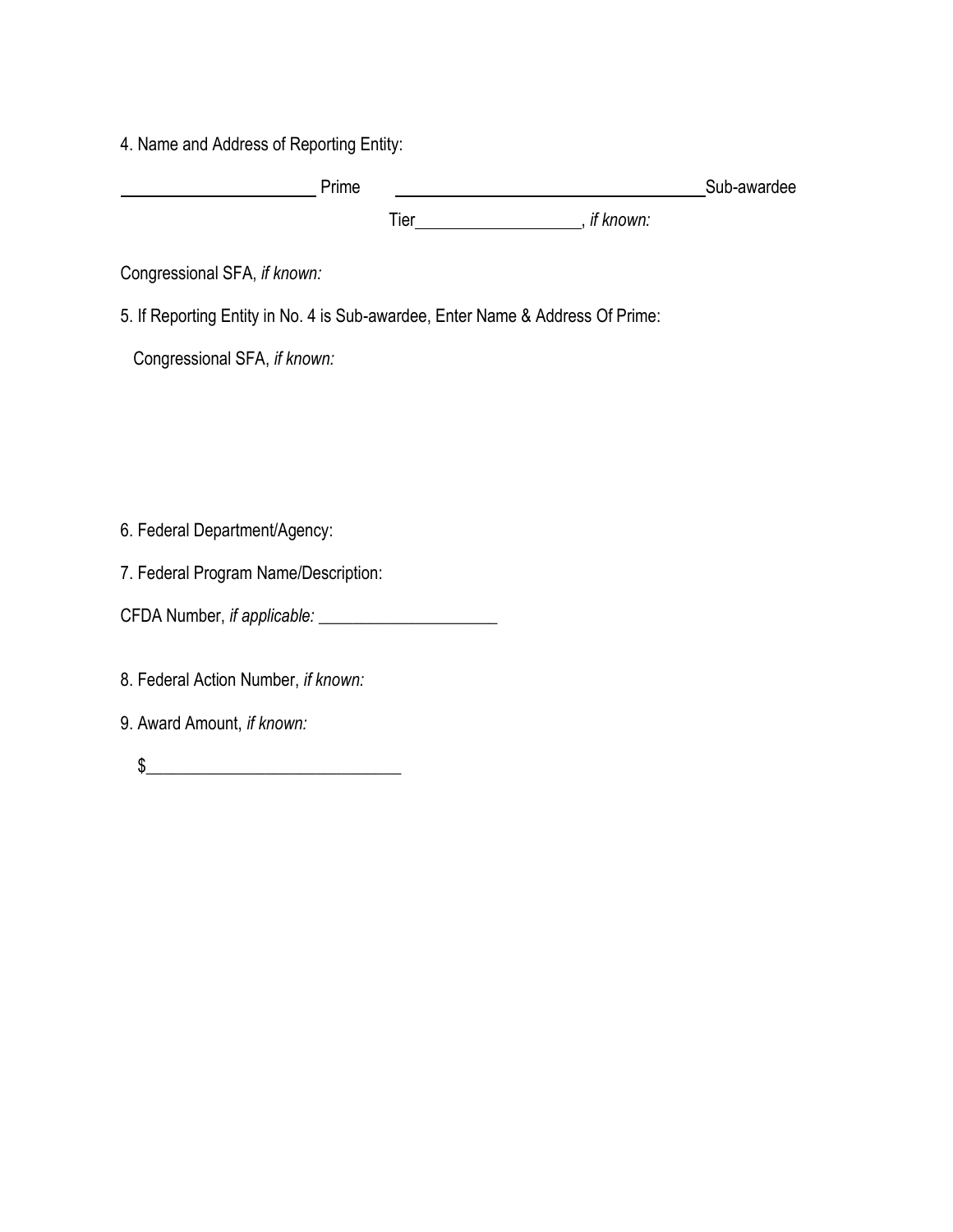# **Exhibit K (Continued)**

| 10. a. Name and Address of Lobbying Entity<br>(If individual, last name, first<br>name, MI):<br>(Attach continuation sheet(s) if necessary)                                                                                                                                                                                                                                                    | b. Individuals Performing Services<br>(Incl. Address if different from No. 10a)<br>(last name, first name, MI): |  |  |
|------------------------------------------------------------------------------------------------------------------------------------------------------------------------------------------------------------------------------------------------------------------------------------------------------------------------------------------------------------------------------------------------|-----------------------------------------------------------------------------------------------------------------|--|--|
| 11. Amount of Payment (check all that apply):<br>$\frac{1}{2}$ $\frac{1}{2}$ $\frac{1}{2}$ $\frac{1}{2}$ $\frac{1}{2}$ $\frac{1}{2}$ $\frac{1}{2}$ $\frac{1}{2}$ $\frac{1}{2}$ $\frac{1}{2}$ $\frac{1}{2}$ $\frac{1}{2}$ $\frac{1}{2}$ $\frac{1}{2}$ $\frac{1}{2}$ $\frac{1}{2}$ $\frac{1}{2}$ $\frac{1}{2}$ $\frac{1}{2}$ $\frac{1}{2}$ $\frac{1}{2}$ $\frac{1}{2}$<br>Actual _______ Planned | 13. Type of Payment (check all that apply):<br>_____ a. retainer<br>b. one-time fee<br>c. commission            |  |  |
| 12. Form of Payment (check all that apply):<br>______ a. cash<br>b. in-kind; specify: nature<br>value $\_\_$                                                                                                                                                                                                                                                                                   | d. contingent fee<br>e. deferred<br>______ f. other; specify: ___________________                               |  |  |
| 14. Brief Description of Services Performed or to be Performed and Date(s) of Service, including<br>officer(s), employee(s), or member(s) contacted for Payment Indicated in Item 11:<br>(Attach continuation sheet(s) if necessary)                                                                                                                                                           |                                                                                                                 |  |  |
| 15. Continuation Sheet(s) attached: _____ Yes _____ No                                                                                                                                                                                                                                                                                                                                         |                                                                                                                 |  |  |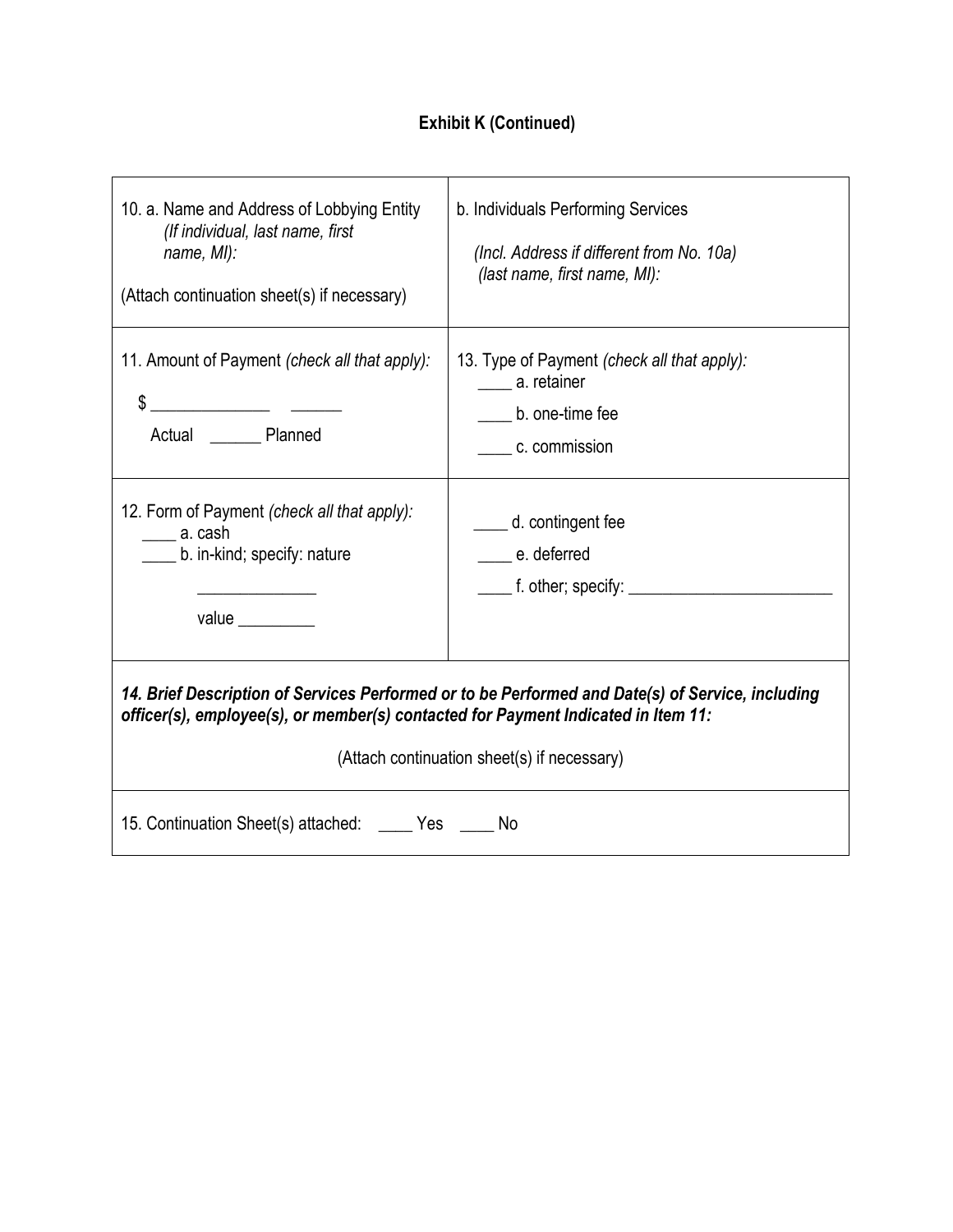# **Exhibit K (Continued)**

| 16. Information requested through this form is<br>authorized by article 31 U.S.C. section 1352.<br>This disclosure of lobbying activities is a<br>material representation of fact upon which<br>reliance was placed by the tier above when<br>this transaction was made or entered into. This<br>disclosure is required pursuant to 31 U.S.C.<br>1352. This information will be reported to the<br>Congress semi-annually and will be available<br>for public inspection. Any person who fails to<br>file the required disclosure shall be subject to<br>civil penalty of not less than \$10,000 and not<br>more than \$100,000 for each such failure. | Signature:<br>Print Name:<br>Title:<br>Telephone No:<br>Date: |
|--------------------------------------------------------------------------------------------------------------------------------------------------------------------------------------------------------------------------------------------------------------------------------------------------------------------------------------------------------------------------------------------------------------------------------------------------------------------------------------------------------------------------------------------------------------------------------------------------------------------------------------------------------|---------------------------------------------------------------|
| <b>Federal Use Only:</b><br><b>Authorized for Local Reproduction of:</b>                                                                                                                                                                                                                                                                                                                                                                                                                                                                                                                                                                               | Standard Form - LLL                                           |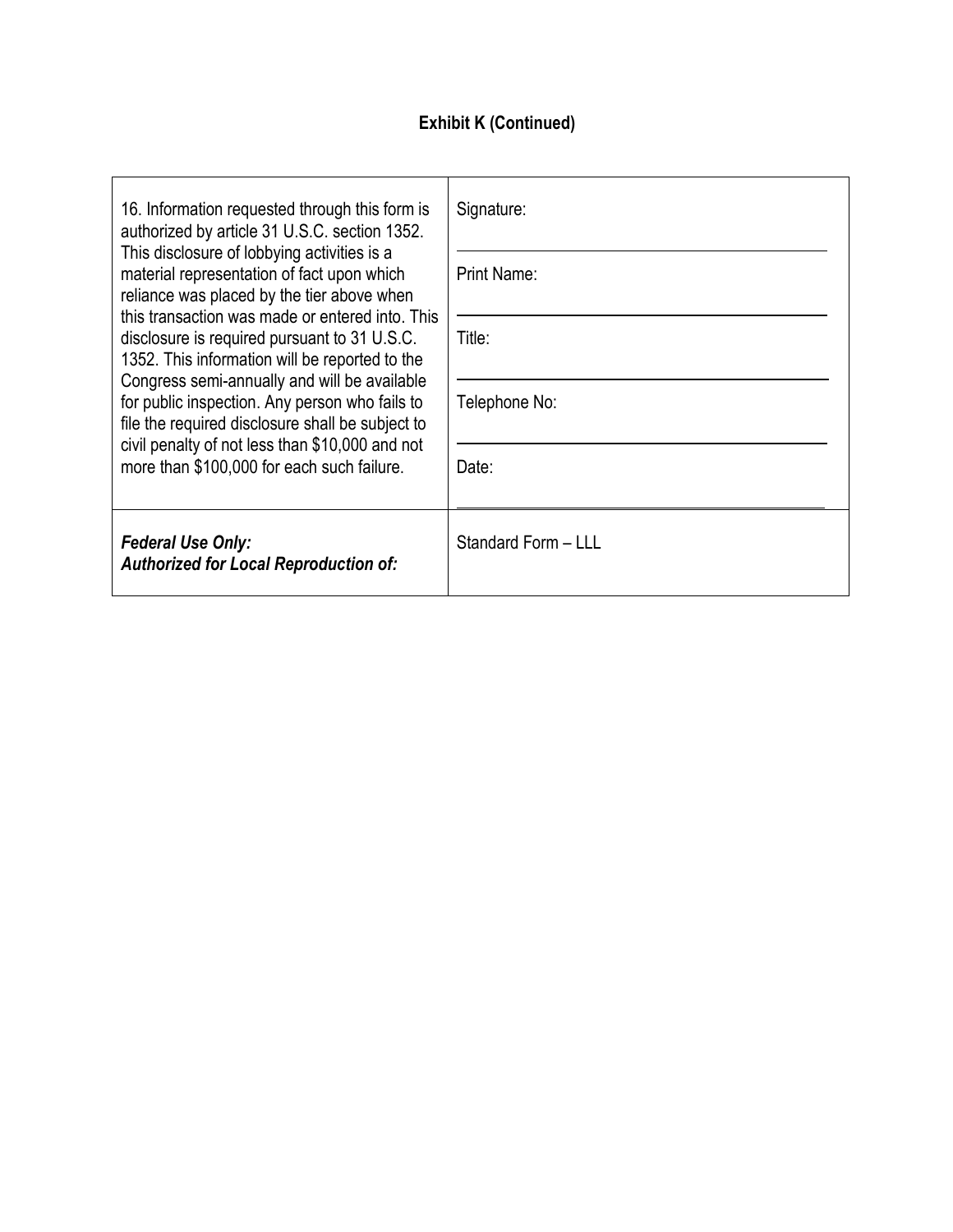.

### **Instructions for Completion of SF-LLL, Disclosure of Lobbying Activities**

This disclosure form shall be completed by the reporting entity, whether sub-awardee or prime Federal recipient, at the initiation or receipt of a covered Federal action, or a material change to a previous filing, pursuant to title 31 U.S.C. section 1352. The filing of a form is required for each payment or agreement to make payment to any lobbying entity for influencing or attempting to influence an officer or employee of any agency, a Member of Congress, an officer or employee of Congress, or an employee of a Member of Congress in connection with a covered Federal action. Use the SF-LLL-A Continuation Sheet for additional information if the space on the form is inadequate. Complete all items that apply for both the initial filing and material change report. Refer to the implementing guidance published by the appropriate State office. Identify the type of covered Federal Action for which lobbying activity is and/or has been secured to influence the outcome of a covered Federal Action.

- 1. Identify the status of the covered Federal Action.
- 2. Identify the appropriate classification of this report. If this is a follow-up report caused by a material change to the information previously reported, enter the year and quarter in which the change occurred. Enter the date of the last previously submitted report by this reporting entity for this covered Federal Action.
- 3. Enter the full name, address, city, state and zip code of the reporting entity. Include Congressional SFA, if known. Check the appropriate classification of the reporting entity that designates if it is, or expects to be, a prime or sub-award recipient. Identify the tier of the sub-awardee, e.g., the first sub-awardee of the prime is the 1st tier. Sub-awards include but are not limited to subcontracts, subgrants, and contract awards under grants.
- 4. If the organization filing the report in item 4 checks sub-awardee, then enter the full name, address, city, state and zip code of the prime Federal recipient. Include Congressional SFA, if known.
- 5. Enter the name of the Federal Agency making the award or loan commitment. Include at least one organizational level below agency name, if known. For example, Department of Transportation, United States Coast Guard.
- 6. Enter the Federal program name or description for the covered Federal Action (item 1). If known, enter the full Catalog of Federal Domestic Assistance (CFDA) number for grants, cooperative agreements, loans, and loan commitments.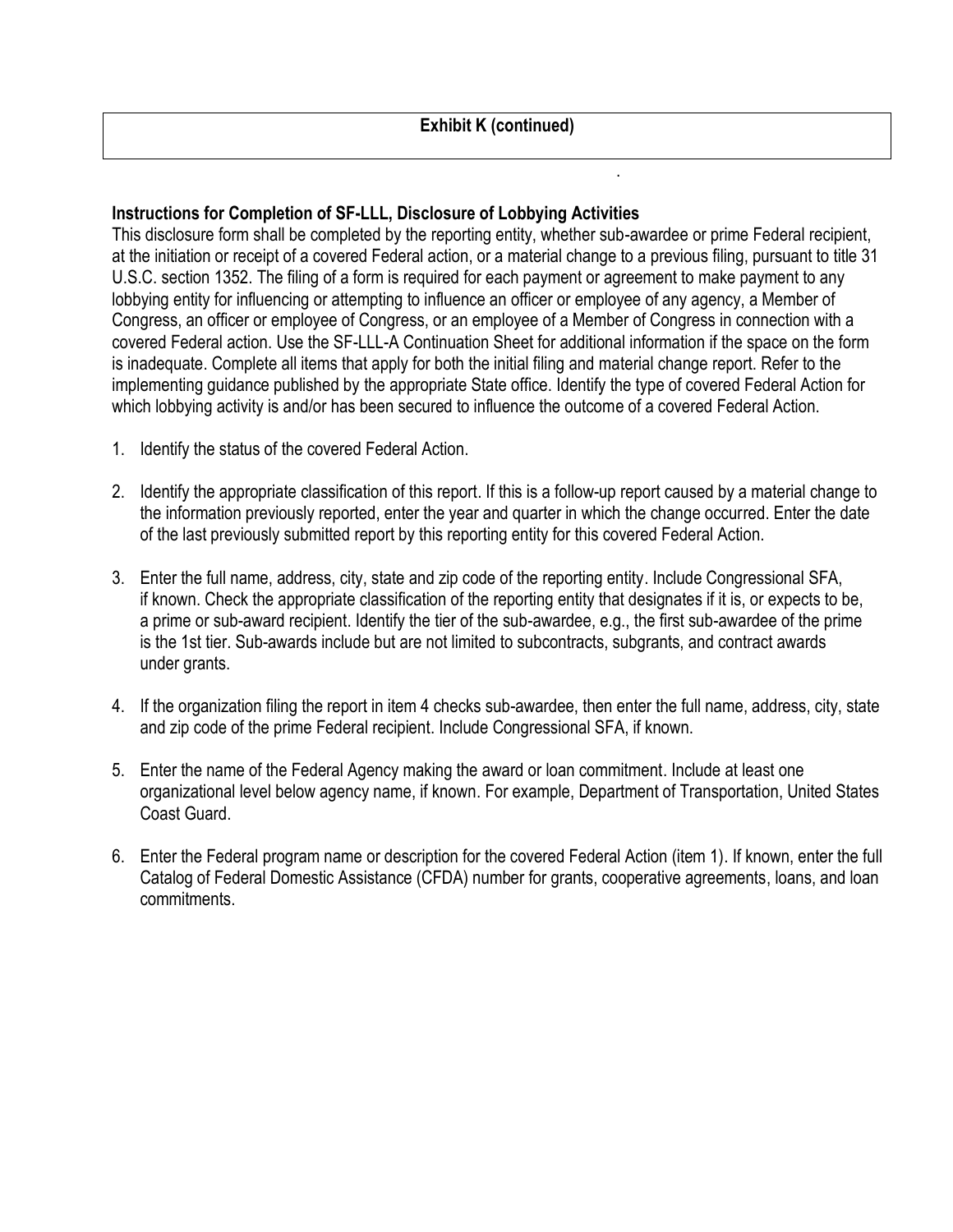- 7. Enter the most appropriate Federal identifying number available for the Federal Action identified in item 1 (e.g., Request for Proposal (RFP) number; Invitation for Bid (IFB) number; grant announcement number; the contract, grant, or loan award number; the application proposal control number assigned by the Federal agency). Include prefixes, e.g., RFP-DE-90-001.
- 8. For a covered Federal Action where there has been an award or loan commitment by the Federal agency, enter the Federal amount of the award/loan commitment for the prime entity identified in item 4 or 5.
	- a) Enter the full name, address, city, state and zip code of the lobbying entity engaged by the reporting entity identified in item 4 to influence the covered Federal Action.
	- b)
	- c) Enter the full names of the individual(s) performing services and include full address if different from 10 (a). Enter last name, first name, and middle initial (MI).
	- d)
- 10. Enter the amount of compensation paid or reasonably expected to be paid by the reporting entity (item 4) to the lobbying entity (item 10). Indicate whether the payment has been made (actual) or will be made (planned). Check all boxes that apply. If this is a material change report, enter the cumulative amount of payment made or planned to be made.
- 11. Check the appropriate box (es). Check all boxes that apply. If payment is made through an in-kind contribution, specify the nature and value of the in-kind payment.
- 12. Check the appropriate box (es). Check all boxes that apply. If other, specify nature.
- 13. Provide a specific and detailed description of the services that the lobbyist has performed, or will be expected to perform, and the date(s) of any services rendered. Include all preparatory and related activity, not just time spent in actual contact with Federal officials. Identify the Federal official(s) or employee(s) contacted or the officer(s), employee(s), or Member(s) of Congress that were contacted.
- 14. Check whether or not a SF-LLL-A continuation sheet(s) is attached.
- 15. The certifying official shall sign and date the form, print his/her name, title, and telephone number.

Public reporting burden for this collection of information is estimated to average 30 minutes per response, including time for reviewing instructions, searching existing data sources, gathering and maintaining the data needed, and completing and reviewing the collection of information. Send comments regarding the burden estimate or any other aspect of this collection of information, including suggestions for reducing this burden, to the Office of Management and Budget, Paperwork Reduction Project (0348-0046), Washington, D.C. 20503.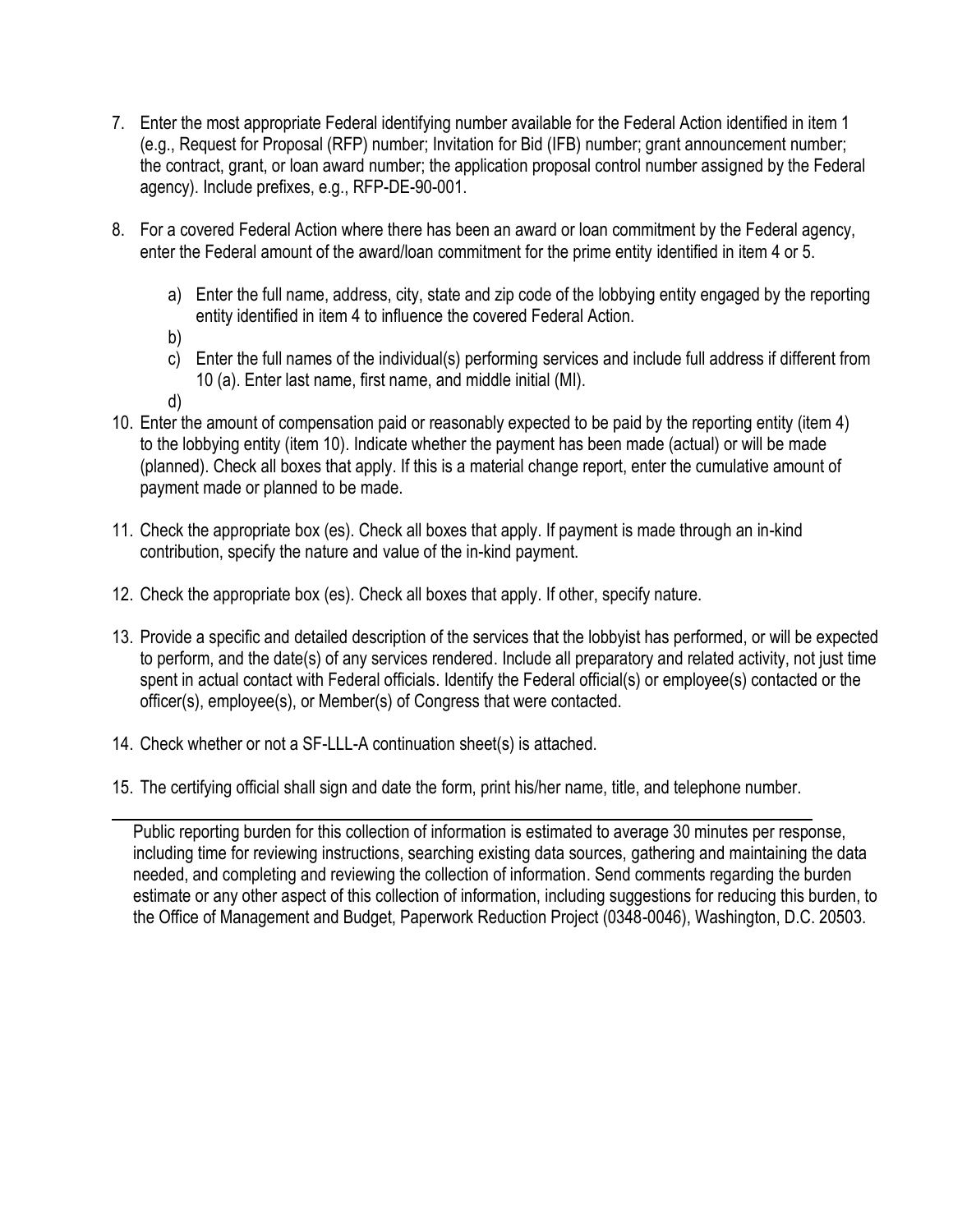### **Exhibit L PURCHASE DISCOUNTS, REBATES AND VALUE OF USDA FOODS**

#### **The undersigned certifies, to the best of his or her knowledge and belief that:**

Cristo Rey Atlanta Jesuit High School (hereinafter SFA) has and will undertake all necessary oversight and monitoring measures to assure that the school SFA receive the full value of purchase discounts, rebates, credits and value of USDA foods. These measures shall include but are not limited to:

Upon execution of this contract, SFA must strictly monitor the agreement throughout the year to ensure that they receive the full value of credits, discounts and rebates and are in compliance with Federal Regulations. Monitoring activities shall include but are not limited to:

- Identify the person within the SFA that will be responsible for oversight;
- Designate the position that will monitor the credits, discounts and rebates;
- Examine the invoices and other documentation provided by the FSMC as agreed to in the contract;
- Determine the percentage of credits, discounts and rebates reported in relation to the value of food purchased early in the contract year as a benchmark for future comparison;
- Calculate the average credit-purchase proportion received, or as applicable discount or rebate;
- Examine products to ensure that to the maximum extent practicable, domestic commodities and domestic food products processed in the United States using over 51% domestic foods are purchased. Visit storage facilities to observe the origin of purchased food printed on food labels and case units.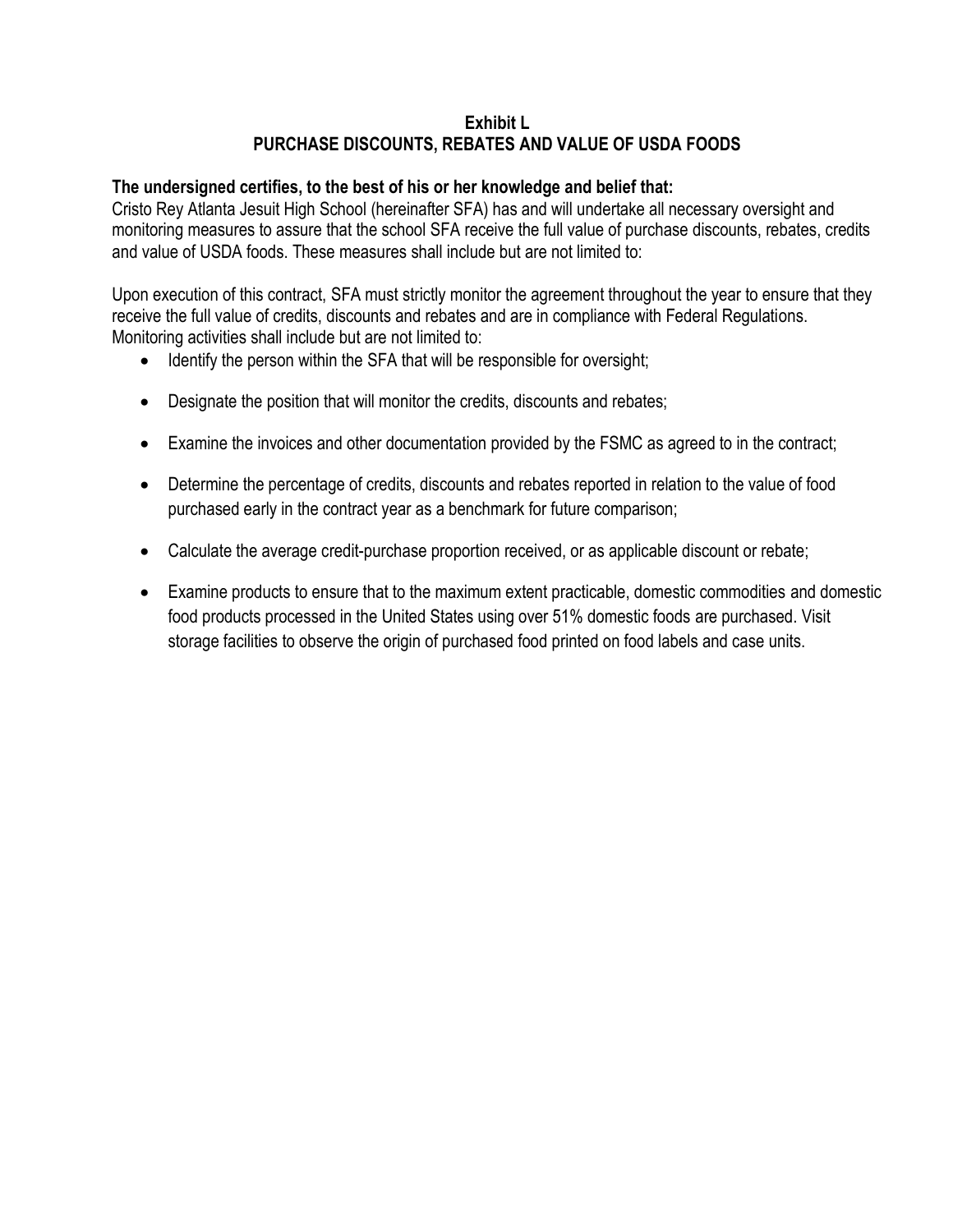In the event of discrepancies during monitoring activities, follow up with FSMC to resolve the issues, and if necessary, request additional documentation from the FSMC to substantiate discrepancies. Potential discrepancies to consider may include:

- Frequency of reporting that does not agree with contract provision;
- Labels identifying countries other than the U.S;
- Credit-purchase proportions that fall below the average credit-purchase proportion established early in the year.

For both *fixed price* and *cost-reimbursable* contracts, SFA shall ensure that FSMC has credited it for the value of all USDA foods received for use in SFA's meal service in the school year. (7 CFR § 250.51(a))

As a best practice, but not required, SFA can request FSMC to submit the amount of USDA Foods credited with their annual contract renewal prior to SA written approval.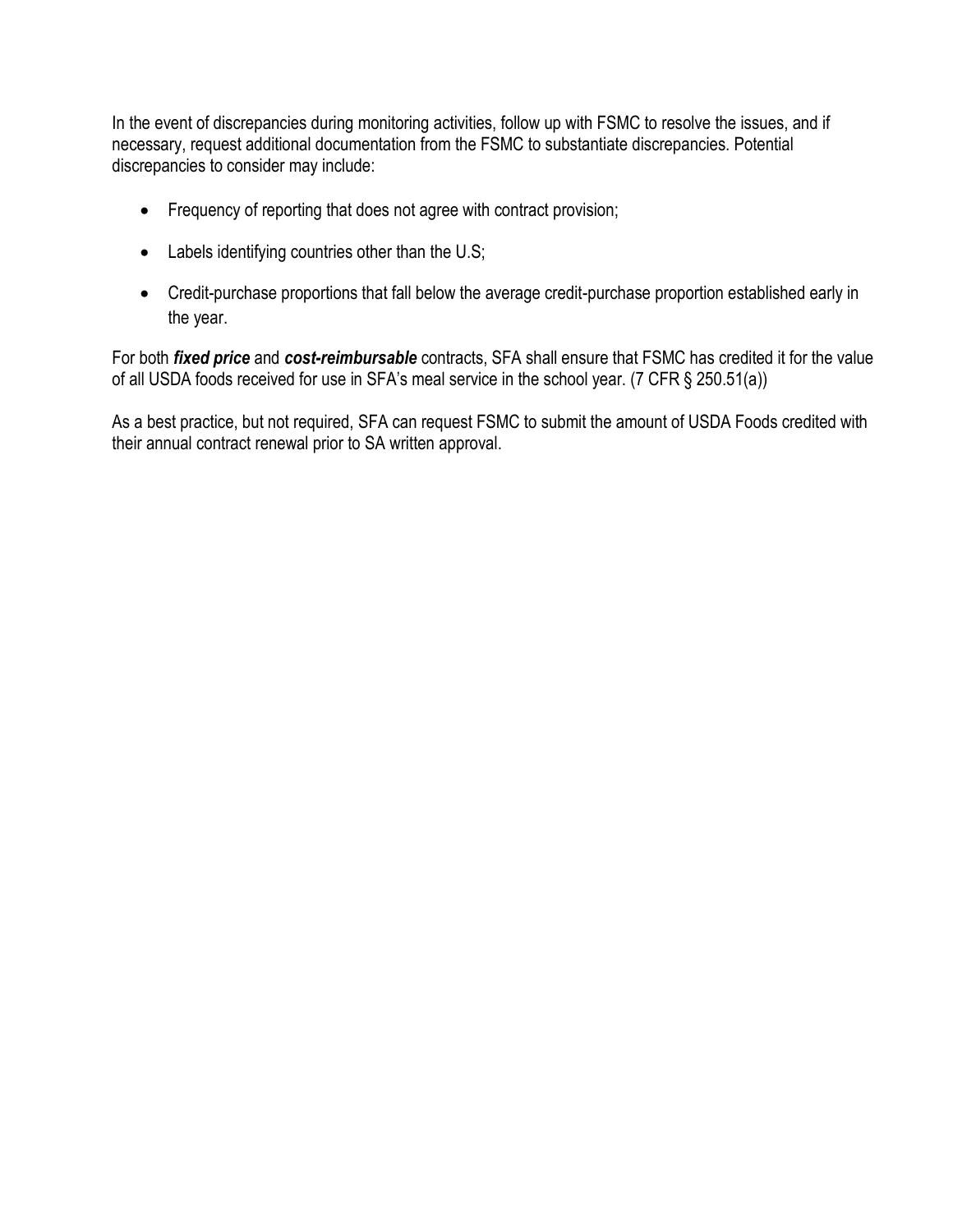#### **Exhibit M: DEBARRED, SUSPENDED, AND INELIGIBLE STATUS**

**This form is available electronically.** OMB Control No. 0505-0027

Expiration Date: 04/30/2022

### **Certification Regarding Debarment, Suspension, Ineligibility and Voluntary Exclusion AD-1048 Lower Tier Covered Transactions**

*The following statement is made in accordance with the Privacy Act of 1974 (5 U.S.C. § 552a, as amended). This certification is required by the regulations implementing Executive Order 12549, Debarment and Suspension, and 2 C.F.R. §§ 180.300, 180.335, Participants' responsibilities. The regulations were amended and published on August 31, 2005, in 70 Fed. Reg. 51865-51880. Copies of the regulations may be obtained by contacting the Department of Agriculture agency offering the proposed covered transaction.*

According to the Paperwork Reduction Act of 1995 an agency may not conduct or sponsor, and a person is not required to respond to a collection of *information unless it displays a valid OMB control number. The valid OMB control number for this information collection is 0505-0027. The time required to complete this information collection is estimated to average 15 minutes per response, including the time for reviewing instructions, searching existing data*  sources, gathering and maintaining the data needed, and completing and reviewing the collection of information. The provisions of appropriate criminal, *civil, fraud, privacy, and other statutes may be applicable to the information provided.*

*(Read instructions on page two before completing certification.)*

- A. The prospective lower tier participant certifies, by submission of this proposal, that neither it nor its principals is presently debarred, suspended, proposed for debarment, declared ineligible, or voluntarily excluded from participation in this transaction by any Federal department or agency;
- B. Where the prospective lower tier participant is unable to certify to any of the statements in this certification, such prospective participant shall attach an explanation to this proposal.

| ORGANIZATION NAME                                    | PR/AWARD NUMBER OR PROJECT NAME |             |  |
|------------------------------------------------------|---------------------------------|-------------|--|
|                                                      |                                 |             |  |
| NAME(S) AND TITLE(S) OF AUTHORIZED REPRESENTATIVE(S) |                                 |             |  |
|                                                      |                                 |             |  |
| SIGNATURE(S)                                         |                                 | <b>DATE</b> |  |
|                                                      |                                 |             |  |

*In accordance with Federal civil rights law and U.S. Department of Agriculture (USDA) civil rights regulations and policies, the USDA, its agencies, offices, and employees, and*  institutions participating in or administering USDA programs are prohibited from discriminating based on race, color, national origin, religion, sex, gender identity (including gender expression), sexual orientation, disability, age, marital status, family/parental status, income derived from a public assistance program, political beliefs, or reprisal or retaliation for prior civil rights activity, in any program or activity conducted or funded by USDA (not all bases apply to all programs). Remedies and complaint filing deadlines vary by program or *incident.*

*Persons with disabilities who require alternative means of communication for program information (e.g., Braille, large print, audiotape, American Sign Language, etc.) should contact the responsible agency or USDA's TARGET Center at (202) 720-2600 (voice and TTY) or contact USDA through the Federal Relay Service at (800) 877-8339. Additionally, program information may be made available in languages other than English.*

To file a program discrimination complaint, complete the USDA Program Discrimination Complaint Form, AD-3027, found online at How to File a Program Discrimination Complaint *(https://www.ascr.usda.gov/filing-program-discrimination-complaint-usda-customer) and at any USDA office or write a letter addressed to USDA and provide in the letter all of the information requested in the form. To request a copy of the complaint form, call (866) 632-9992. Submit your completed form or letter to USDA by: (1) mail: U.S. Department of Agriculture, Office of the Assistant Secretary for Civil Rights, 1400 Independence Avenue, SW, Washington, D.C. 20250-9410; (2) fax: (202) 690-7442.*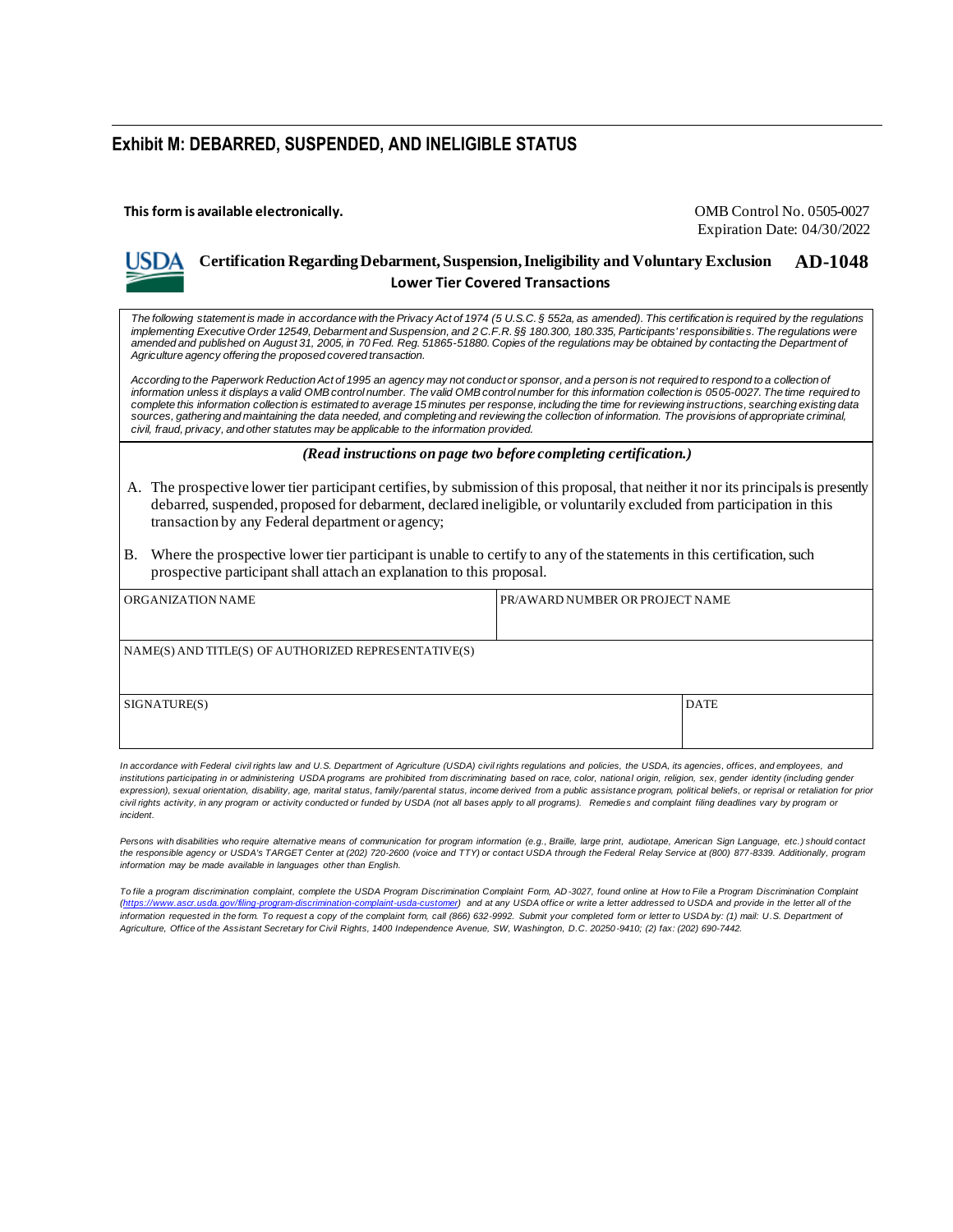### *Instructions for Certification*

- (1) By signing and submitting this form, the prospective lower tier participant is providing the certification set out on page1 in accordance with these instructions.
- (2) The certification in this clause is a material representation of fact upon which reliance was placed when this transaction was entered into. If it is later determined that the prospective lower tier participant knowingly rendered an erroneous certification, in addition to other remedies available to the Federal Government, the department or agency with which this transaction originated may pursue available remedies, including suspension or debarment.
- (3) The prospective lower tier participant shall provide immediate written notice to the person(s) to which this proposal is submitted if at any time the prospective lower tier participant learns that its certification was erroneous when submitted or has become erroneous by reason of changed circumstances.
- (4) The terms "covered transaction," "debarred," "suspended," "ineligible," "lower tier covered transaction," "participant," "person," "primary covered transaction," "principal," "proposal," and "voluntarily excluded," as used in this clause, have the meanings set out in the Definitions and Coverage sections of the rules implementing Executive Order 12549, at 2 C.F.R. Parts 180 and 417. You may contact the department or agency to which this proposal is being submitted for assistance in obtaining a copy of those regulations.
- (5) The prospective lower tier participant agrees by submitting this form that, should the proposed covered transaction be entered into, it shall not knowingly enter into any lower tier covered transaction with a person who is debarred, suspended, declared ineligible, or voluntarily excluded from participation in this covered transaction, unless authorized by the department or agency with which this transaction originated.
- (6) The prospective lower tier participant further agrees by submitting this form that it will include this clause titled "Certification Regarding Debarment, Suspension, Ineligibility and Voluntary Exclusion - Lower Tier Covered Transactions," without modification, in all lower tier covered transactions and in all solicitations for lower tier covered transactions.
- (7) A participant in a covered transaction may rely upon a certification of a prospective participant in a lower tier covered transaction that is not debarred, suspended, ineligible, or voluntarily excluded from the covered transaction, unless it knows that the certification is erroneous. A participant may decide the method and frequency by which it determines the eligibility of its principals. Each participant may, but is not required to, check the System for Award Management (SAM) database.
- (8) Nothing contained in the foregoing shall be construed to require establishment of a system of records to render in good faith the certification required by this clause. The knowledge and information of a participant is not required to exceed that which is normally possessed by a prudent person in the ordinary course of business dealings.
- (9) Except for transactions authorized under paragraph (5) of these instructions, if a participant in a covered transaction knowingly enters into a lower tier covered transaction with a person who is suspended, debarred, ineligible, or voluntarily excluded from participation in this transaction, in addition to other remedies available to the Federal Government, the department or agencywith which this transaction originated may pursue available remedies, including suspension and/or debarment.

Form AD-1048 (REV 12/18)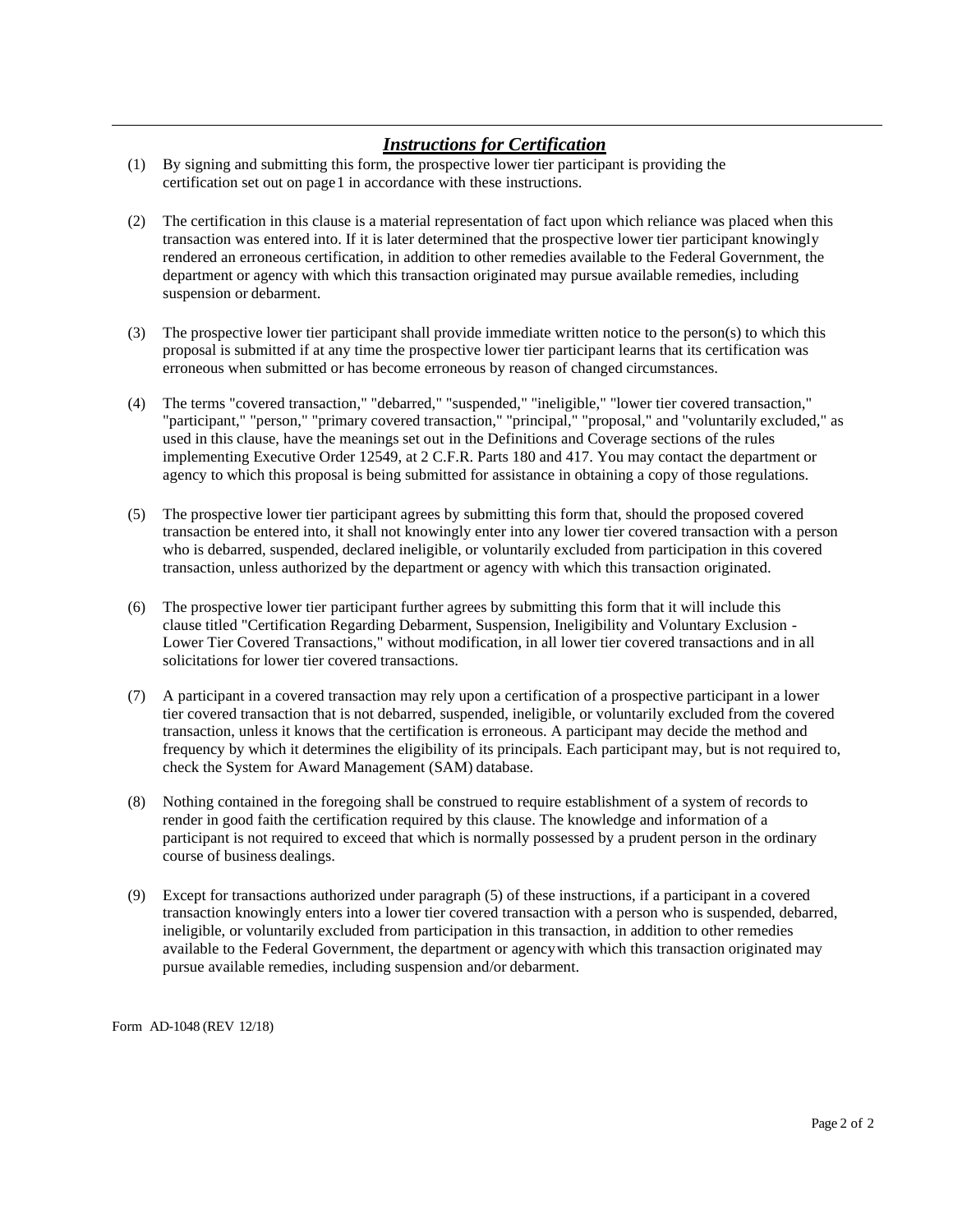### **THE CIVIL RIGHTS ASSURANCE**:

Cristo Rey Atlanta Jesuit High School hereby agrees that it will comply with:

- i. Title VI of the Civil Rights Act of 1964 (42 U.S.C. 2000d et seq.);
- ii. Title IX of the Education Amendments of 1972 (20 U.S.C. 1681 et seq.);
- iii. Section 504 of the Rehabilitation Act of 1973 (29 U.S.C. 794);
- iv. Age Discrimination Act of 1975 (42 U.S.C. 6101 et seq.);
- v. Title II and Title III of the Americans with Disabilities Act (ADA) of 1990 as amended by the ADA Amendment Act of 2008 (42 U.S.C. 12131-12189);
- vi. Executive Order 13166, "Improving Access to Services for Persons with Limited English Proficiency." (August 11, 2000);
- vii. All provisions required by the implementing regulations of the Department of Agriculture (USDA) (7 CFR Part 15 et seq.);
- viii. Department of Justice Enforcement Guidelines (28 CFR Parts 35, 42 and 50.3);
- ix. Food and Nutrition Service (FNS) directives and guidelines to the effect that, no person shall, on the grounds of race, color, national origin, sex, age, or disability, be excluded from participation in, be denied the benefits of, or otherwise be subject to discrimination under any program or activity for which the Program applicant receives Federal financial assistance from USDA; and hereby gives assurance that it will immediately take measures necessary to effectuate this Agreement.
- x. The USDA non-discrimination statement that in accordance with Federal civil rights law and U.S. Department of Agriculture (USDA) civil rights regulations and policies, the USDA, its Agencies, offices, and employees, and institutions participating in or administering USDA programs are prohibited from discriminating based on race, color, national origin, religion, sex, gender identity (including gender expression), sexual orientation, disability, age, marital status, family/parental status, income derived from a public assistance program, political beliefs, or reprisal or retaliation for prior civil rights activity in any program or activity conducted or funded by USDA (not all bases apply to all programs). This assurance is given in consideration of and for the purpose of obtaining any and all Federal financial assistance, grants, and loans of Federal funds, reimbursable expenditures, grant, or donation of Federal property and interest in property, the detail of Federal personnel, the sale and lease of, and the permission to use Federal property or interest in such property or the furnishing of services without consideration or at a nominal consideration, or at a consideration that is reduced for the purpose of assisting the recipient, or in recognition of the public interest to be served by such sale, lease, or furnishing of services to the recipient, or any improvements made with Federal financial assistance extended to the Program applicant by USDA. This includes any Federal agreement, arrangement, or other contract that has as one of its purposes the provision of cash assistance for the purchase of food,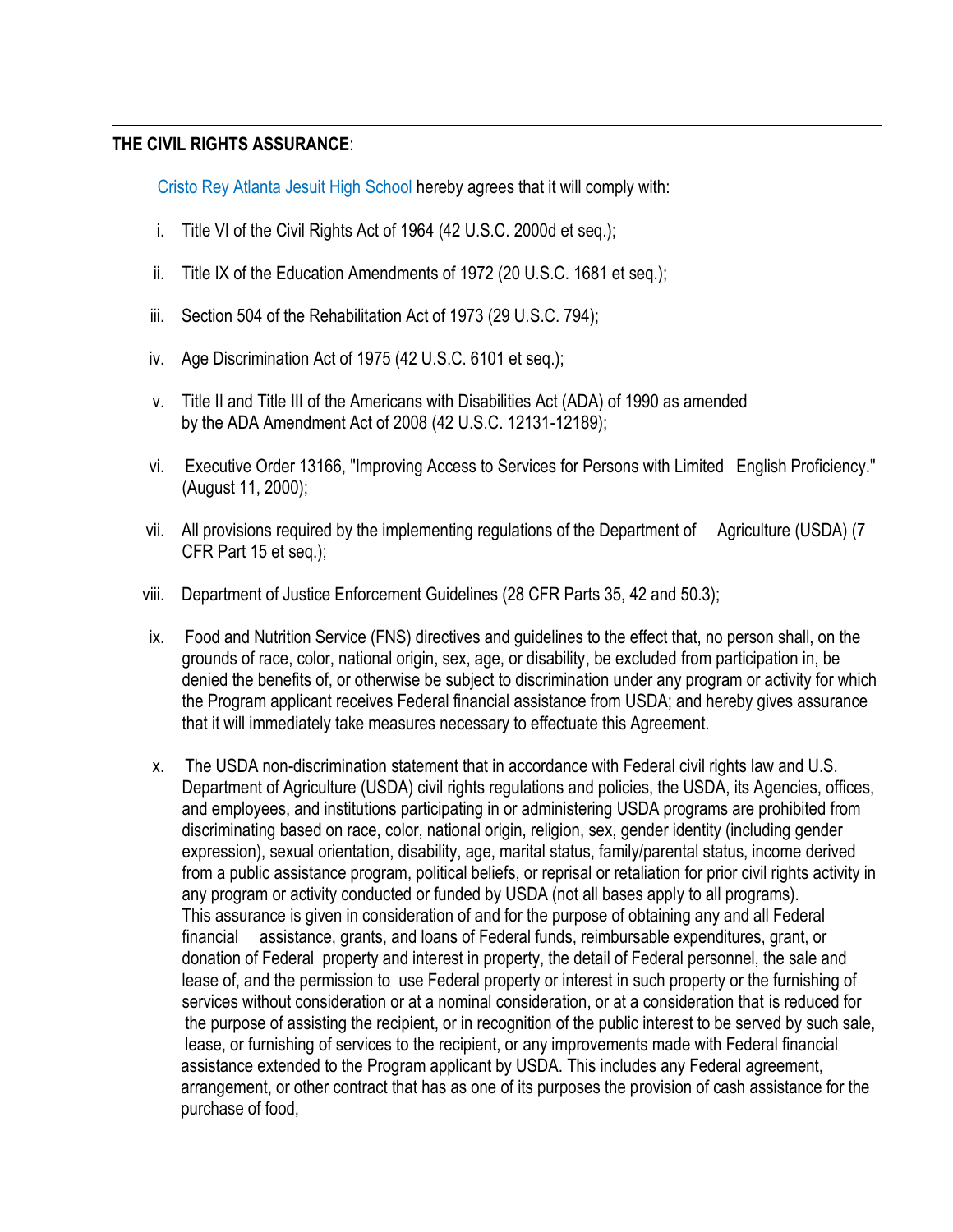and cash assistance for purchase or rental of food service equipment or any other financial assistance extended in reliance on the representations and agreements made in this assurance.

By accepting this assurance, Cristo Rey Atlanta Jesuit High School agrees to compile data, maintain records, and submit records and reports as required, to permit effective enforcement of nondiscrimination laws and permit authorized USDA personnel during hours of program operation to review and copy such records, books, and accounts, access such facilities and interview such personnel as needed to ascertain compliance with the nondiscrimination laws. If there are any violations of this assurance, the Department of Agriculture, FNS, shall have the right to seek judicial enforcement of this assurance. This assurance is binding on the Cristo Rey Atlanta Jesuit High School, its successors, transferees, and assignees as long as it receives assistance or retains possession of any assistance from USDA. The person or persons whose signatures appear below are authorized to sign this assurance on behalf of the Cristo Rey Atlanta Jesuit High School.

Signature:

| Printed Name: Kristi Deutz |  |
|----------------------------|--|
|                            |  |

Title: Director of Finance and Human Resources